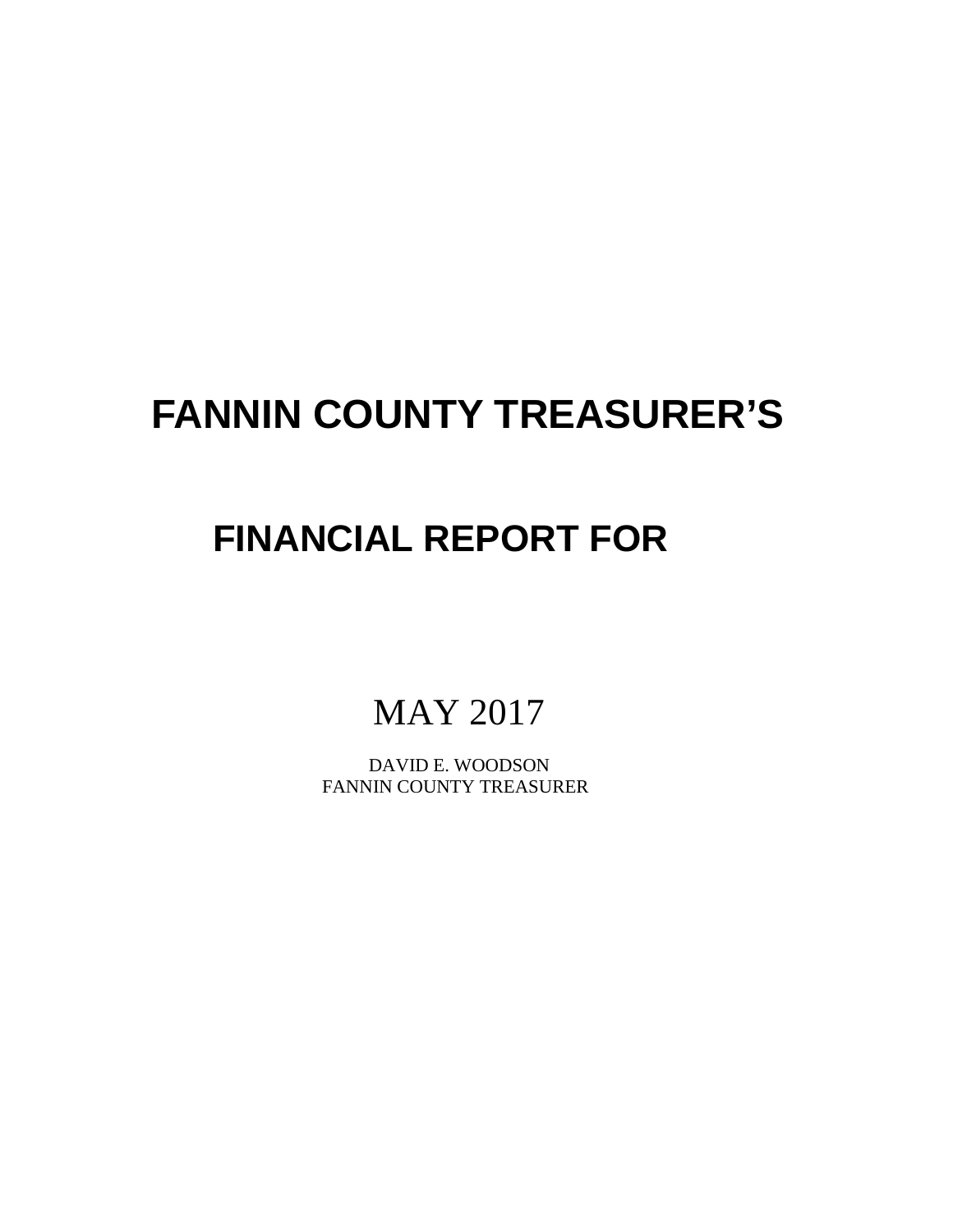| RECEIPT | RECEIVED | DATE     | DATE    | DESCRIPTION       | <b>BANK</b> | INCOME  | REPORT | AMOUNT          |
|---------|----------|----------|---------|-------------------|-------------|---------|--------|-----------------|
| NUMBER  | FROM     | RECEIVED | DEPOSIT | OF MONEY RECEIVED | ACCOUNT     | ACCOUNT | CODES  | <b>RECEIVED</b> |
|         |          |          |         |                   |             |         |        |                 |

GENERAL FUND

=================================== 0000170626-01 BOND SUPERVISION 05-01-2017 05-01-2017 WEEK OF 04/24/17 TH 10-103-100 10-340-573 1,385.00 0000170627-01 FANNIN COUNTY HEALTH DEPT 05-01-2017 05-01-2017 MAR. 2017 PERMITS & 10-103-100 10-320-545 2,725.00 0000170628-01 FANNIN COUNTY HEALTH DEPT 05-01-2017 05-01-2017 APRIL 2017 PERMITS 10-103-100 10-320-545 2,150.00 0000170629-01 TAX A/C 05-01-2017 05-01-2017 05-01-2017 WEEK OF 04/21/17 21 10-103-100 10-321-250 1,070.00 0000170630-01 TAX A/C 05-01-2017 05-01-2017 05-01-2017 WEEK OF 04/21/17 10-103-100 10-321-200 2,490.90 0000170631-01 TEXPOOL 05-01-2017 05-01-2017 APRIL 2017 INTEREST 10-103-175 10-360-100 2,070.87 0000170632-01 SECURUS 05-01-2017 05-01-2017 MAR. 2017 COMMISSIO 10-103-100 10-319-420 6,609.60 0000170633-01 US BANK 05-01-2017 05-01-2017 DEC. 2016 INMATE PE 10-103-100 10-319-553 27,092.50 0000170634-01 DISTRICT ATTORNEY TRUST 05-01-2017 05-01-2017 ADMIN. FEES 10-103-100 10-340-475 24.34 0000170634-02 DISTRICT ATTORNEY TRUST 05-01-2017 05-01-2017 CERT. MAIL  $10-103-100$  10-475-311 13.18 0000170640-01 COMPTROLLER- JUDICIARY 05-03-2017 05-03-2017 LONGEVITY 10-103-100 10-370-151 1,260.00 0000170641-01 COUNTY CLERK 05-03-2017 05-03-2017 JAN. 2017 10-103-100 10-318-130 3,854.80 0000170641-02 COUNTY CLERK 05-03-2017 05-03-2017 JAN. 2017 10-103-100 10-340-560 1,222.35 0000170641-03 COUNTY CLERK 05-03-2017 05-03-2017 JAN. 2017 10-103-100 10-340-403 15,767.04 0000170641-04 COUNTY CLERK 05-03-2017 05-03-2017 JAN. 2017 10-103-100 10-370-162 180.86 0000170641-05 COUNTY CLERK 05-03-2017 05-03-2017 JAN. 2017 10-103-100 10-370-163 35.18 0000170641-06 COUNTY CLERK 05-03-2017 05-03-2017 JAN. 2017 10-103-100 10-370-164 140.70 0000170641-07 COUNTY CLERK 05-03-2017 05-03-2017 JAN. 2017 10-103-100 10-370-166 9.59 0000170641-08 COUNTY CLERK 05-03-2017 05-03-2017 JAN. 2017 10-103-100 10-370-167 63.51 0000170641-09 COUNTY CLERK 05-03-2017 05-03-2017 JAN. 2017 10-103-100 10-340-400 14.00 0000170641-10 COUNTY CLERK 05-03-2017 05-03-2017 JAN. 2017 10-103-100 10-340-475 450.61 0000170641-11 COUNTY CLERK 05-03-2017 05-03-2017 JAN. 2017 10-103-100 10-340-551 0.18 0000170641-12 COUNTY CLERK 05-03-2017 05-03-2017 JAN. 2017 10-103-100 10-340-601 65.29 0000170641-13 COUNTY CLERK 05-03-2017 05-03-2017 JAN. 2017 10-103-100 10-318-132 1,961.96 0000170641-14 COUNTY CLERK 05-03-2017 05-03-2017 JAN. 2017 10-103-100 10-360-100 1.57 0000170641-15 COUNTY CLERK 05-03-2017 05-03-2017 JAN. 2017 10-103-100 10-425-319 6.00 0000170642-01 VISION MEDIA GROUP, INC. 05-04-2017 05-04-2017 MAY 2017 TOWER RENT 10-103-100 10-370-100 200.00 0000170643-01 APPRAISAL DISTRICT 05-04-2017 05-04-2017 TAXES 10-103-100 10-310-110 23,349.65 0000170643-06 APPRAISAL DISTRICT 05-04-2017 05-04-2017 TAXES 10-103-100 10-310-120 7,911.45 0000170644-01 JP PCT. # 1 05-04-2017 05-04-2017 JAN. 2017 10-103-100 10-318-130 5,107.78 0000170644-02 JP PCT. # 1 05-04-2017 05-04-2017 JAN. 2017 10-103-100 10-340-560 97.44 0000170644-03 JP PCT. # 1 05-04-2017 05-04-2017 JAN. 2017 10-103-100 10-350-455 415.00 0000170644-04 JP PCT. # 1 05-04-2017 05-04-2017 JAN. 2017 10-103-100 10-370-163 20.73 0000170644-05 JP PCT. # 1 05-04-2017 05-04-2017 JAN. 2017 10-103-100 10-370-164 82.94 0000170644-06 JP PCT. # 1 05-04-2017 05-04-2017 JAN. 2017 10-103-100 10-370-166 31.90 0000170644-07 JP PCT. # 1 05-04-2017 05-04-2017 JAN. 2017 10-103-100 10-370-167 212.64 0000170644-08 JP PCT. # 1 05-04-2017 05-04-2017 JAN. 2017 10-103-100 10-340-455 2,176.50 0000170644-09 JP PCT. # 1 05-04-2017 05-04-2017 JAN. 2017 10-103-100 10-340-551 560.00 0000170644-10 JP PCT. # 1 05-04-2017 05-04-2017 JAN. 2017 10-103-100 10-360-100 0.31 0000170645-01 JP PCT. # 1 05-04-2017 05-04-2017 FEB. 2017 10-103-100 10-318-130 4,732.45 0000170645-02 JP PCT. # 1 05-04-2017 05-04-2017 FEB. 2017 10-103-100 10-340-560 128.14 0000170645-03 JP PCT. # 1 05-04-2017 05-04-2017 FEB. 2017 10-103-100 10-350-455 779.40 0000170645-04 JP PCT. # 1 05-04-2017 05-04-2017 FEB. 2017 10-103-100 10-370-163 19.32 0000170645-05 JP PCT. # 1 05-04-2017 05-04-2017 FEB. 2017 10-103-100 10-370-164 77.30 0000170645-06 JP PCT. # 1 05-04-2017 05-04-2017 FEB. 2017 10-103-100 10-370-166 28.85 0000170645-07 JP PCT. # 1 05-04-2017 05-04-2017 FEB. 2017 10-103-100 10-370-167 192.30 0000170645-08 JP PCT. # 1 05-04-2017 05-04-2017 FEB. 2017 10-103-100 10-340-455 1,648.09 0000170645-09 JP PCT. # 1 05-04-2017 05-04-2017 FEB. 2017 10-103-100 10-340-551 1,050.00 0000170645-10 JP PCT. # 1 05-04-2017 05-04-2017 FEB. 2017 10-103-100 10-360-100 0.20 0000170646-01 JP PCT. # 1 05-04-2017 05-04-2017 MAR. 2017 10-103-100 10-318-130 5,914.94 0000170646-02 JP PCT. # 1 05-04-2017 05-04-2017 MAR. 2017 10-103-100 10-340-560 231.61 0000170646-03 JP PCT. # 1 05-04-2017 05-04-2017 MAR. 2017 10-103-100 10-350-455 1,693.90 0000170646-04 JP PCT. # 1 05-04-2017 05-04-2017 MAR. 2017 10-103-100 10-370-163 14.29 0000170646-05 JP PCT. # 1 05-04-2017 05-04-2017 MAR. 2017 10-103-100 10-370-164 57.16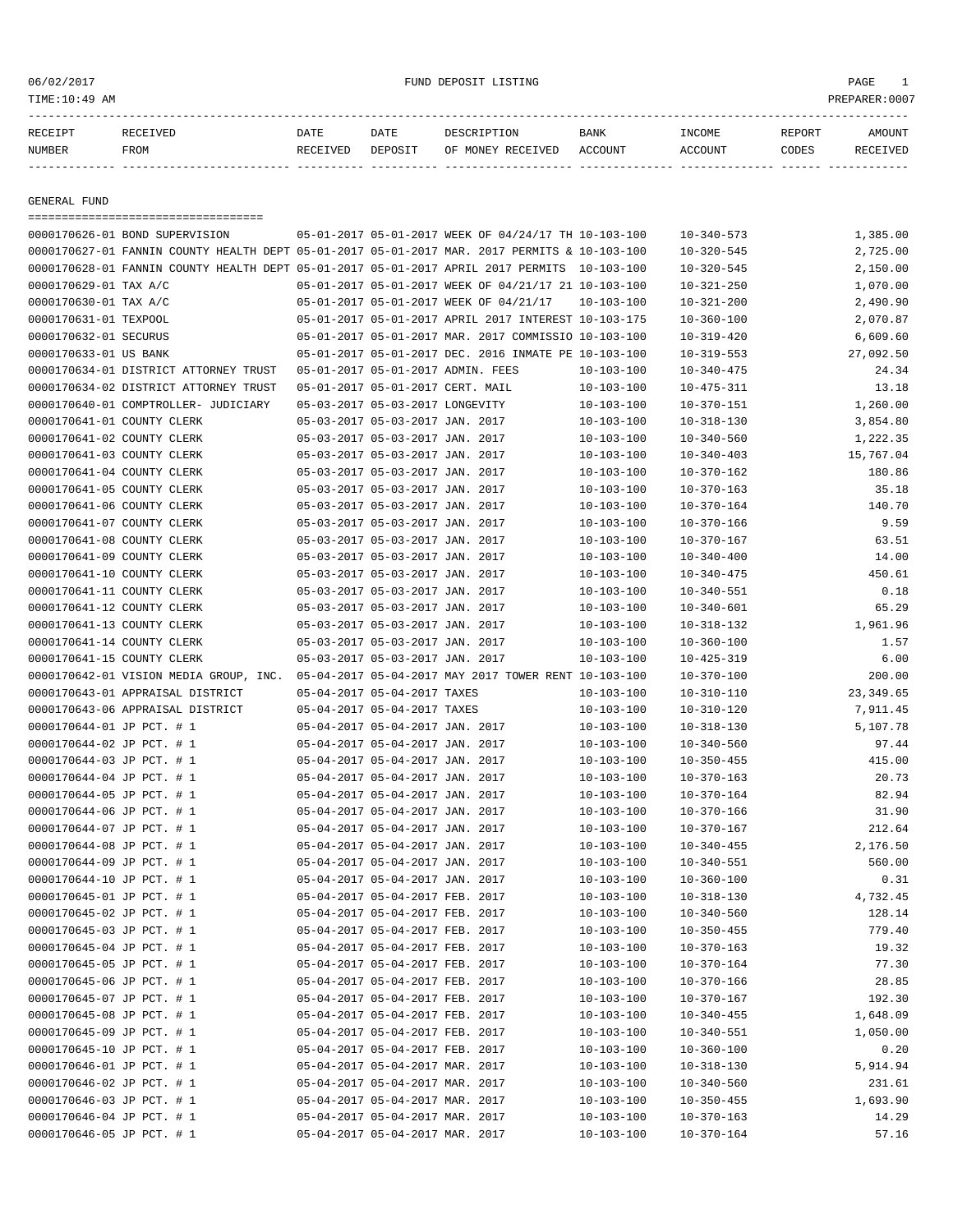06/02/2017 FUND DEPOSIT LISTING PAGE 2

| RECEIPT                   | RECEIVED                                                                                    | DATE     | DATE                            | DESCRIPTION                                          | BANK             | INCOME           | REPORT | AMOUNT     |
|---------------------------|---------------------------------------------------------------------------------------------|----------|---------------------------------|------------------------------------------------------|------------------|------------------|--------|------------|
| NUMBER                    | FROM                                                                                        | RECEIVED | DEPOSIT                         | OF MONEY RECEIVED                                    | ACCOUNT          | <b>ACCOUNT</b>   | CODES  | RECEIVED   |
|                           |                                                                                             |          |                                 |                                                      |                  |                  |        |            |
|                           |                                                                                             |          |                                 |                                                      |                  |                  |        |            |
| GENERAL FUND              | ======================================                                                      |          |                                 |                                                      |                  |                  |        |            |
| 0000170646-06 JP PCT. # 1 |                                                                                             |          | 05-04-2017 05-04-2017 MAR. 2017 |                                                      | $10 - 103 - 100$ | $10 - 370 - 166$ |        | 36.00      |
| 0000170646-07 JP PCT. # 1 |                                                                                             |          | 05-04-2017 05-04-2017 MAR. 2017 |                                                      | $10 - 103 - 100$ | $10 - 370 - 167$ |        | 240.11     |
| 0000170646-08 JP PCT. # 1 |                                                                                             |          | 05-04-2017 05-04-2017 MAR. 2017 |                                                      | $10 - 103 - 100$ | $10 - 340 - 455$ |        | 2,622.43   |
| 0000170646-09 JP PCT. # 1 |                                                                                             |          | 05-04-2017 05-04-2017 MAR. 2017 |                                                      | $10 - 103 - 100$ | $10 - 340 - 551$ |        | 765.00     |
| 0000170646-10 JP PCT. # 1 |                                                                                             |          | 05-04-2017 05-04-2017 MAR. 2017 |                                                      | $10 - 103 - 100$ | $10 - 340 - 553$ |        | 70.00      |
| 0000170646-11 JP PCT. # 1 |                                                                                             |          | 05-04-2017 05-04-2017 MAR. 2017 |                                                      | $10 - 103 - 100$ | $10 - 360 - 100$ |        | 0.33       |
| 0000170650-01 TAX A/C     |                                                                                             |          |                                 | 05-04-2017 05-04-2017 WEEK OF 04/28/17               | $10 - 103 - 100$ | $10 - 321 - 200$ |        | 2,407.50   |
| 0000170651-01 TAX A/C     |                                                                                             |          |                                 | 05-04-2017 05-04-2017 WEEK OF 04/28/17 22 10-103-100 |                  | $10 - 321 - 250$ |        | 1,115.00   |
|                           | 0000170652-01 DISTRICT CLERK                                                                |          |                                 | 05-05-2017 05-05-2017 MAR. 1-31, 2017 FEB 10-103-100 |                  | $10 - 318 - 130$ |        | 6,485.42   |
|                           | 0000170652-02 DISTRICT CLERK                                                                |          |                                 | 05-05-2017 05-05-2017 MAR. 1-31, 2017                | $10 - 103 - 100$ | $10 - 318 - 132$ |        | 46.90      |
|                           | 0000170652-03 DISTRICT CLERK                                                                |          |                                 | 05-05-2017 05-05-2017 MAR. 1-31, 2017                | $10 - 103 - 100$ | $10 - 340 - 135$ |        | 90.00      |
|                           | 0000170652-04 DISTRICT CLERK                                                                |          |                                 | 05-05-2017 05-05-2017 MAR. 1-31, 2017                | $10 - 103 - 100$ | $10 - 340 - 450$ |        | 6,410.34   |
|                           | 0000170652-05 DISTRICT CLERK                                                                |          |                                 | 05-05-2017 05-05-2017 MAR. 1-31, 2017                | $10 - 103 - 100$ | $10 - 340 - 560$ |        | 839.71     |
|                           | 0000170652-06 DISTRICT CLERK                                                                |          |                                 | 05-05-2017 05-05-2017 MAR. 1-31, 2017                | 10-103-100       | $10 - 340 - 600$ |        | 100.00     |
|                           | 0000170652-07 DISTRICT CLERK                                                                |          |                                 | 05-05-2017 05-05-2017 MAR. 1-31, 2017                | 10-103-100       | $10 - 370 - 162$ |        | 300.00     |
|                           | 0000170652-08 DISTRICT CLERK                                                                |          |                                 | 05-05-2017 05-05-2017 MAR. 1-31, 2017                | $10 - 103 - 100$ | $10 - 370 - 163$ |        | 45.54      |
|                           | 0000170652-09 DISTRICT CLERK                                                                |          |                                 | 05-05-2017 05-05-2017 MAR. 1-31, 2017                | $10 - 103 - 100$ | $10 - 370 - 164$ |        | 182.15     |
|                           | 0000170652-10 DISTRICT CLERK                                                                |          |                                 | 05-05-2017 05-05-2017 MAR. 1-31, 2017                | $10 - 103 - 100$ | $10 - 370 - 166$ |        | 8.89       |
|                           | 0000170652-11 DISTRICT CLERK                                                                |          |                                 | 05-05-2017 05-05-2017 MAR. 1-31, 2017                | 10-103-100       | $10 - 370 - 167$ |        | 58.94      |
|                           | 0000170652-12 DISTRICT CLERK                                                                |          |                                 | 05-05-2017 05-05-2017 MAR. 1-31, 2017                | $10 - 103 - 100$ | $10 - 370 - 450$ |        | 30.00      |
| 0000170653-01 LEGEND BANK |                                                                                             |          |                                 | 05-05-2017 05-05-2017 APRIL 2017 INTEREST 10-103-100 |                  | $10 - 360 - 100$ |        | 284.05     |
| 0000170653-29 LEGEND BANK |                                                                                             |          |                                 | 05-05-2017 05-05-2017 APRIL 2017 INTEREST 10-100-100 |                  | $10 - 360 - 100$ |        | 1.53       |
|                           | 0000170656-01 BOND SUPERVISION                                                              |          |                                 | 05-08-2017 05-08-2017 WEEK OF 05/01/17 TH 10-103-100 |                  | $10 - 340 - 573$ |        | 1,480.00   |
|                           | 0000170658-01 CONSTABLE PCT. # 2                                                            |          |                                 | 05-08-2017 05-08-2017 SERVE PAPERS                   | $10 - 103 - 100$ | $10 - 340 - 552$ |        | 70.00      |
|                           | 0000170660-01 DISTRICT CLERK                                                                |          |                                 | 05-09-2017 05-09-2017 APRIL 1-30, 2017               | $10 - 103 - 100$ | $10 - 318 - 130$ |        | 7,328.48   |
|                           | 0000170660-02 DISTRICT CLERK                                                                |          |                                 | 05-09-2017 05-09-2017 APRIL 1-30, 2017               | 10-103-100       | $10 - 318 - 132$ |        | 35.64      |
|                           | 0000170660-03 DISTRICT CLERK                                                                |          |                                 | 05-09-2017 05-09-2017 APRIL 1-30, 2017               | $10 - 103 - 100$ | $10 - 340 - 135$ |        | 225.00     |
|                           | 0000170660-04 DISTRICT CLERK                                                                |          |                                 | 05-09-2017 05-09-2017 APRIL 1-30, 2017               | $10 - 103 - 100$ | $10 - 340 - 450$ |        | 7,027.64   |
|                           | 0000170660-05 DISTRICT CLERK                                                                |          |                                 | 05-09-2017 05-09-2017 APRIL 1-30, 2017               | $10 - 103 - 100$ | $10 - 340 - 560$ |        | 905.65     |
|                           | 0000170660-06 DISTRICT CLERK                                                                |          |                                 | 05-09-2017 05-09-2017 APRIL 1-30, 2017               | $10 - 103 - 100$ | $10 - 340 - 600$ |        | 131.13     |
|                           | 0000170660-07 DISTRICT CLERK                                                                |          |                                 | 05-09-2017 05-09-2017 APRIL 1-30, 2017               | $10 - 103 - 100$ | $10 - 370 - 162$ |        | 393.41     |
|                           | 0000170660-08 DISTRICT CLERK                                                                |          |                                 | 05-09-2017 05-09-2017 APRIL 1-30, 2017               | $10 - 103 - 100$ | $10 - 370 - 163$ |        | 44.65      |
|                           | 0000170660-09 DISTRICT CLERK                                                                |          |                                 | 05-09-2017 05-09-2017 APRIL 1-30, 2017               | $10 - 103 - 100$ | $10 - 370 - 164$ |        | 178.60     |
|                           | 0000170660-10 DISTRICT CLERK                                                                |          |                                 | 05-09-2017 05-09-2017 APRIL 1-30, 2017               | $10 - 103 - 100$ | $10 - 370 - 166$ |        | 9.50       |
|                           | 0000170660-11 DISTRICT CLERK                                                                |          |                                 | 05-09-2017 05-09-2017 APRIL 1-30, 2017               | $10 - 103 - 100$ | $10 - 370 - 167$ |        | 60.52      |
|                           | 0000170665-01 APPRAISAL DISTRICT                                                            |          | 05-11-2017 05-11-2017 TAXES     |                                                      | $10 - 103 - 100$ | $10 - 310 - 110$ |        | 14,980.00  |
|                           | 0000170665-06 APPRAISAL DISTRICT                                                            |          | 05-11-2017 05-11-2017 TAXES     |                                                      | $10 - 103 - 100$ | $10 - 310 - 120$ |        | 2,603.82   |
| 0000170667-01 TAX A/C     |                                                                                             |          |                                 | 05-11-2017 05-11-2017 WEEK OF 05/05/17               | $10 - 103 - 100$ | $10 - 321 - 200$ |        | 2,717.50   |
| 0000170668-01 TAX A/C     |                                                                                             |          |                                 | 05-11-2017 05-11-2017 2017 ANNUAL COMMISS 10-103-100 |                  | $10 - 321 - 251$ |        | 247,920.46 |
| 0000170669-01 TAX A/C     |                                                                                             |          |                                 | 05-11-2017 05-11-2017 WEEK OF 05/05/17 16 10-103-100 |                  | $10 - 321 - 250$ |        | 840.00     |
|                           | 0000170679-01 TEXAS ASSOCIATION OF                                                          |          |                                 | 05-12-2017 05-12-2017 REPAIR TO 2017 FORD 10-103-100 |                  | $10 - 560 - 454$ |        | 4,550.00   |
|                           | 0000170680-01 FANNIN COUNTY HEALTH INSP 05-12-2017 05-12-2017 APRIL 2017 PERMITS 10-103-100 |          |                                 |                                                      |                  | $10 - 320 - 300$ |        | 9,110.04   |
|                           | 0000170682-01 BOND SUPERVISION                                                              |          |                                 | 05-15-2017 05-15-2017 WEEK OF 05/08/17 TH 10-103-100 |                  | $10 - 340 - 573$ |        | 310.00     |
| 0000170683-01 US BANK     |                                                                                             |          |                                 | 05-15-2017 05-15-2017 FEB. 2017 INMATE PE 10-103-100 |                  | $10 - 319 - 553$ |        | 22,765.00  |
| 0000170684-01 US BANK     |                                                                                             |          |                                 | 05-15-2017 05-15-2017 MAR. 2017 INMATE PE 10-103-100 |                  | $10 - 319 - 553$ |        | 27,580.00  |
|                           | 0000170685-01 COMPTROLLER- JUDICIARY                                                        |          |                                 | 05-16-2017 05-16-2017 D.A. SALARY REIB.              | $10 - 103 - 100$ | $10 - 370 - 143$ |        | 9,166.66   |
|                           | 0000170686-01 COMPTROLLER- JUDICIARY                                                        |          |                                 | 05-16-2017 05-16-2017 JUROR REIMB. Q1 CY2 10-103-100 |                  | $10 - 370 - 139$ |        | 6,800.00   |
|                           | 0000170688-01 COMPTROLLER-STATE FISCAL                                                      |          |                                 | 05-16-2017 05-16-2017 MAR. 2017 LOCAL SAL 10-103-100 |                  | $10 - 318 - 160$ |        | 70,309.20  |
|                           | 0000170690-01 FANNIN CENTRAL APPRAISAL                                                      |          |                                 | 05-17-2017 05-17-2017 UNCLAIMED OVERPAYME 10-103-100 |                  | $10 - 370 - 130$ |        | 7,864.10   |
| 0000170691-01 COMPTROLLER |                                                                                             |          |                                 | 05-18-2017 05-18-2017 UTILITY REIMBURSEME 10-103-100 |                  | $10 - 370 - 147$ |        | 1,000.17   |
| 0000170695-01 COMPTROLLER |                                                                                             |          | 05-18-2017 05-18-2017 SANE EXAM |                                                      | 10-103-100       | $10 - 425 - 465$ |        | 567.00     |
|                           | 0000170697-01 APPRAISAL DISTRICT                                                            |          | 05-18-2017 05-18-2017 TAXES     |                                                      | $10 - 103 - 100$ | $10 - 310 - 110$ |        | 19,042.68  |
|                           | 0000170697-02 APPRAISAL DISTRICT                                                            |          | 05-18-2017 05-18-2017 TAXES     |                                                      | $10 - 103 - 100$ | $10 - 321 - 901$ |        | 831.48     |
|                           | 0000170697-07 APPRAISAL DISTRICT                                                            |          | 05-18-2017 05-18-2017 TAXES     |                                                      | $10 - 103 - 100$ | $10 - 310 - 120$ |        | 4,880.05   |
|                           |                                                                                             |          |                                 |                                                      |                  |                  |        |            |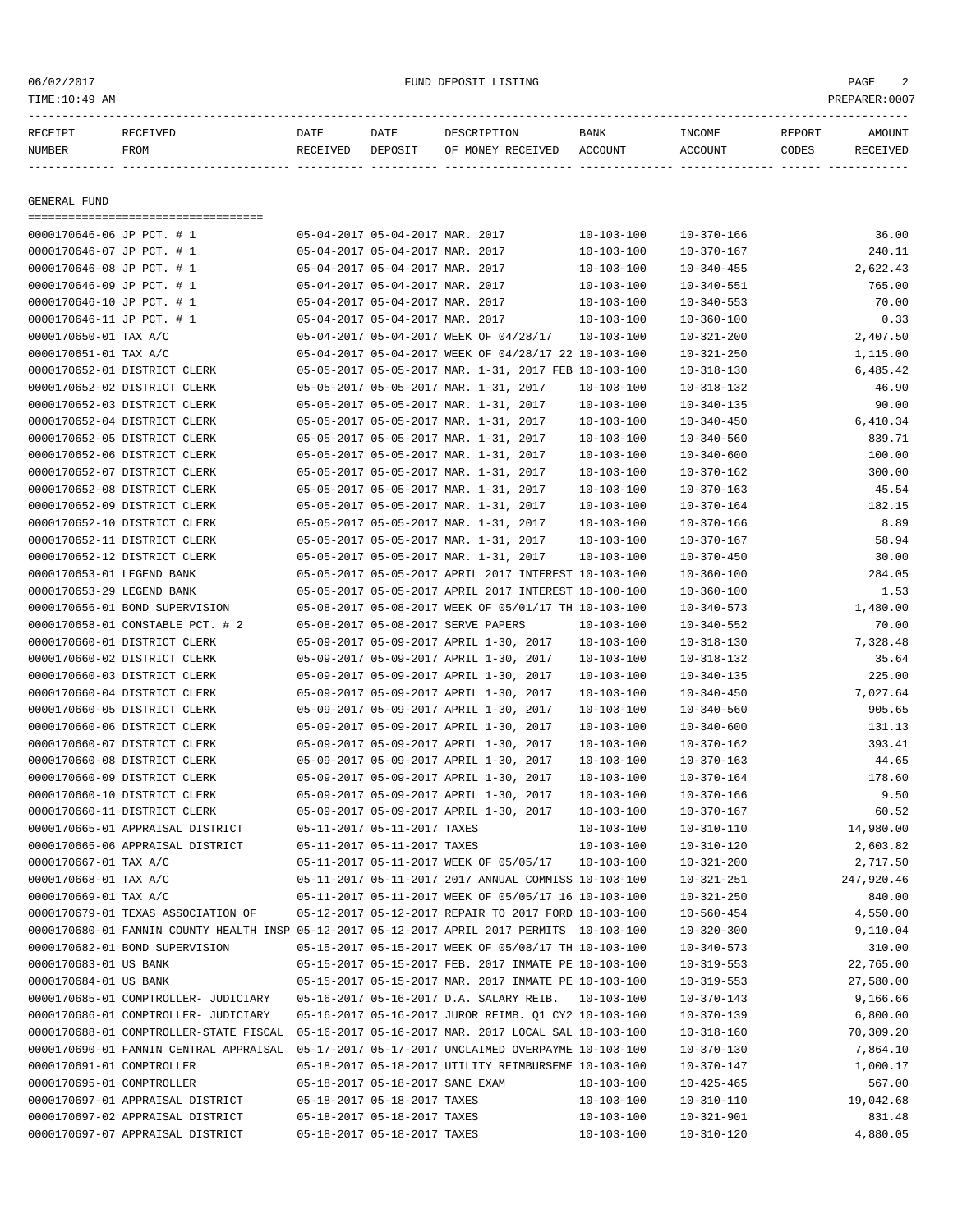#### 06/02/2017 FUND DEPOSIT LISTING PAGE 3

| RECEIPT | <b>RECEIVED</b> | DATE     | DATE           | DESCRIPTION       | <b>BANK</b> | <b>INCOME</b> | REPORT | <b>AMOUNT</b>   |
|---------|-----------------|----------|----------------|-------------------|-------------|---------------|--------|-----------------|
| NUMBER  | FROM            | RECEIVED | <b>DEPOSIT</b> | OF MONEY RECEIVED | ACCOUNT     | ACCOUNT       | CODES  | <b>RECEIVED</b> |
|         |                 |          |                |                   |             |               |        |                 |

GENERAL FUND

|                               | ======================================                                                       |                              |                                 |                                                      |                  |                  |           |
|-------------------------------|----------------------------------------------------------------------------------------------|------------------------------|---------------------------------|------------------------------------------------------|------------------|------------------|-----------|
| 0000170699-01 DISTRICT COURTS |                                                                                              |                              |                                 | 05-19-2017 05-19-2017 D. A. SUPPLEMENTAL 10-103-100  |                  | $10 - 370 - 152$ | 359.81    |
|                               | 0000170700-01 BOND SUPERVISION                                                               |                              |                                 | 05-22-2017 05-22-2017 WEEK OF 05/15/17 TH 10-103-100 |                  | $10 - 340 - 573$ | 1,080.00  |
|                               | 0000170703-01 FRONTIES COMMUNICATIONS                                                        | 05-22-2017 05-22-2017 REFUND |                                 |                                                      | $10 - 103 - 100$ | $10 - 510 - 420$ | 2.44      |
|                               | 0000170704-01 THE AMERICAN BOTTLING COM 05-22-2017 05-22-2017 DR. PEPPER COMMISSI 10-103-100 |                              |                                 |                                                      |                  | $10 - 370 - 510$ | 40.00     |
| 0000170705-01 COUNTY CLERK    |                                                                                              |                              | 05-23-2017 05-23-2017 FEB. 2017 |                                                      | $10 - 103 - 100$ | $10 - 318 - 130$ | 4,611.99  |
| 0000170705-02 COUNTY CLERK    |                                                                                              |                              | 05-23-2017 05-23-2017 FEB. 2017 |                                                      | $10 - 103 - 100$ | $10 - 340 - 560$ | 1,610.28  |
| 0000170705-03 COUNTY CLERK    |                                                                                              |                              | 05-23-2017 05-23-2017 FEB. 2017 |                                                      | $10 - 103 - 100$ | $10 - 340 - 403$ | 18,472.02 |
| 0000170705-04 COUNTY CLERK    |                                                                                              |                              | 05-23-2017 05-23-2017 FEB. 2017 |                                                      | $10 - 103 - 100$ | $10 - 370 - 162$ | 225.00    |
| 0000170705-05 COUNTY CLERK    |                                                                                              |                              | 05-23-2017 05-23-2017 FEB. 2017 |                                                      | $10 - 103 - 100$ | $10 - 370 - 163$ | 35.30     |
| 0000170705-06 COUNTY CLERK    |                                                                                              |                              | 05-23-2017 05-23-2017 FEB. 2017 |                                                      | $10 - 103 - 100$ | $10 - 370 - 164$ | 141.21    |
| 0000170705-07 COUNTY CLERK    |                                                                                              |                              | 05-23-2017 05-23-2017 FEB. 2017 |                                                      | $10 - 103 - 100$ | $10 - 370 - 166$ | 11.43     |
| 0000170705-08 COUNTY CLERK    |                                                                                              |                              | 05-23-2017 05-23-2017 FEB. 2017 |                                                      | $10 - 103 - 100$ | $10 - 370 - 167$ | 76.37     |
| 0000170705-09 COUNTY CLERK    |                                                                                              |                              | 05-23-2017 05-23-2017 FEB. 2017 |                                                      | $10 - 103 - 100$ | $10 - 340 - 400$ | 12.00     |
| 0000170705-10 COUNTY CLERK    |                                                                                              |                              | 05-23-2017 05-23-2017 FEB. 2017 |                                                      | $10 - 103 - 100$ | $10 - 340 - 475$ | 530.15    |
| 0000170705-11 COUNTY CLERK    |                                                                                              |                              | 05-23-2017 05-23-2017 FEB. 2017 |                                                      | $10 - 103 - 100$ | $10 - 340 - 551$ | 0.17      |
| 0000170705-12 COUNTY CLERK    |                                                                                              |                              | 05-23-2017 05-23-2017 FEB. 2017 |                                                      | $10 - 103 - 100$ | $10 - 340 - 601$ | 75.00     |
| 0000170705-13 COUNTY CLERK    |                                                                                              |                              | 05-23-2017 05-23-2017 FEB. 2017 |                                                      | $10 - 103 - 100$ | $10 - 318 - 132$ | 1,498.35  |
| 0000170705-14 COUNTY CLERK    |                                                                                              |                              | 05-23-2017 05-23-2017 FEB. 2017 |                                                      | $10 - 103 - 100$ | $10 - 352 - 201$ | 20.00     |
| 0000170705-15 COUNTY CLERK    |                                                                                              |                              | 05-23-2017 05-23-2017 FEB. 2017 |                                                      | $10 - 103 - 100$ | $10 - 360 - 100$ | 1.23      |
|                               | 0000170708-01 THE GEO GROUP FOUNDATION 05-23-2017 05-23-2017 SCHOLARSHIPS                    |                              |                                 |                                                      | $10 - 103 - 100$ | $10 - 319 - 429$ | 10,000.00 |
| 0000170710-01 TAX A/C         |                                                                                              |                              |                                 | 05-24-2017 05-24-2017 WEEK OF 04/28/17               | $10 - 103 - 100$ | $10 - 321 - 200$ | 2.30      |
| 0000170711-01 TAX A/C         |                                                                                              |                              |                                 | 05-24-2017 05-24-2017 WEEK OF 04/07/17               | $10 - 103 - 100$ | $10 - 321 - 200$ | 23.00     |
| 0000170712-01 TAX A/C         |                                                                                              |                              |                                 | 05-24-2017 05-24-2017 WEEK OF 05/19/17               | $10 - 103 - 100$ | $10 - 321 - 200$ | 1,828.55  |
| 0000170713-01 TAX A/C         |                                                                                              |                              |                                 | 05-24-2017 05-24-2017 WEEK OF 05/19/17 16 10-103-100 |                  | $10 - 321 - 250$ | 835.00    |
| 0000170714-01 TAX A/C         |                                                                                              |                              |                                 | 05-24-2017 05-24-2017 WEEK OF 05/12/17               | $10 - 103 - 100$ | $10 - 321 - 200$ | 2,510.05  |
| 0000170715-01 TAX A/C         |                                                                                              |                              |                                 | 05-24-2017 05-24-2017 WEEK OF 05/12/17 19 10-103-100 |                  | $10 - 321 - 250$ | 975.00    |
| 0000170720-01 TAX A/C         |                                                                                              |                              |                                 | 05-26-2017 05-26-2017 TABC COUNTY FEES - 10-103-100  |                  | $10 - 320 - 200$ | 745.00    |
| 0000170721-01 AMERICAN TOWER  |                                                                                              |                              |                                 | 05-26-2017 05-26-2017 JUNE 2017 TOWER REN 10-103-100 |                  | $10 - 370 - 115$ | 925.75    |
|                               | 0000170722-01 COMPTROLLER- JUDICIARY                                                         |                              |                                 | 05-26-2017 05-26-2017 CONST. JUD. SUPP. Q 10-103-100 |                  | $10 - 370 - 144$ | 5,050.00  |
|                               | 0000170723-01 APPRAISAL DISTRICT                                                             |                              | 05-26-2017 05-26-2017 TAXES     |                                                      | 10-103-100       | $10 - 310 - 110$ | 16,241.57 |
|                               | 0000170723-06 APPRAISAL DISTRICT                                                             |                              | 05-26-2017 05-26-2017 TAXES     |                                                      | $10 - 103 - 100$ | $10 - 310 - 120$ | 5,760.68  |
|                               | 0000170726-01 COMPTROLLER- JUDICIARY                                                         |                              |                                 | 05-30-2017 05-30-2017 CCL JUD SUPP 03 FY1 10-103-100 |                  | $10 - 370 - 410$ | 21,000.00 |
|                               | 0000170727-01 BOND SUPERVISION                                                               |                              |                                 | 05-30-2017 05-30-2017 WEEK OF 05/22/17 TH 10-103-100 |                  | $10 - 340 - 573$ | 915.00    |
| 0000170728-01 SECURUS         |                                                                                              |                              |                                 | 05-30-2017 05-30-2017 APRIL 2017 JAIL PAY 10-103-100 |                  | $10 - 319 - 420$ | 1,871.10  |

FUND TOTAL 718,753.29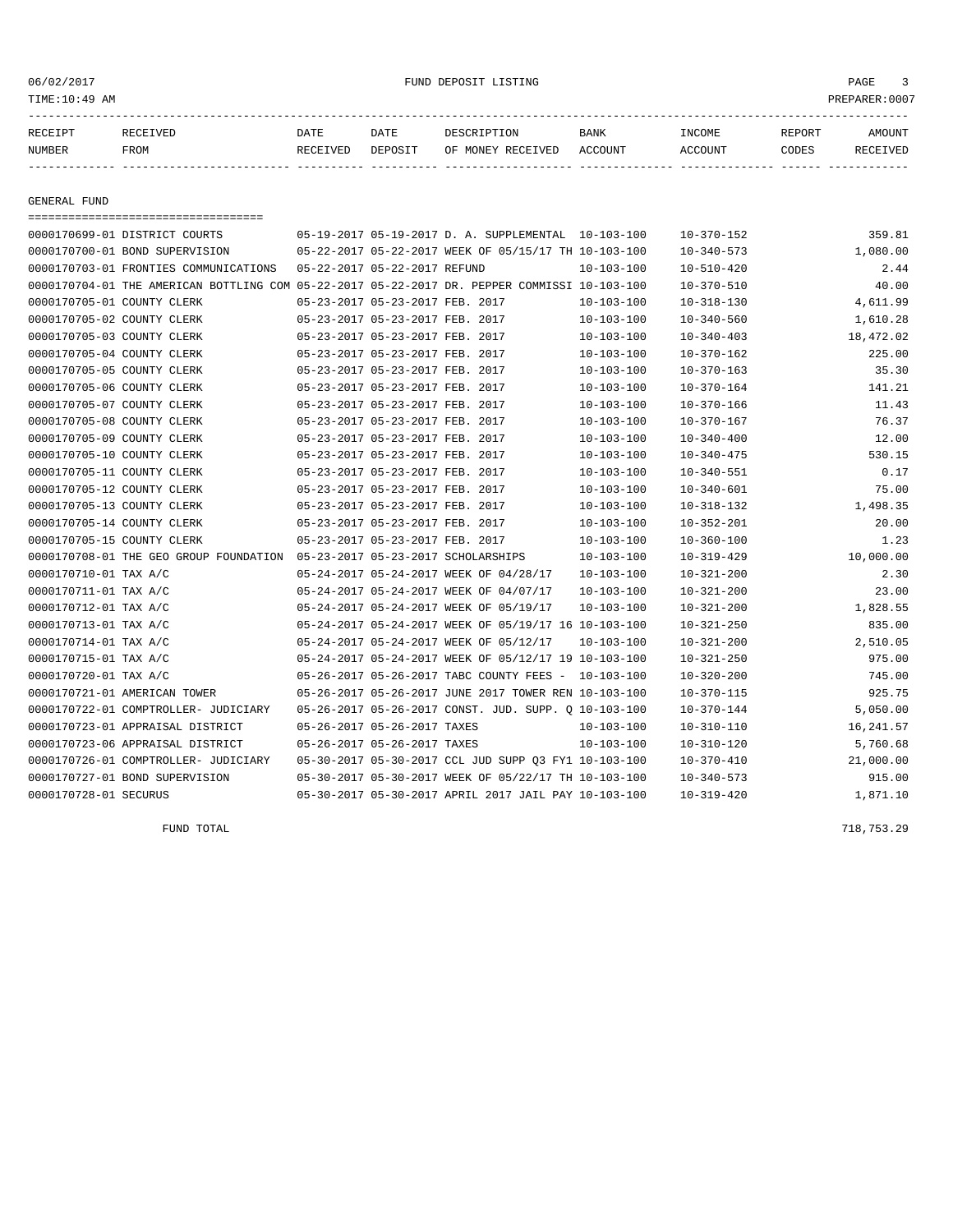06/02/2017 FUND DEPOSIT LISTING PAGE 1

| RECEIPT | RECEIVED | DATE     | DATE    | DESCRIPTION       | BANK    | INCOME  | REPORT | AMOUNT   |
|---------|----------|----------|---------|-------------------|---------|---------|--------|----------|
| NUMBER  | FROM     | RECEIVED | DEPOSIT | OF MONEY RECEIVED | ACCOUNT | ACCOUNT | CODES  | RECEIVED |
|         |          |          |         |                   |         |         |        |          |
|         |          |          |         |                   |         |         |        |          |

#### COURTHOUSE SECURITY

#### ===================================

| 0000170641-16 COUNTY CLERK   | 05-03-2017 05-03-2017 JAN. 2017        |                                                      | $11 - 103 - 100$ | $11 - 340 - 600$ | 666.89 |
|------------------------------|----------------------------------------|------------------------------------------------------|------------------|------------------|--------|
| 0000170644-11 JP PCT. # 1    | 05-04-2017 05-04-2017 JAN. 2017        |                                                      | $11 - 103 - 100$ | $11 - 340 - 651$ | 159.48 |
| 0000170645-11 JP PCT. # 1    | 05-04-2017 05-04-2017 FEB. 2017        |                                                      | $11 - 103 - 100$ | $11 - 340 - 651$ | 147.21 |
| 0000170646-12 JP PCT. # 1    | 05-04-2017 05-04-2017 MAR. 2017        |                                                      | $11 - 103 - 100$ | $11 - 340 - 651$ | 180.10 |
| 0000170652-13 DISTRICT CLERK | 05-05-2017 05-05-2017 MAR. 1-31, 2017  |                                                      | $11 - 103 - 100$ | $11 - 340 - 650$ | 183.79 |
| 0000170653-02 LEGEND BANK    |                                        | 05-05-2017 05-05-2017 APRIL 2017 INTEREST 11-103-100 |                  | $11 - 360 - 100$ | 6.77   |
| 0000170660-12 DISTRICT CLERK | 05-09-2017 05-09-2017 APRIL 1-30, 2017 |                                                      | 11-103-100       | $11 - 340 - 650$ | 243.50 |
| 0000170705-16 COUNTY CLERK   | 05-23-2017 05-23-2017 FEB. 2017        |                                                      | $11 - 103 - 100$ | $11 - 340 - 600$ | 746.58 |
|                              |                                        |                                                      |                  |                  |        |

FUND TOTAL 2,334.32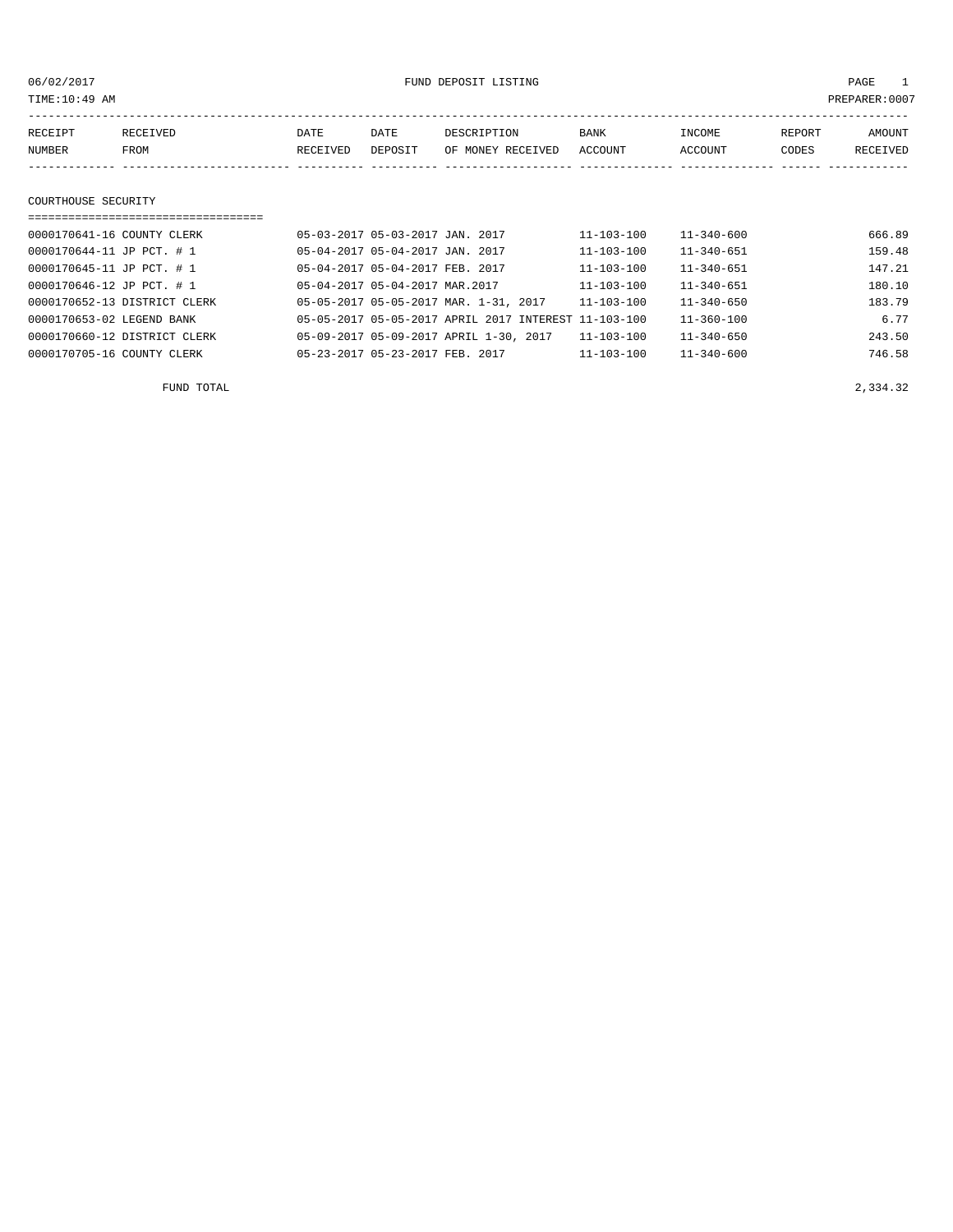TIME:10:49 AM PREPARER:0007

| RECEIPT<br>RECEIVED | DATE     | DATE    | DESCRIPTION       | <b>BANK</b> | INCOME         | REPORT | AMOUNT          |
|---------------------|----------|---------|-------------------|-------------|----------------|--------|-----------------|
| NUMBER<br>FROM      | RECEIVED | DEPOSIT | OF MONEY RECEIVED | ACCOUNT     | <b>ACCOUNT</b> | CODES  | <b>RECEIVED</b> |
|                     |          |         |                   |             |                |        |                 |

### CO.CLK.VITAL STAT.FEE

| 0000170641-17 COUNTY CLERK | 05-03-2017 05-03-2017 JAN. 2017                      | $12 - 103 - 100$ | $12 - 370 - 134$ | 82.00 |
|----------------------------|------------------------------------------------------|------------------|------------------|-------|
| 0000170653-03 LEGEND BANK  | 05-05-2017 05-05-2017 APRIL 2017 INTEREST 12-103-100 |                  | 12-360-100       | 0.38  |
| 0000170705-17 COUNTY CLERK | 05-23-2017 05-23-2017 FEB. 2017                      | $12 - 103 - 100$ | $12 - 370 - 134$ | 84.00 |

FUND TOTAL 166.38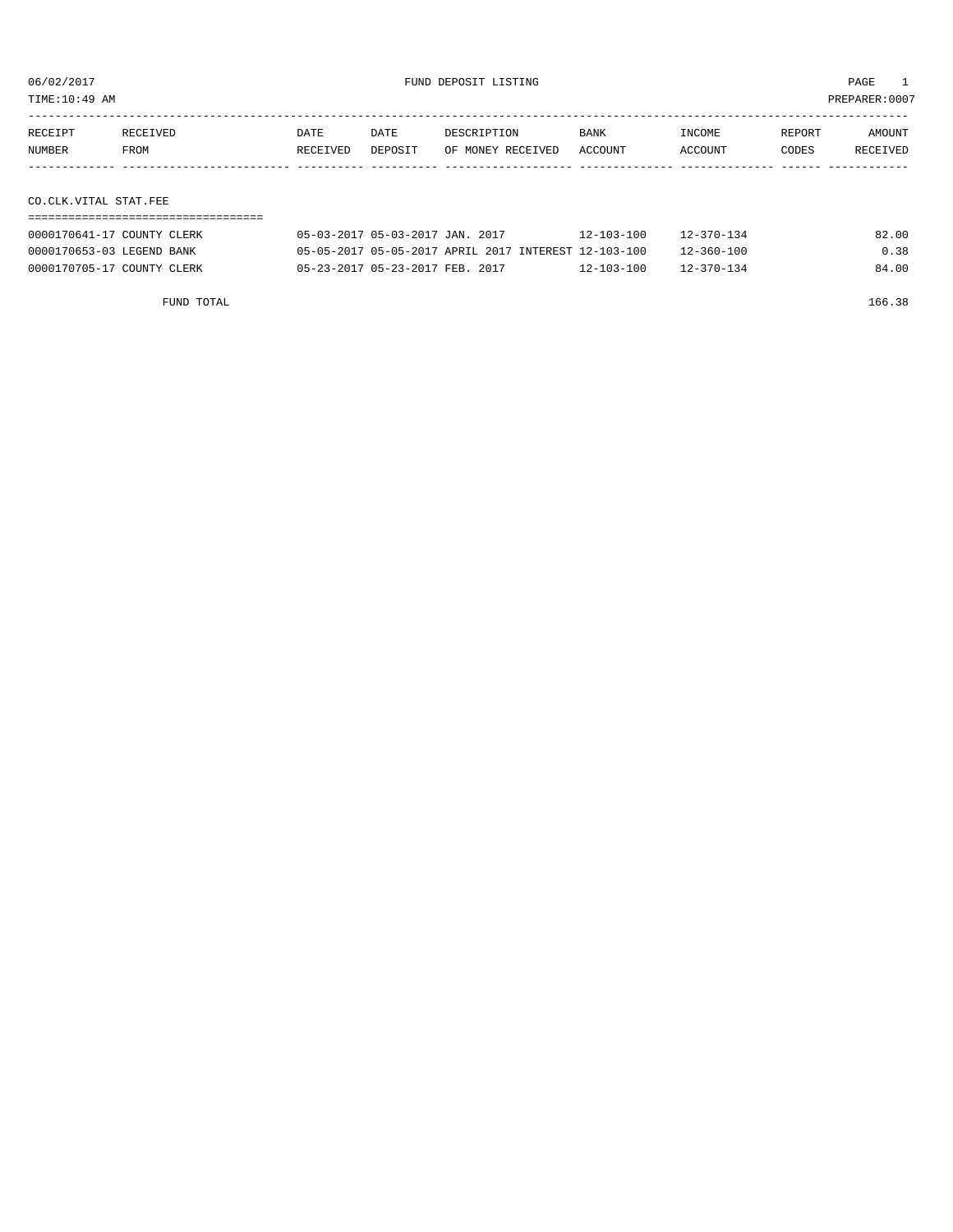#### 06/02/2017 FUND DEPOSIT LISTING PAGE 1

| RECEIPT       | RECEIVED | DATE     | DATE    | DESCRIPTION       | <b>BANK</b> | INCOME  | REPORT | <b>AMOUNT</b> |
|---------------|----------|----------|---------|-------------------|-------------|---------|--------|---------------|
| <b>NUMBER</b> | FROM     | RECEIVED | DEPOSIT | OF MONEY RECEIVED | ACCOUNT     | ACCOUNT | CODES  | RECEIVED      |
|               |          |          |         |                   |             |         |        |               |
|               |          |          |         |                   |             |         |        |               |

BAIL BONDS TRUST FUND

| ;==================================     |                                 |  |                  |                  |        |
|-----------------------------------------|---------------------------------|--|------------------|------------------|--------|
| 0000170636-01 CARPENTER'S BAIL BONDS    | 05-01-2017 05-01-2017 BOND FEES |  | 13-103-113       | $13 - 345 - 113$ | 120.00 |
| 0000170637-01 FANNIN COUNTY BAIL BONDS  | 05-01-2017 05-01-2017 BOND FEES |  | 13-103-113       | $13 - 345 - 113$ | 90.00  |
| 0000170638-01 DOC'S BAIL BONDS          | 05-01-2017 05-01-2017 BOND FEES |  | $13 - 103 - 113$ | $13 - 345 - 113$ | 120.00 |
| 0000170639-01 LAW OFFICE OF MYLES PORTE | 05-01-2017 05-01-2017 BOND FEE  |  | $13 - 103 - 113$ | $13 - 345 - 113$ | 15.00  |
| 0000170661-01 DOC'S BAIL BONDS          | 05-09-2017 05-09-2017 BOND FEES |  | $13 - 103 - 113$ | $13 - 345 - 113$ | 15.00  |
| 0000170662-01 FANNIN COUNTY BAIL BONDS  | 05-09-2017 05-09-2017 BOND FEES |  | $13 - 103 - 113$ | $13 - 345 - 113$ | 105.00 |
| 0000170663-01 CARPENTER'S BAIL BONDS    | 05-09-2017 05-09-2017 BOND FEES |  | $13 - 103 - 113$ | $13 - 345 - 113$ | 90.00  |
| 0000170692-01 FANNIN COUNTY BAIL BONDS  | 05-18-2017 05-18-2017 BOND FEES |  | 13-103-113       | $13 - 345 - 113$ | 45.00  |
| 0000170693-01 CARPENTER'S BAIL BONDS    | 05-18-2017 05-18-2017 BOND FEES |  | $13 - 103 - 113$ | $13 - 345 - 113$ | 60.00  |
| 0000170694-01 DOC'S BAIL BONDS          | 05-18-2017 05-18-2017 BOND FEES |  | 13-103-113       | $13 - 345 - 113$ | 30.00  |
| 0000170717-01 DOC'S BAIL BONDS          | 05-26-2017 05-26-2017 BOND FEES |  | $13 - 103 - 113$ | $13 - 345 - 113$ | 45.00  |
| 0000170718-01 FANNIN COUNTY BAIL BONDS  | 05-26-2017 05-26-2017 BOND FEES |  | $13 - 103 - 113$ | $13 - 345 - 113$ | 90.00  |
| 0000170719-01 MYLES PORTER              | 05-26-2017 05-26-2017 BOND FEE  |  | $13 - 103 - 113$ | $13 - 345 - 113$ | 15.00  |
| 0000170729-01 FANNIN COUNTY BAIL BONDS  | 05-31-2017 05-31-2017 BOND FEES |  | $13 - 103 - 113$ | $13 - 345 - 113$ | 75.00  |
| 0000170730-01 DOC'S BAIL BONDS          | 05-31-2017 05-31-2017 BOND FEES |  | $13 - 103 - 113$ | $13 - 345 - 113$ | 30.00  |
| 0000170731-01 CARPENTER'S BAIL BONDS    | 05-31-2017 05-31-2017 BOND FEES |  | $13 - 103 - 113$ | $13 - 345 - 113$ | 90.00  |

FUND TOTAL 1,035.00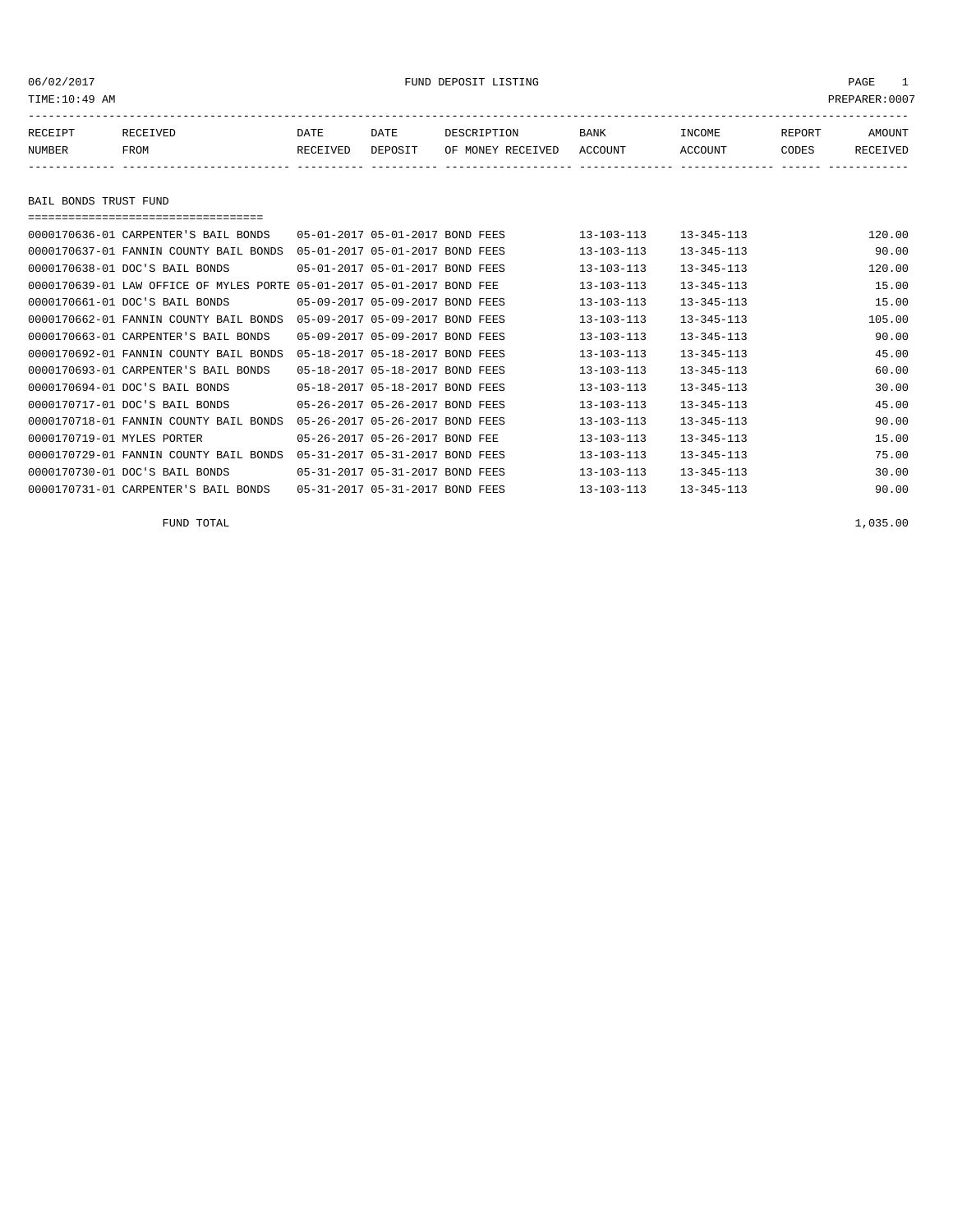| TIME:10:49 AM<br>PREPARER: 0007 |          |          |         |                   |         |         |        |          |  |
|---------------------------------|----------|----------|---------|-------------------|---------|---------|--------|----------|--|
| RECEIPT                         | RECEIVED | DATE     | DATE    | DESCRIPTION       | BANK    | INCOME  | REPORT | AMOUNT   |  |
| NUMBER                          | FROM     | RECEIVED | DEPOSIT | OF MONEY RECEIVED | ACCOUNT | ACCOUNT | CODES  | RECEIVED |  |
|                                 |          |          |         |                   |         |         |        |          |  |
| JUSTICE CT.BLDG.SECURITY        |          |          |         |                   |         |         |        |          |  |

| 0000170644-12 JP PCT. # 1 | 05-04-2017 05-04-2017 JAN. 2017 | $14 - 370 - 168$<br>$14 - 103 - 100$ | 53.15 |
|---------------------------|---------------------------------|--------------------------------------|-------|
| 0000170645-12 JP PCT. # 1 | 05-04-2017 05-04-2017 FEB. 2017 | $14 - 370 - 168$<br>$14 - 103 - 100$ | 48.08 |
| 0000170646-13 JP PCT. # 1 | 05-04-2017 05-04-2017 MAR. 2017 | 14-370-168<br>$14 - 103 - 100$       | 60.05 |

FUND TOTAL 161.28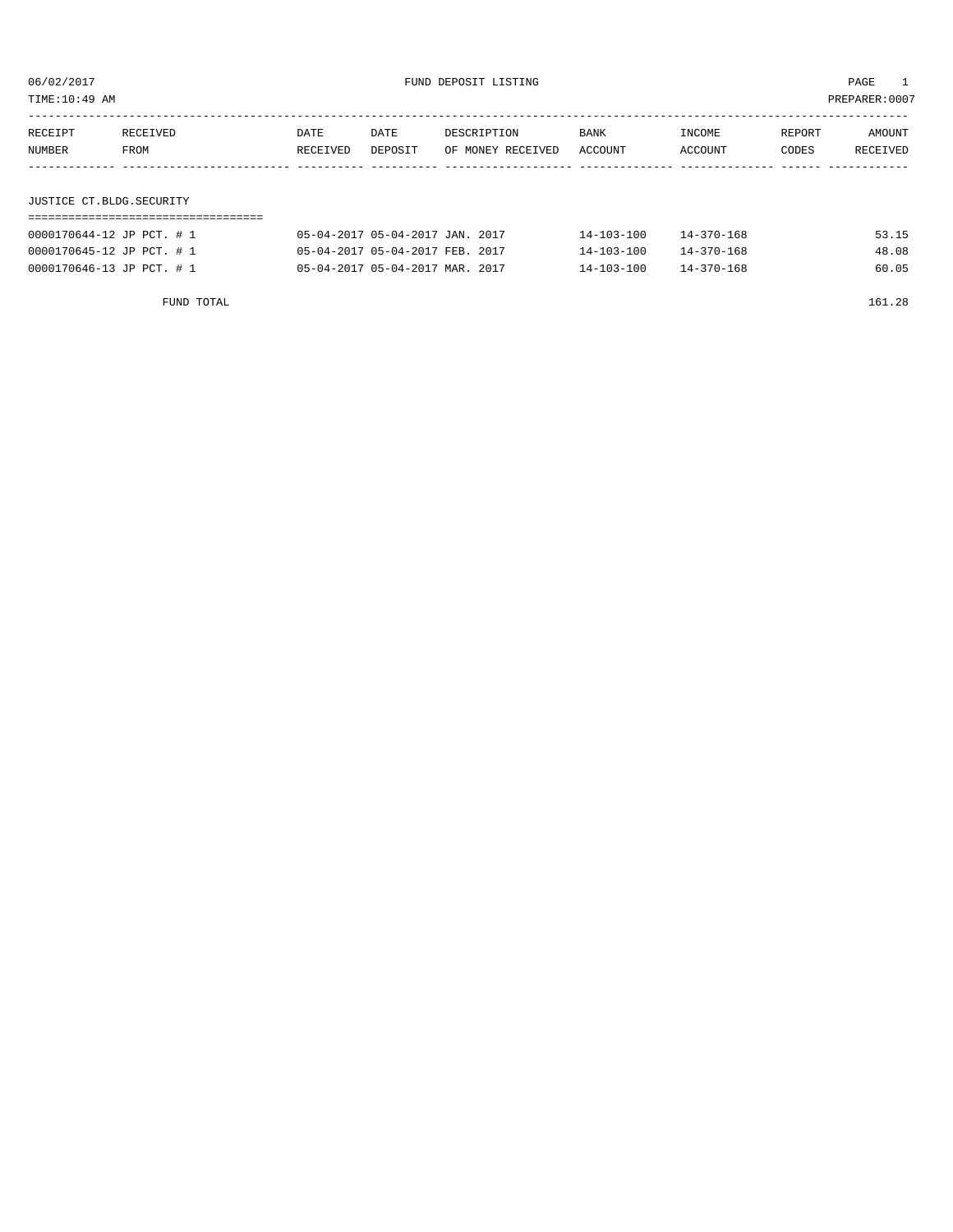TIME:10:49 AM PREPARER:0007

| RECEIVED                 | DATE     | DATE    | DESCRIPTION       | <b>BANK</b> | INCOME  | REPORT       | AMOUNT   |
|--------------------------|----------|---------|-------------------|-------------|---------|--------------|----------|
| FROM                     | RECEIVED | DEPOSIT | OF MONEY RECEIVED | ACCOUNT     | ACCOUNT | <b>CODES</b> | RECEIVED |
|                          |          |         |                   |             |         |              |          |
|                          |          |         |                   |             |         |              |          |
| PROBATE JUDGES EDUCATION |          |         |                   |             |         |              |          |
|                          |          |         |                   |             |         |              |          |
|                          |          |         |                   |             |         |              |          |

|                            | FUND TOTAL |                                 |  |            |                  | 75.00 |
|----------------------------|------------|---------------------------------|--|------------|------------------|-------|
| 0000170705-18 COUNTY CLERK |            | 05-23-2017 05-23-2017 FEB. 2017 |  | 17-103-100 | $17 - 340 - 131$ | 40.00 |
| 0000170641-18 COUNTY CLERK |            | 05-03-2017 05-03-2017 JAN. 2017 |  | 17-103-100 | $17 - 340 - 131$ | 35.00 |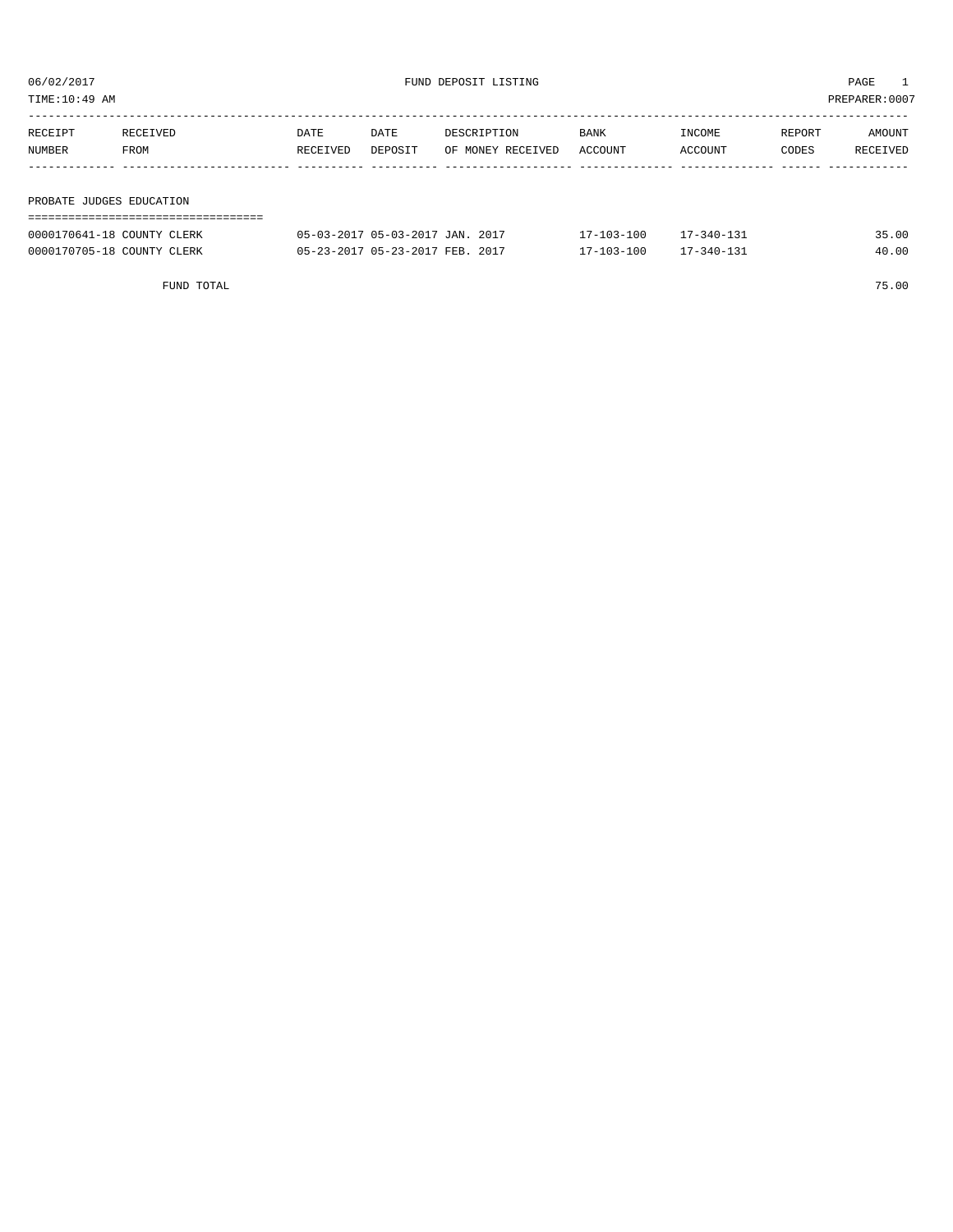TIME:10:49 AM PREPARER:0007

| RECEIPT                | RECEIVED    | DATE     | DATE    | DESCRIPTION       | BANK    | INCOME         | REPORT | AMOUNT   |
|------------------------|-------------|----------|---------|-------------------|---------|----------------|--------|----------|
| NUMBER                 | <b>FROM</b> | RECEIVED | DEPOSIT | OF MONEY RECEIVED | ACCOUNT | <b>ACCOUNT</b> | CODES  | RECEIVED |
|                        |             |          |         |                   |         |                |        |          |
|                        |             |          |         |                   |         |                |        |          |
| CO.CLERK RECORD MNGMT. |             |          |         |                   |         |                |        |          |

===================================

| 0000170641-19 COUNTY CLERK | 05-03-2017 05-03-2017 JAN. 2017                      |  | 18-103-100       | $18 - 370 - 133$ | 5,249.01 |
|----------------------------|------------------------------------------------------|--|------------------|------------------|----------|
| 0000170653-04 LEGEND BANK  | 05-05-2017 05-05-2017 APRIL 2017 INTEREST 18-103-100 |  |                  | $18 - 360 - 100$ | 1.77     |
| 0000170705-19 COUNTY CLERK | 05-23-2017 05-23-2017 FEB. 2017                      |  | $18 - 103 - 100$ | $18 - 370 - 133$ | 5,776.35 |

FUND TOTAL  $11,027.13$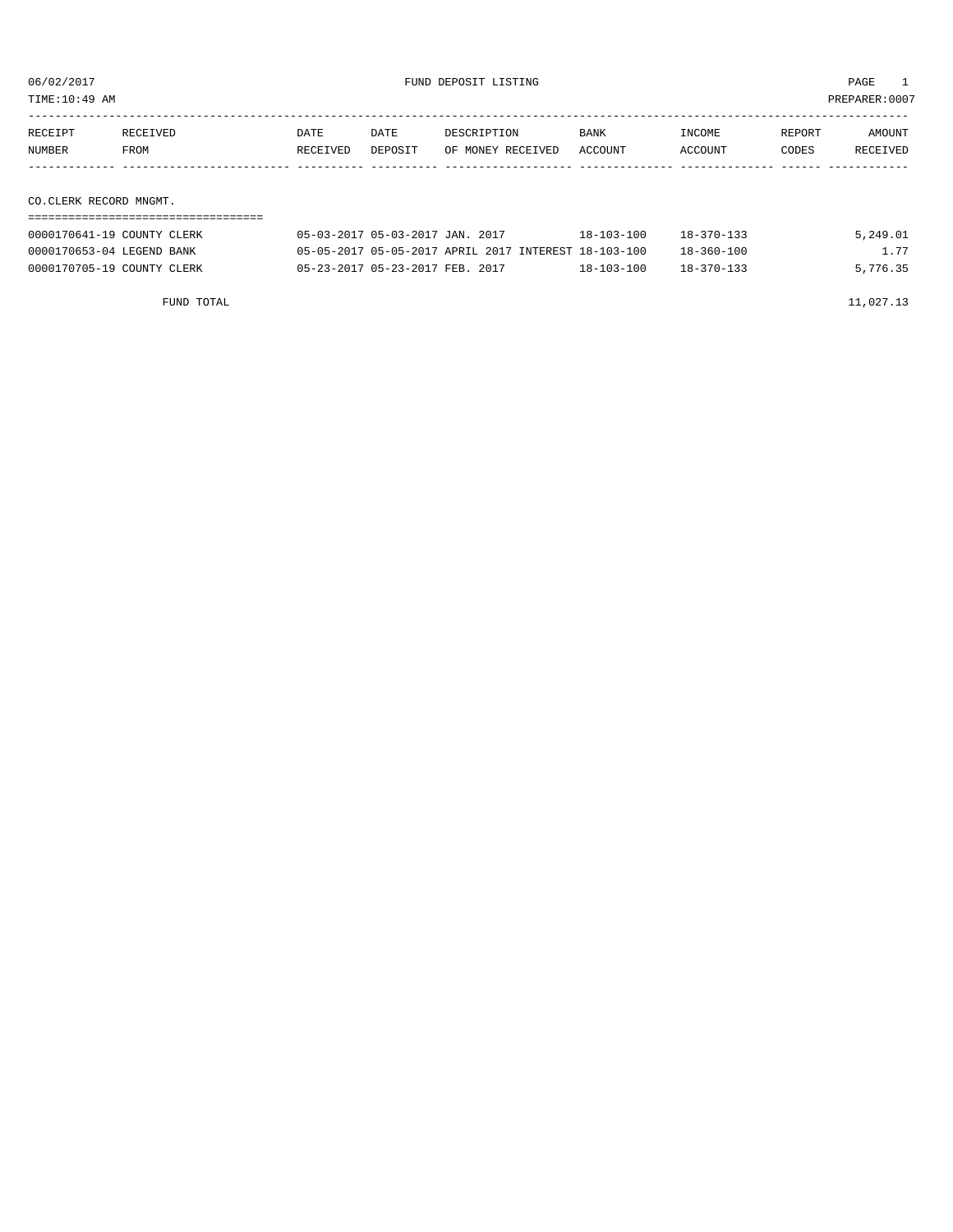TIME:10:49 AM PREPARER:0007

| RECEIPT                 | RECEIVED | <b>DATE</b> | DATE    | DESCRIPTION       | <b>BANK</b> | INCOME  | REPORT | AMOUNT   |
|-------------------------|----------|-------------|---------|-------------------|-------------|---------|--------|----------|
| NUMBER                  | FROM     | RECEIVED    | DEPOSIT | OF MONEY RECEIVED | ACCOUNT     | ACCOUNT | CODES  | RECEIVED |
|                         |          |             |         |                   |             |         |        |          |
|                         |          |             |         |                   |             |         |        |          |
| DIST.CLK.RECORDS MNGMT. |          |             |         |                   |             |         |        |          |
|                         |          |             |         |                   |             |         |        |          |

| 0000170652-14 DISTRICT CLERK | 05-05-2017 05-05-2017 MAR. 1-31, 2017  |  | $19 - 103 - 100$                                     | $19 - 370 - 136$ | 162.55 |
|------------------------------|----------------------------------------|--|------------------------------------------------------|------------------|--------|
| 0000170653-05 LEGEND BANK    |                                        |  | 05-05-2017 05-05-2017 APRIL 2017 INTEREST 19-103-100 | $19 - 360 - 100$ | 0.42   |
| 0000170660-13 DISTRICT CLERK | 05-09-2017 05-09-2017 APRIL 1-30, 2017 |  | $19 - 103 - 100$                                     | $19 - 370 - 136$ | 221.51 |

FUND TOTAL 384.48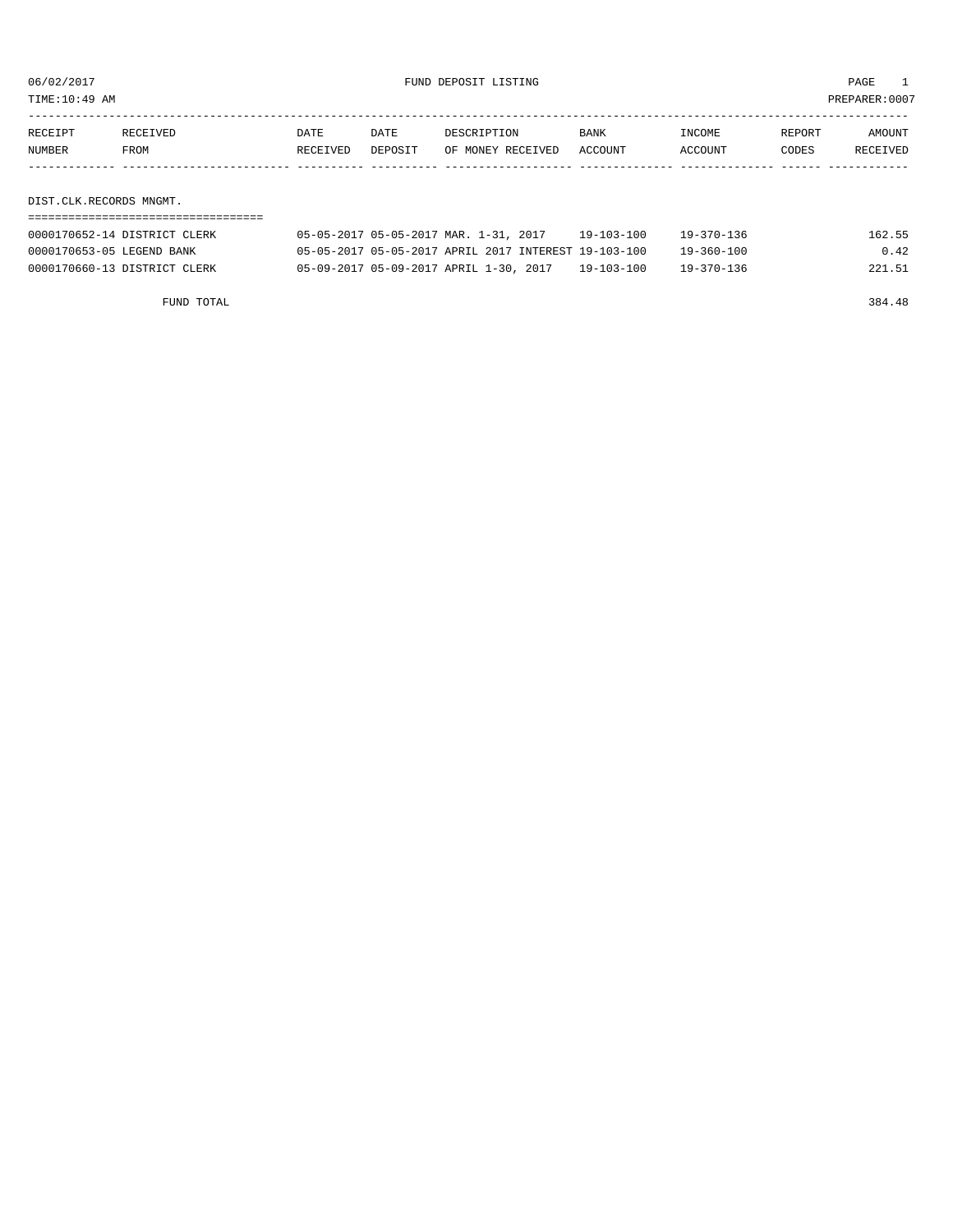06/02/2017 FUND DEPOSIT LISTING PAGE 1

| RECEIPT                   | RECEIVED | DATE     | DATE    | DESCRIPTION       | BANK    | INCOME  | REPORT | AMOUNT   |
|---------------------------|----------|----------|---------|-------------------|---------|---------|--------|----------|
| NUMBER                    | FROM     | RECEIVED | DEPOSIT | OF MONEY RECEIVED | ACCOUNT | ACCOUNT | CODES  | RECEIVED |
|                           |          |          |         |                   |         |         |        |          |
|                           |          |          |         |                   |         |         |        |          |
| COUNTY OFFICES REC.MNGMT. |          |          |         |                   |         |         |        |          |

### ===================================

| 0000170641-20 COUNTY CLERK   | 05-03-2017 05-03-2017 JAN. 2017 |                                                      | $20 - 103 - 100$ | 20-370-135       | 478.14 |
|------------------------------|---------------------------------|------------------------------------------------------|------------------|------------------|--------|
| 0000170652-15 DISTRICT CLERK |                                 | 05-05-2017 05-05-2017 MAR. 1-31, 2017                | $20 - 103 - 100$ | 20-370-135       | 382.16 |
| 0000170653-06 LEGEND BANK    |                                 | 05-05-2017 05-05-2017 APRIL 2017 INTEREST 20-103-100 |                  | 20-360-100       | 2.28   |
| 0000170660-14 DISTRICT CLERK |                                 | 05-09-2017 05-09-2017 APRIL 1-30, 2017               | $20 - 103 - 100$ | 20-370-135       | 496.08 |
| 0000170705-20 COUNTY CLERK   | 05-23-2017 05-23-2017 FEB. 2017 |                                                      | $20 - 103 - 100$ | $20 - 370 - 135$ | 620.38 |
|                              |                                 |                                                      |                  |                  |        |

FUND TOTAL  $1,979.04$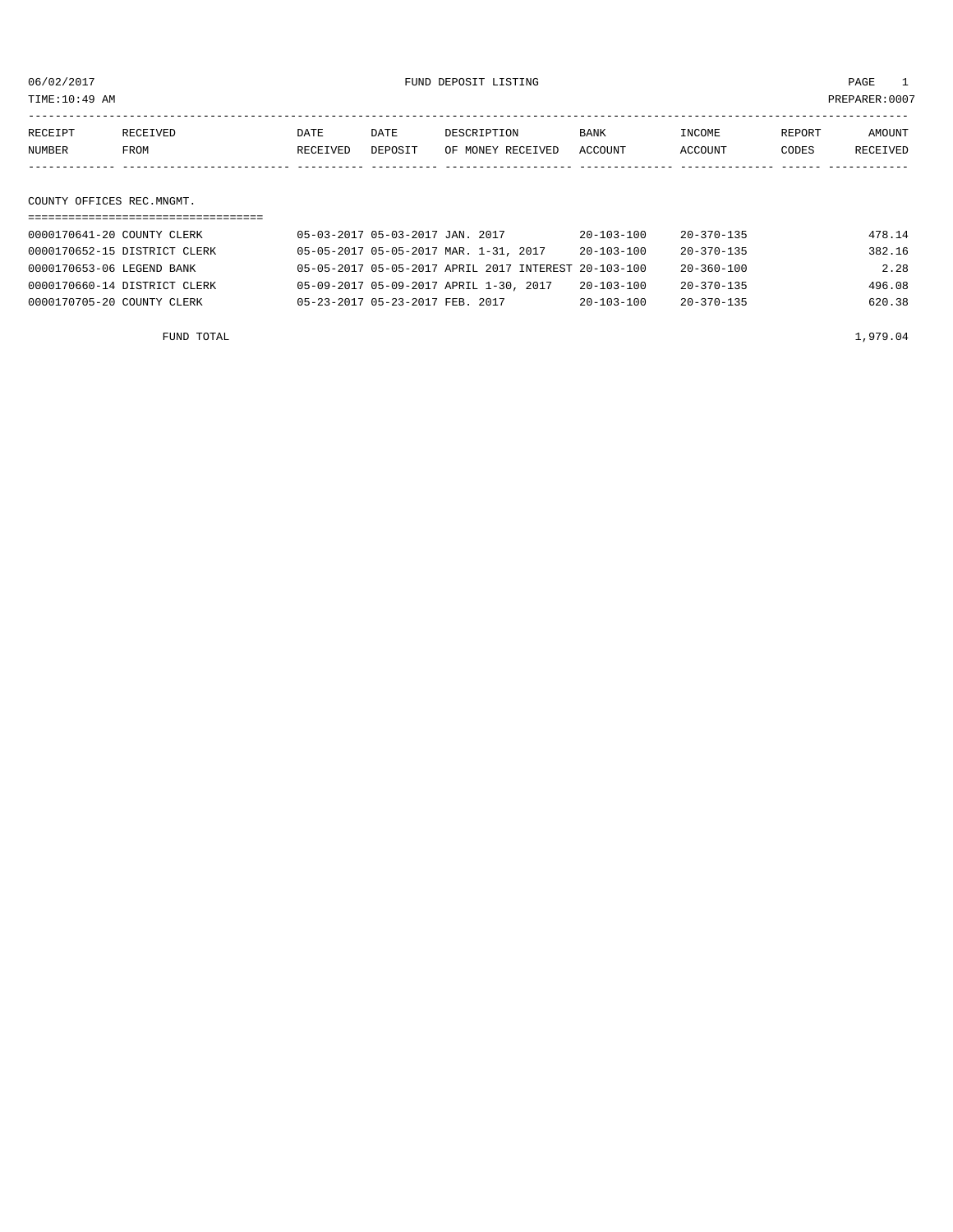06/02/2017 FUND DEPOSIT LISTING PAGE 1

| RECEIPT | <b>RECEIVED</b> | DATE     | DATE    | DESCRIPTION       | BANK    | <b>INCOME</b> | REPORT | <b>AMOUNT</b> |
|---------|-----------------|----------|---------|-------------------|---------|---------------|--------|---------------|
| NUMBER  | FROM            | RECEIVED | DEPOSIT | OF MONEY RECEIVED | ACCOUNT | ACCOUNT       | CODES  | RECEIVED      |
|         |                 |          |         |                   |         |               |        |               |

FANNIN CO. R & B #1 FUND

| =====================================  |                                 |                                                      |                  |                  |          |
|----------------------------------------|---------------------------------|------------------------------------------------------|------------------|------------------|----------|
| 0000170630-02 TAX A/C                  |                                 | 05-01-2017 05-01-2017 WEEK OF 04/21/17               | $21 - 103 - 100$ | $21 - 321 - 300$ | 1,237.07 |
| 0000170631-02 TEXPOOL                  |                                 | 05-01-2017 05-01-2017 APRIL 2017 INTEREST 21-103-175 |                  | $21 - 360 - 100$ | 10.17    |
| 0000170641-22 COUNTY CLERK             | 05-03-2017 05-03-2017 JAN. 2017 |                                                      | $21 - 103 - 100$ | $21 - 350 - 403$ | 933.73   |
| 0000170643-02 APPRAISAL DISTRICT       | 05-04-2017 05-04-2017 TAXES     |                                                      | $21 - 103 - 100$ | $21 - 310 - 110$ | 1,342.19 |
| 0000170643-07 APPRAISAL DISTRICT       | 05-04-2017 05-04-2017 TAXES     |                                                      | $21 - 103 - 100$ | $21 - 310 - 120$ | 451.71   |
| 0000170644-14 JP PCT. # 1              | 05-04-2017 05-04-2017 JAN. 2017 |                                                      | $21 - 103 - 100$ | $21 - 350 - 455$ | 733.11   |
| 0000170645-14 JP PCT. # 1              | 05-04-2017 05-04-2017 FEB. 2017 |                                                      | $21 - 103 - 100$ | $21 - 350 - 455$ | 781.26   |
| 0000170646-15 JP PCT. # 1              | 05-04-2017 05-04-2017 MAR. 2017 |                                                      | $21 - 103 - 100$ | $21 - 350 - 455$ | 728.72   |
| 0000170650-02 TAX A/C                  |                                 | 05-04-2017 05-04-2017 WEEK OF 04/28/17               | $21 - 103 - 100$ | $21 - 321 - 300$ | 1,614.10 |
| 0000170652-18 DISTRICT CLERK           |                                 | 05-05-2017 05-05-2017 MAR. 1-31, 2017                | $21 - 103 - 100$ | $21 - 350 - 450$ | 1,672.29 |
| 0000170653-07 LEGEND BANK              |                                 | 05-05-2017 05-05-2017 APRIL 2017 INTEREST 21-103-100 |                  | $21 - 360 - 100$ | 22.29    |
| 0000170660-17 DISTRICT CLERK           |                                 | 05-09-2017 05-09-2017 APRIL 1-30, 2017               | $21 - 103 - 100$ | $21 - 350 - 450$ | 1,169.94 |
| 0000170665-02 APPRAISAL DISTRICT       | 05-11-2017 05-11-2017 TAXES     |                                                      | $21 - 103 - 100$ | $21 - 310 - 110$ | 861.08   |
| 0000170665-07 APPRAISAL DISTRICT       | 05-11-2017 05-11-2017 TAXES     |                                                      | $21 - 103 - 100$ | $21 - 310 - 120$ | 149.10   |
| 0000170667-02 TAX A/C                  |                                 | 05-11-2017 05-11-2017 WEEK OF 05/05/17               | $21 - 103 - 100$ | $21 - 321 - 300$ | 1,783.25 |
| 0000170672-01 BRETT J. STONE WELDING   | 05-11-2017 05-11-2017 CULVERT   |                                                      | $21 - 103 - 100$ | $21 - 370 - 145$ | 306.90   |
| 0000170674-01 JASEN D. SLOAN           | 05-12-2017 05-11-2017 CULVERT   |                                                      | $21 - 103 - 100$ | $21 - 370 - 145$ | 538.44   |
| 0000170675-01 DAVID WILLIAMS           | 05-12-2017 05-12-2017 CULVERT   |                                                      | $21 - 103 - 100$ | $21 - 370 - 145$ | 336.90   |
| 0000170681-01 JOHN W. CURRY            | 05-12-2017 05-12-2017 CULVERT   |                                                      | $21 - 103 - 100$ | $21 - 370 - 145$ | 521.40   |
| 0000170688-02 COMPTROLLER-STATE FISCAL |                                 | 05-16-2017 05-16-2017 MAR. 2017 LOCAL SAL 21-103-100 |                  | $21 - 318 - 160$ | 4,041.52 |
| 0000170689-01 TONI SCHMIDT             | 05-16-2017 05-16-2017 CULVERT   |                                                      | $21 - 103 - 100$ | $21 - 370 - 145$ | 384.00   |
| 0000170697-03 APPRAISAL DISTRICT       | 05-18-2017 05-18-2017 TAXES     |                                                      | $21 - 103 - 100$ | $21 - 310 - 110$ | 1,094.61 |
| 0000170697-08 APPRAISAL DISTRICT       | 05-18-2017 05-18-2017 TAXES     |                                                      | $21 - 103 - 100$ | $21 - 310 - 120$ | 279.33   |
| 0000170698-01 JEFFREY BROEKHOVE        | 05-19-2017 05-19-2017 CULVERT   |                                                      | $21 - 103 - 100$ | $21 - 370 - 145$ | 233.40   |
| 0000170705-22 COUNTY CLERK             | 05-23-2017 05-23-2017 FEB. 2017 |                                                      | $21 - 103 - 100$ | $21 - 350 - 403$ | 572.06   |
| 0000170707-01 BRETT J. STONE WELDING   |                                 | 05-23-2017 05-23-2017 2 TIN HORNS & 2 BAN 21-103-100 |                  | $21 - 370 - 145$ | 205.58   |
| 0000170709-01 LAUREN BETHEL            | 05-23-2017 05-23-2017 CULVERT   |                                                      | $21 - 103 - 100$ | $21 - 370 - 145$ | 683.10   |
| 0000170710-02 TAX A/C                  |                                 | 05-24-2017 05-24-2017 WEEK OF 04/28/17               | $21 - 103 - 100$ | $21 - 321 - 300$ | 2.04     |
| 0000170711-02 TAX A/C                  |                                 | 05-24-2017 05-24-2017 WEEK OF 04/07/17               | $21 - 103 - 100$ | $21 - 321 - 300$ | 20.38    |
| 0000170712-02 TAX A/C                  |                                 | 05-24-2017 05-24-2017 WEEK OF 05/19/17               | $21 - 103 - 100$ | $21 - 321 - 300$ | 1,145.36 |
| 0000170714-02 TAX A/C                  |                                 | 05-24-2017 05-24-2017 WEEK OF 05/12/17               | $21 - 103 - 100$ | $21 - 321 - 300$ | 1,255.40 |
| 0000170723-02 APPRAISAL DISTRICT       | 05-26-2017 05-26-2017 TAXES     |                                                      | $21 - 103 - 100$ | $21 - 310 - 110$ | 933.60   |
| 0000170723-07 APPRAISAL DISTRICT       | 05-26-2017 05-26-2017 TAXES     |                                                      | $21 - 103 - 100$ | $21 - 310 - 120$ | 329.11   |
| 0000170725-01 ROY CALDWELL, JR.        | 05-26-2017 05-26-2017 CULVERT   |                                                      | $21 - 103 - 100$ | $21 - 370 - 145$ | 529.40   |

FUND TOTAL 26,902.54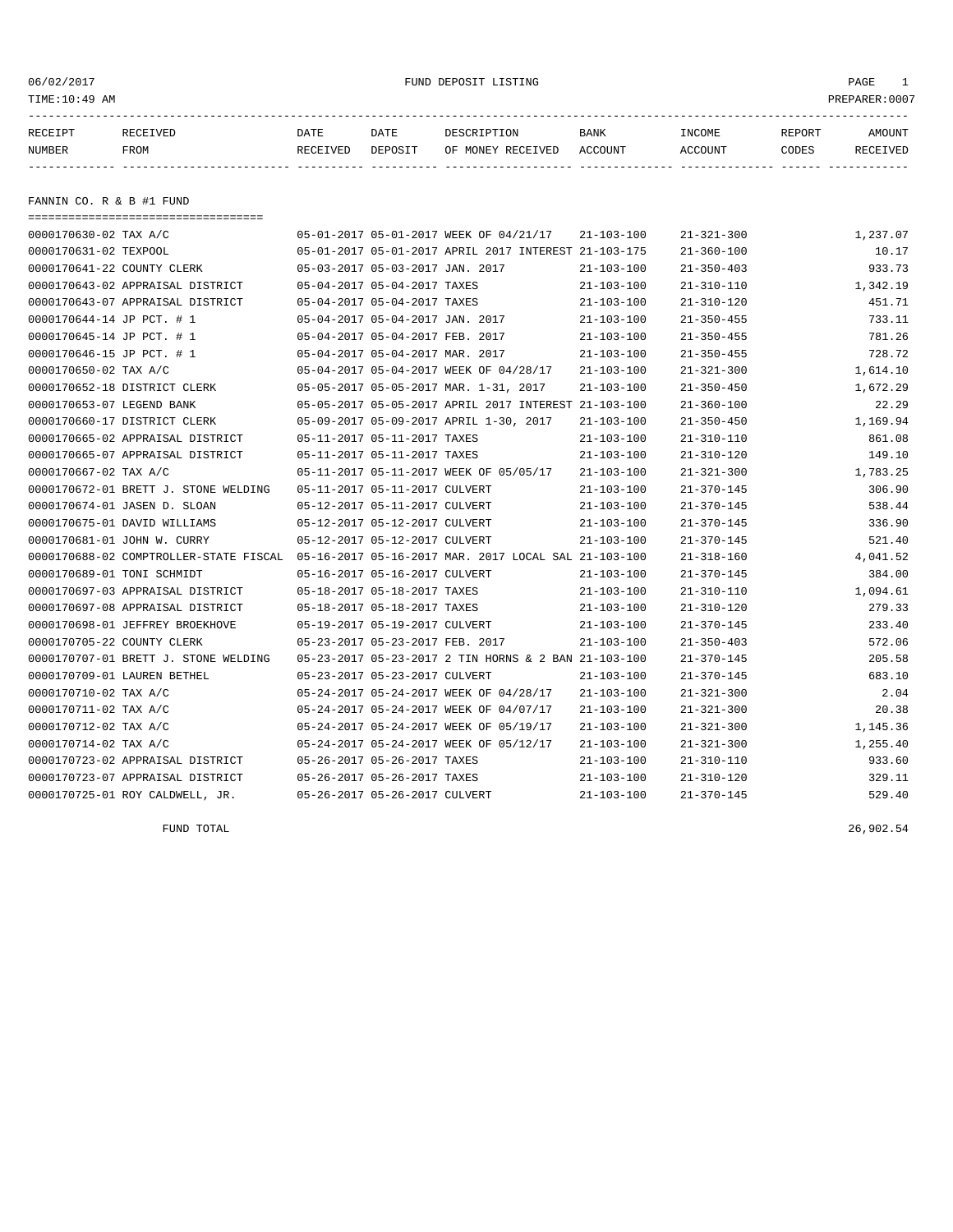06/02/2017 FUND DEPOSIT LISTING PAGE 1

| RECEIPT | <b>RECEIVED</b> | DATE     | DATE    | דידס דפר/פתח         | <b>BANK</b> | INCOME  | REPORT | AMOUNT          |
|---------|-----------------|----------|---------|----------------------|-------------|---------|--------|-----------------|
| NUMBER  | FROM            | RECEIVED | DEPOSIT | RECEIVED<br>OF MONEY | ACCOUNT     | ACCOUNT | CODES  | <b>RECEIVED</b> |
|         |                 |          |         |                      |             |         |        |                 |

FANNIN CO. R & B #2 FUND

| -------------------------------------                                      |                                 |                                                      |                  |                  |          |
|----------------------------------------------------------------------------|---------------------------------|------------------------------------------------------|------------------|------------------|----------|
| 0000170630-03 TAX A/C                                                      |                                 | 05-01-2017 05-01-2017 WEEK OF 04/21/17               | $22 - 103 - 100$ | $22 - 321 - 300$ | 1,441.01 |
| 0000170631-03 TEXPOOL                                                      |                                 | 05-01-2017 05-01-2017 APRIL 2017 INTEREST 22-103-175 |                  | $22 - 360 - 100$ | 221.87   |
| 0000170641-23 COUNTY CLERK                                                 | 05-03-2017 05-03-2017 JAN. 2017 |                                                      | $22 - 103 - 100$ | $22 - 350 - 403$ | 1,087.67 |
| 0000170643-03 APPRAISAL DISTRICT                                           | 05-04-2017 05-04-2017 TAXES     |                                                      | $22 - 103 - 100$ | $22 - 310 - 110$ | 1,563.47 |
| 0000170643-08 APPRAISAL DISTRICT                                           | 05-04-2017 05-04-2017 TAXES     |                                                      | $22 - 103 - 100$ | $22 - 310 - 120$ | 526.19   |
| 0000170644-15 JP PCT. # 1                                                  | 05-04-2017 05-04-2017 JAN. 2017 |                                                      | $22 - 103 - 100$ | $22 - 350 - 455$ | 853.98   |
| 0000170645-15 JP PCT. # 1                                                  | 05-04-2017 05-04-2017 FEB. 2017 |                                                      | $22 - 103 - 100$ | $22 - 350 - 455$ | 910.06   |
| 0000170646-16 JP PCT. # 1                                                  | 05-04-2017 05-04-2017 MAR. 2017 |                                                      | $22 - 103 - 100$ | $22 - 350 - 455$ | 848.86   |
| 0000170648-01 WAYNE BURNS                                                  | 05-04-2017 05-04-2017 CULVERT   |                                                      | $22 - 103 - 100$ | $22 - 370 - 145$ | 478.47   |
| 0000170649-01 NANCY J. WESTERDALE                                          | 05-04-2017 05-04-2017 CULVERT   |                                                      | $22 - 103 - 100$ | $22 - 370 - 145$ | 187.00   |
| 0000170650-03 TAX A/C                                                      |                                 | 05-04-2017 05-04-2017 WEEK OF 04/28/17               | $22 - 103 - 100$ | $22 - 321 - 300$ | 1,880.21 |
| 0000170652-19 DISTRICT CLERK                                               |                                 | 05-05-2017 05-05-2017 MAR. 1-31, 2017                | $22 - 103 - 100$ | $22 - 350 - 450$ | 1,947.99 |
| 0000170653-08 LEGEND BANK                                                  |                                 | 05-05-2017 05-05-2017 APRIL 2017 INTEREST 22-103-100 |                  | $22 - 360 - 100$ | 24.33    |
| 0000170660-18 DISTRICT CLERK                                               |                                 | 05-09-2017 05-09-2017 APRIL 1-30, 2017               | $22 - 103 - 100$ | $22 - 350 - 450$ | 1,362.83 |
| 0000170665-03 APPRAISAL DISTRICT                                           | 05-11-2017 05-11-2017 TAXES     |                                                      | $22 - 103 - 100$ | $22 - 310 - 110$ | 1,003.05 |
| 0000170665-08 APPRAISAL DISTRICT                                           | 05-11-2017 05-11-2017 TAXES     |                                                      | $22 - 103 - 100$ | $22 - 310 - 120$ | 173.69   |
| 0000170667-03 TAX A/C                                                      |                                 | 05-11-2017 05-11-2017 WEEK OF 05/05/17               | $22 - 103 - 100$ | $22 - 321 - 300$ | 2,077.25 |
| 0000170687-01 COMPTROLLER - STATE FISCA 05-16-2017 05-16-2017 IFTA REFUNDS |                                 |                                                      | $22 - 103 - 100$ | $22 - 622 - 457$ | 178.12   |
| 0000170688-03 COMPTROLLER-STATE FISCAL                                     |                                 | 05-16-2017 05-16-2017 MAR. 2017 LOCAL SAL 22-103-100 |                  | $22 - 318 - 160$ | 4,707.83 |
| 0000170697-04 APPRAISAL DISTRICT                                           | 05-18-2017 05-18-2017 TAXES     |                                                      | $22 - 103 - 100$ | $22 - 310 - 110$ | 1,275.08 |
| 0000170697-09 APPRAISAL DISTRICT                                           | 05-18-2017 05-18-2017 TAXES     |                                                      | $22 - 103 - 100$ | $22 - 310 - 120$ | 325.39   |
| 0000170705-23 COUNTY CLERK                                                 | 05-23-2017 05-23-2017 FEB. 2017 |                                                      | $22 - 103 - 100$ | $22 - 350 - 403$ | 666.37   |
| 0000170710-03 TAX A/C                                                      |                                 | 05-24-2017 05-24-2017 WEEK OF 04/28/17               | $22 - 103 - 100$ | $22 - 321 - 300$ | 2.37     |
| 0000170711-03 TAX A/C                                                      |                                 | 05-24-2017 05-24-2017 WEEK OF 04/07/17               | $22 - 103 - 100$ | $22 - 321 - 300$ | 23.74    |
| 0000170712-03 TAX A/C                                                      |                                 | 05-24-2017 05-24-2017 WEEK OF 05/19/17               | $22 - 103 - 100$ | $22 - 321 - 300$ | 1,334.19 |
| 0000170714-03 TAX A/C                                                      |                                 | 05-24-2017 05-24-2017 WEEK OF 05/12/17               | $22 - 103 - 100$ | $22 - 321 - 300$ | 1,462.39 |
| 0000170723-03 APPRAISAL DISTRICT                                           | 05-26-2017 05-26-2017 TAXES     |                                                      | $22 - 103 - 100$ | $22 - 310 - 110$ | 1,087.52 |
| 0000170723-08 APPRAISAL DISTRICT                                           | 05-26-2017 05-26-2017 TAXES     |                                                      | $22 - 103 - 100$ | $22 - 310 - 120$ | 383.38   |

FUND TOTAL 28,034.31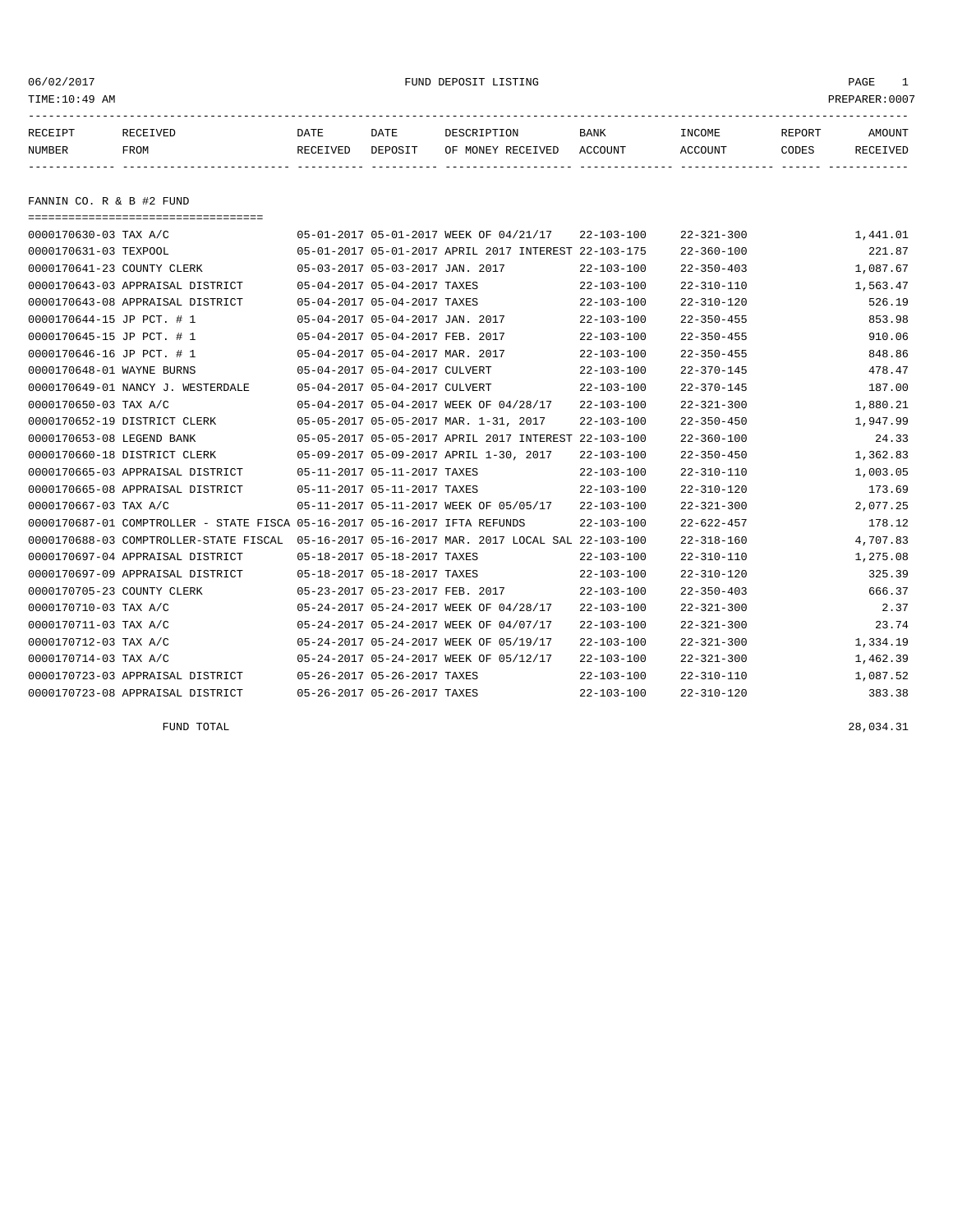#### 06/02/2017 FUND DEPOSIT LISTING PAGE 1

| RECEIPT | <b>RECEIVED</b> | DATE     | DATE    | דידס דפר/פתח         | <b>BANK</b> | INCOME  | REPORT | AMOUNT          |
|---------|-----------------|----------|---------|----------------------|-------------|---------|--------|-----------------|
| NUMBER  | FROM            | RECEIVED | DEPOSIT | RECEIVED<br>OF MONEY | ACCOUNT     | ACCOUNT | CODES  | <b>RECEIVED</b> |
|         |                 |          |         |                      |             |         |        |                 |

FANNIN CO. R & B #3 FUND

===================================

| 0000170630-04 TAX A/C      |                                                                            |                                 | 05-01-2017 05-01-2017 WEEK OF 04/21/17               | $23 - 103 - 100$ | $23 - 321 - 300$ | 2,161.53 |
|----------------------------|----------------------------------------------------------------------------|---------------------------------|------------------------------------------------------|------------------|------------------|----------|
| 0000170631-04 TEXPOOL      |                                                                            |                                 | 05-01-2017 05-01-2017 APRIL 2017 INTEREST 23-103-175 |                  | $23 - 360 - 100$ | 133.55   |
| 0000170641-24 COUNTY CLERK |                                                                            | 05-03-2017 05-03-2017 JAN. 2017 |                                                      | $23 - 103 - 100$ | $23 - 350 - 403$ | 1,631.51 |
|                            | 0000170643-04 APPRAISAL DISTRICT                                           | 05-04-2017 05-04-2017 TAXES     |                                                      | $23 - 103 - 100$ | $23 - 310 - 110$ | 2,345.20 |
|                            | 0000170643-09 APPRAISAL DISTRICT                                           | 05-04-2017 05-04-2017 TAXES     |                                                      | $23 - 103 - 100$ | $23 - 310 - 120$ | 789.29   |
| 0000170644-16 JP PCT. # 1  |                                                                            | 05-04-2017 05-04-2017 JAN. 2017 |                                                      | $23 - 103 - 100$ | $23 - 350 - 455$ | 1,280.96 |
| 0000170645-16 JP PCT. # 1  |                                                                            | 05-04-2017 05-04-2017 FEB. 2017 |                                                      | $23 - 103 - 100$ | $23 - 350 - 455$ | 1,365.10 |
| 0000170646-17 JP PCT. # 1  |                                                                            | 05-04-2017 05-04-2017 MAR. 2017 |                                                      | $23 - 103 - 100$ | $23 - 350 - 455$ | 1,273.29 |
| 0000170650-04 TAX A/C      |                                                                            |                                 | 05-04-2017 05-04-2017 WEEK OF 04/28/17               | $23 - 103 - 100$ | $23 - 321 - 300$ | 2,820.31 |
|                            | 0000170652-20 DISTRICT CLERK                                               |                                 | 05-05-2017 05-05-2017 MAR. 1-31, 2017                | $23 - 103 - 100$ | $23 - 350 - 450$ | 2,921.99 |
| 0000170653-09 LEGEND BANK  |                                                                            |                                 | 05-05-2017 05-05-2017 APRIL 2017 INTEREST 23-103-100 |                  | $23 - 360 - 100$ | 45.52    |
|                            | 0000170657-01 PEGGY L. SIMMONS                                             | 05-08-2017 05-08-2017 CULVERT   |                                                      | $23 - 103 - 100$ | $23 - 370 - 145$ | 300.00   |
|                            | 0000170660-19 DISTRICT CLERK                                               |                                 | 05-09-2017 05-09-2017 APRIL 1-30, 2017               | $23 - 103 - 100$ | $23 - 350 - 450$ | 2,044.24 |
|                            | 0000170665-04 APPRAISAL DISTRICT                                           | 05-11-2017 05-11-2017 TAXES     |                                                      | $23 - 103 - 100$ | $23 - 310 - 110$ | 1,504.57 |
|                            | 0000170665-09 APPRAISAL DISTRICT                                           | 05-11-2017 05-11-2017 TAXES     |                                                      | $23 - 103 - 100$ | $23 - 310 - 120$ | 260.53   |
| 0000170667-04 TAX A/C      |                                                                            |                                 | 05-11-2017 05-11-2017 WEEK OF 05/05/17               | $23 - 103 - 100$ | $23 - 321 - 300$ | 3,115.87 |
|                            | 0000170670-01 SAM RAYBURN I.S.D.                                           |                                 | 05-11-2017 05-11-2017 FUEL TO HAUL ROCK              | $23 - 103 - 100$ | $23 - 370 - 145$ | 145.43   |
|                            | 0000170671-01 CITY OF HONEY GROVE                                          | 05-11-2017 05-11-2017 FUEL      |                                                      | $23 - 103 - 100$ | $23 - 370 - 145$ | 53.32    |
|                            | 0000170687-02 COMPTROLLER - STATE FISCA 05-16-2017 05-16-2017 IFTA REFUNDS |                                 |                                                      | $23 - 103 - 100$ | $23 - 623 - 457$ | 256.33   |
|                            | 0000170688-04 COMPTROLLER-STATE FISCAL                                     |                                 | 05-16-2017 05-16-2017 MAR. 2017 LOCAL SAL 23-103-100 |                  | $23 - 318 - 160$ | 7,061.75 |
|                            | 0000170697-05 APPRAISAL DISTRICT                                           | 05-18-2017 05-18-2017 TAXES     |                                                      | $23 - 103 - 100$ | $23 - 310 - 110$ | 1,912.62 |
|                            | 0000170697-10 APPRAISAL DISTRICT                                           | 05-18-2017 05-18-2017 TAXES     |                                                      | $23 - 103 - 100$ | $23 - 310 - 120$ | 488.08   |
| 0000170701-01 JON MURRAY   |                                                                            | 05-22-2017 05-22-2017 CULVERT   |                                                      | $23 - 103 - 100$ | $23 - 370 - 145$ | 337.50   |
|                            | 0000170702-01 HARVEY STANFORD                                              | 05-22-2017 05-22-2017 CULVERT   |                                                      | $23 - 103 - 100$ | $23 - 370 - 145$ | 337.50   |
| 0000170705-24 COUNTY CLERK |                                                                            | 05-23-2017 05-23-2017 FEB. 2017 |                                                      | $23 - 103 - 100$ | $23 - 350 - 403$ | 999.56   |
| 0000170710-04 TAX A/C      |                                                                            |                                 | 05-24-2017 05-24-2017 WEEK OF 04/28/17               | $23 - 103 - 100$ | $23 - 321 - 300$ | 3.56     |
| 0000170711-04 TAX A/C      |                                                                            |                                 | 05-24-2017 05-24-2017 WEEK OF 04/07/17               | $23 - 103 - 100$ | $23 - 321 - 300$ | 35.61    |
| 0000170712-04 TAX A/C      |                                                                            |                                 | 05-24-2017 05-24-2017 WEEK OF 05/19/17               | $23 - 103 - 100$ | $23 - 321 - 300$ | 2,001.28 |
| 0000170714-04 TAX A/C      |                                                                            |                                 | 05-24-2017 05-24-2017 WEEK OF 05/12/17               | $23 - 103 - 100$ | $23 - 321 - 300$ | 2,193.58 |
|                            | 0000170716-01 CHARLES MALLICOTE                                            | 05-24-2017 05-24-2017 CULVERTS  |                                                      | $23 - 103 - 100$ | $23 - 370 - 145$ | 1,145.00 |
|                            | 0000170723-04 APPRAISAL DISTRICT                                           | 05-26-2017 05-26-2017 TAXES     |                                                      | $23 - 103 - 100$ | $23 - 310 - 110$ | 1,631.28 |
|                            | 0000170723-09 APPRAISAL DISTRICT                                           | 05-26-2017 05-26-2017 TAXES     |                                                      | $23 - 103 - 100$ | $23 - 310 - 120$ | 575.07   |
|                            | 0000170724-01 CITY OF HONEY GROVE                                          | 05-26-2017 05-26-2017 ROCK      |                                                      | $23 - 103 - 100$ | $23 - 370 - 145$ | 139.83   |

FUND TOTAL  $43,310.76$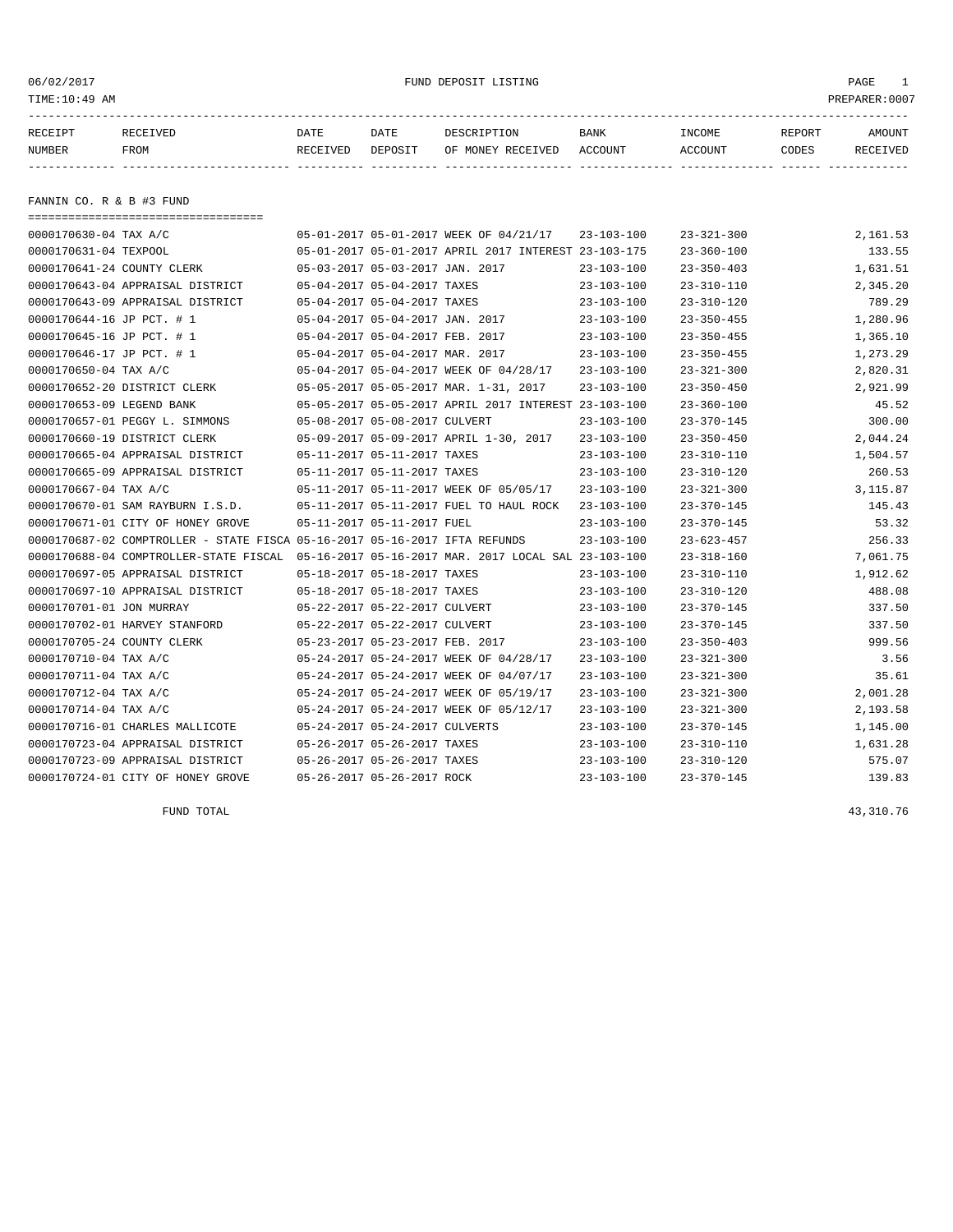06/02/2017 FUND DEPOSIT LISTING PAGE 1

| RECEIPT | <b>RECEIVED</b> | DATE     | DATE    | DESCRIPTION       | <b>BANK</b> | INCOME  | <b>REPORT</b> | AMOUNT          |
|---------|-----------------|----------|---------|-------------------|-------------|---------|---------------|-----------------|
| NUMBER  | FROM            | RECEIVED | DEPOSIT | OF MONEY RECEIVED | ACCOUNT     | ACCOUNT | CODES         | <b>RECEIVED</b> |
|         |                 |          |         |                   |             |         |               |                 |

FANNIN CO. R & B #4 FUND

| =====================================                                        |                                 |                             |                                                      |                  |                  |          |
|------------------------------------------------------------------------------|---------------------------------|-----------------------------|------------------------------------------------------|------------------|------------------|----------|
| 0000170630-05 TAX A/C                                                        |                                 |                             | 05-01-2017 05-01-2017 WEEK OF 04/21/17               | $24 - 103 - 100$ | $24 - 321 - 300$ | 1,230.39 |
| 0000170631-05 TEXPOOL                                                        |                                 |                             | 05-01-2017 05-01-2017 APRIL 2017 INTEREST 24-103-175 |                  | $24 - 360 - 100$ | 117.42   |
| 0000170641-25 COUNTY CLERK                                                   | 05-03-2017 05-03-2017 JAN. 2017 |                             |                                                      | $24 - 103 - 100$ | $24 - 350 - 403$ | 928.69   |
| 0000170643-05 APPRAISAL DISTRICT                                             | 05-04-2017 05-04-2017 TAXES     |                             |                                                      | $24 - 103 - 100$ | $24 - 310 - 110$ | 1,334.94 |
| 0000170643-10 APPRAISAL DISTRICT                                             | 05-04-2017 05-04-2017 TAXES     |                             |                                                      | $24 - 103 - 100$ | $24 - 310 - 120$ | 449.28   |
| 0000170644-17 JP PCT. # 1                                                    | 05-04-2017 05-04-2017 JAN. 2017 |                             |                                                      | $24 - 103 - 100$ | $24 - 350 - 455$ | 729.15   |
| 0000170645-17 JP PCT. # 1                                                    | 05-04-2017 05-04-2017 FEB. 2017 |                             |                                                      | $24 - 103 - 100$ | $24 - 350 - 455$ | 777.04   |
| 0000170646-18 JP PCT. # 1                                                    | 05-04-2017 05-04-2017 MAR. 2017 |                             |                                                      | $24 - 103 - 100$ | $24 - 350 - 455$ | 724.78   |
| 0000170647-01 WALLACE LAND & CATTLE LLC 05-04-2017 05-04-2017 ROCK & CULVERT |                                 |                             |                                                      | $24 - 103 - 100$ | $24 - 370 - 145$ | 308.40   |
| 0000170650-05 TAX A/C                                                        |                                 |                             | 05-04-2017 05-04-2017 WEEK OF 04/28/17               | $24 - 103 - 100$ | $24 - 321 - 300$ | 1,605.38 |
| 0000170652-21 DISTRICT CLERK                                                 |                                 |                             | 05-05-2017 05-05-2017 MAR. 1-31, 2017                | $24 - 103 - 100$ | $24 - 350 - 450$ | 1,663.26 |
| 0000170653-10 LEGEND BANK                                                    |                                 |                             | 05-05-2017 05-05-2017 APRIL 2017 INTEREST 24-103-100 |                  | $24 - 360 - 100$ | 17.05    |
| 0000170660-20 DISTRICT CLERK                                                 |                                 |                             | 05-09-2017 05-09-2017 APRIL 1-30, 2017               | $24 - 103 - 100$ | $24 - 350 - 450$ | 1,163.63 |
| 0000170664-01 NEW PHOENIX METALS, LTD                                        |                                 |                             | 05-10-2017 05-10-2017 SALE OF SCRAP METAL 24-103-100 |                  | $24 - 370 - 130$ | 296.40   |
| 0000170665-05 APPRAISAL DISTRICT                                             |                                 | 05-11-2017 05-11-2017 TAXES |                                                      | $24 - 103 - 100$ | $24 - 310 - 110$ | 856.44   |
| 0000170665-10 APPRAISAL DISTRICT                                             |                                 | 05-11-2017 05-11-2017 TAXES |                                                      | $24 - 103 - 100$ | $24 - 310 - 120$ | 148.30   |
| 0000170667-05 TAX A/C                                                        |                                 |                             | 05-11-2017 05-11-2017 WEEK OF 05/05/17               | $24 - 103 - 100$ | $24 - 321 - 300$ | 1,773.63 |
| 0000170688-05 COMPTROLLER-STATE FISCAL                                       |                                 |                             | 05-16-2017 05-16-2017 MAR. 2017 LOCAL SAL 24-103-100 |                  | $24 - 318 - 160$ | 4,019.70 |
| 0000170697-06 APPRAISAL DISTRICT                                             |                                 | 05-18-2017 05-18-2017 TAXES |                                                      | $24 - 103 - 100$ | $24 - 310 - 110$ | 1,088.71 |
| 0000170697-11 APPRAISAL DISTRICT                                             |                                 | 05-18-2017 05-18-2017 TAXES |                                                      | $24 - 103 - 100$ | $24 - 310 - 120$ | 277.82   |
| 0000170705-25 COUNTY CLERK                                                   | 05-23-2017 05-23-2017 FEB. 2017 |                             |                                                      | $24 - 103 - 100$ | $24 - 350 - 403$ | 568.97   |
| 0000170710-05 TAX A/C                                                        |                                 |                             | 05-24-2017 05-24-2017 WEEK OF 04/28/17               | $24 - 103 - 100$ | $24 - 321 - 300$ | 2.03     |
| 0000170711-05 TAX A/C                                                        |                                 |                             | 05-24-2017 05-24-2017 WEEK OF 04/07/17               | $24 - 103 - 100$ | $24 - 321 - 300$ | 20.27    |
| 0000170712-05 TAX A/C                                                        |                                 |                             | 05-24-2017 05-24-2017 WEEK OF 05/19/17               | $24 - 103 - 100$ | $24 - 321 - 300$ | 1,139.17 |
| 0000170714-05 TAX A/C                                                        |                                 |                             | 05-24-2017 05-24-2017 WEEK OF 05/12/17               | $24 - 103 - 100$ | $24 - 321 - 300$ | 1,248.63 |
| 0000170723-05 APPRAISAL DISTRICT                                             | 05-26-2017 05-26-2017 TAXES     |                             |                                                      | $24 - 103 - 100$ | $24 - 310 - 110$ | 928.56   |
| 0000170723-10 APPRAISAL DISTRICT                                             |                                 | 05-26-2017 05-26-2017 TAXES |                                                      | $24 - 103 - 100$ | $24 - 310 - 120$ | 327.34   |

FUND TOTAL 23,745.38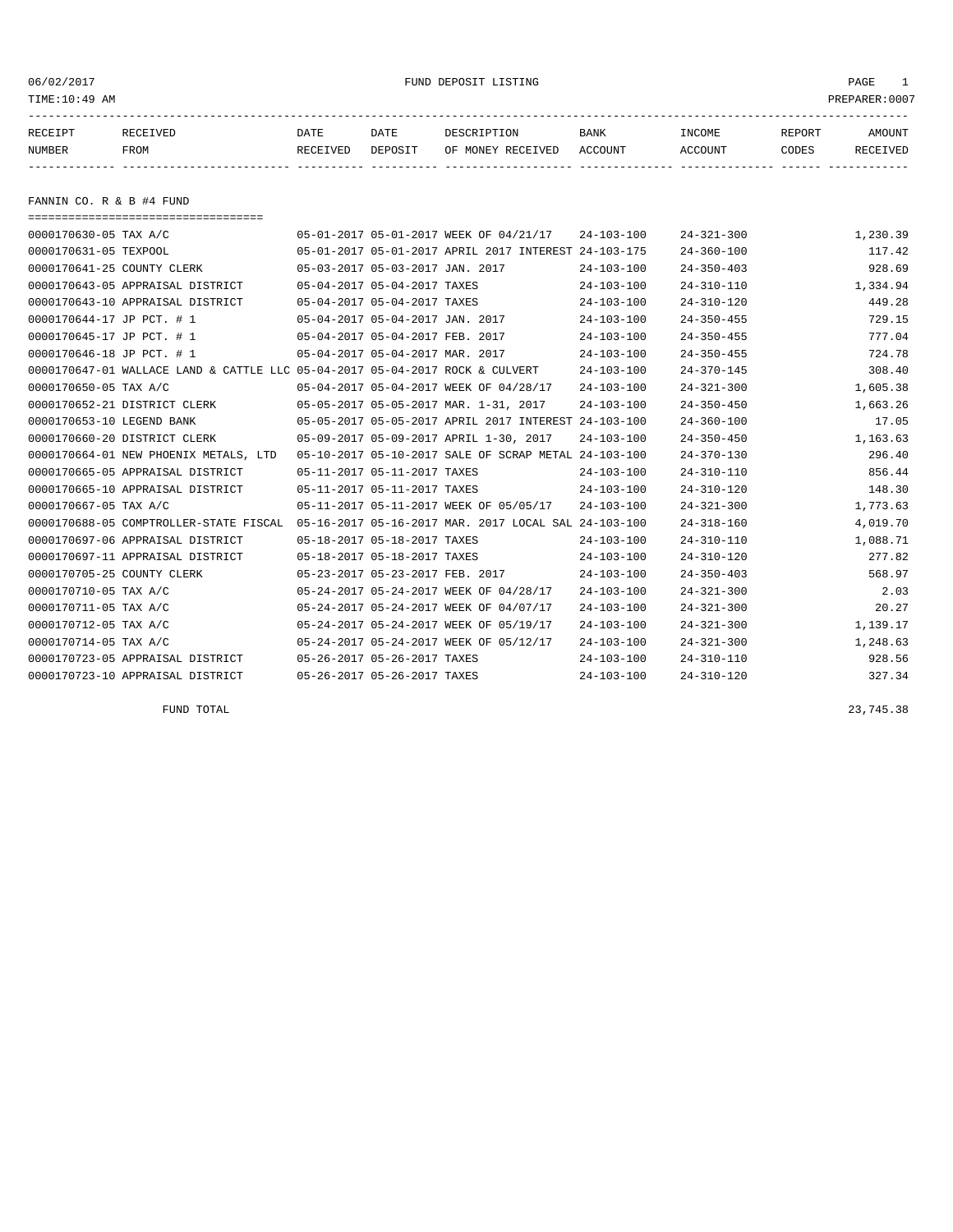TIME:10:49 AM PREPARER:0007

| RECEIPT | RECEIVED    | DATE     | DATE    | DESCRIPTION       | <b>BANK</b> | INCOME  | REPORT | AMOUNT   |
|---------|-------------|----------|---------|-------------------|-------------|---------|--------|----------|
| NUMBER  | <b>FROM</b> | RECEIVED | DEPOSIT | OF MONEY RECEIVED | ACCOUNT     | ACCOUNT | CODES  | RECEIVED |
|         |             |          |         |                   |             |         |        |          |

J.P.#1 JUST.CT.TECHNOLOGY

| 0000170644-13 JP PCT. # 1 | 05-04-2017 05-04-2017 JAN. 2017 |                                                      | 26-103-100       | 26-370-455       | 212.64 |
|---------------------------|---------------------------------|------------------------------------------------------|------------------|------------------|--------|
| 0000170645-13 JP PCT. # 1 | 05-04-2017 05-04-2017 FEB. 2017 |                                                      | $26 - 103 - 100$ | $26 - 370 - 455$ | 196.31 |
| 0000170646-14 JP PCT. # 1 | 05-04-2017 05-04-2017 MAR. 2017 |                                                      | $26 - 103 - 100$ | $26 - 370 - 455$ | 240.11 |
| 0000170653-11 LEGEND BANK |                                 | 05-05-2017 05-05-2017 APRIL 2017 INTEREST 26-103-100 |                  | $26 - 360 - 100$ | 2.70   |

FUND TOTAL 651.76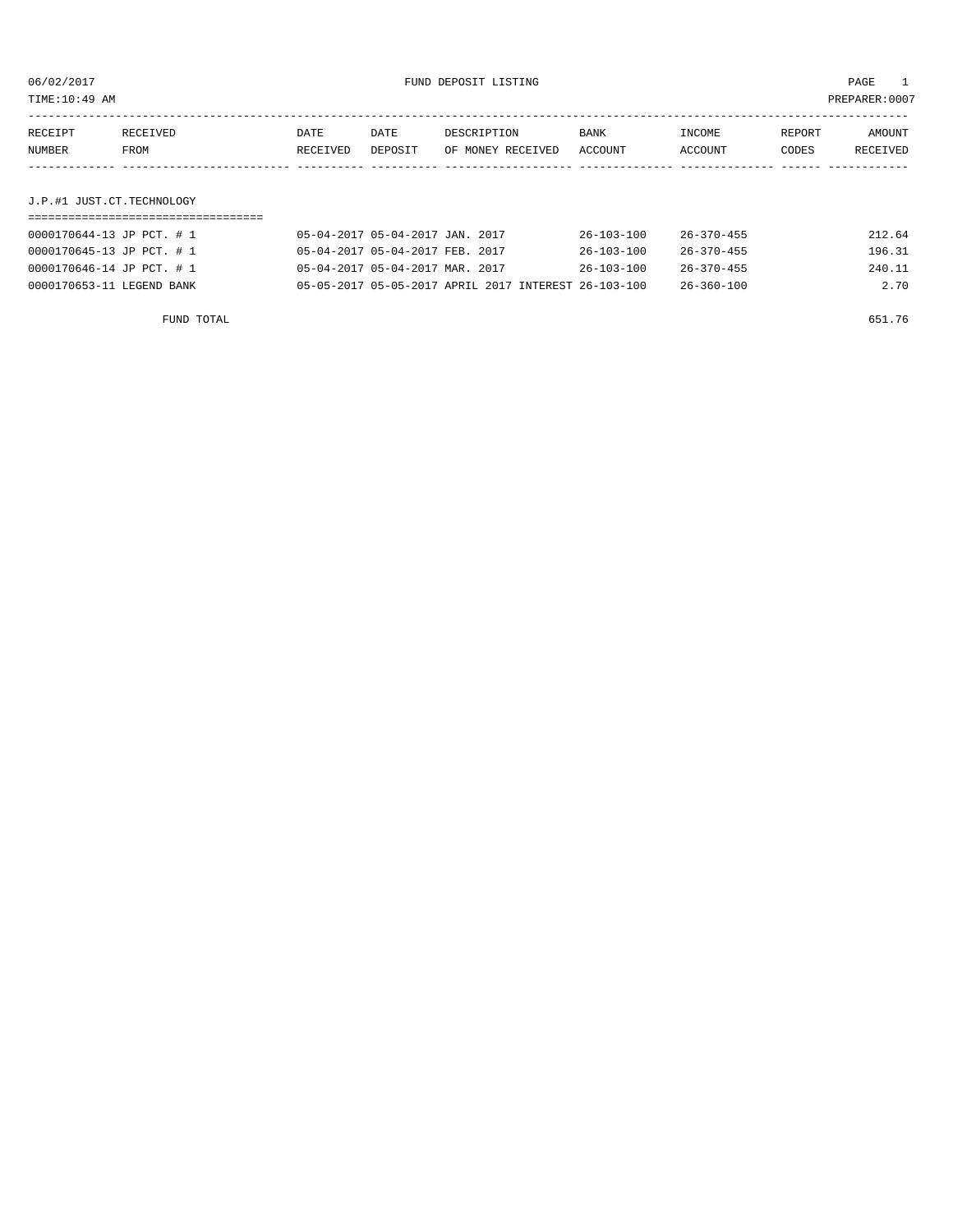TIME:10:49 AM PREPARER:0007

| RECEIPT | RECEIVED | DATE     | DATE    | DESCRIPTION       | BANK    | INCOME  | REPORT | AMOUNT   |
|---------|----------|----------|---------|-------------------|---------|---------|--------|----------|
| NUMBER  | FROM     | RECEIVED | DEPOSIT | OF MONEY RECEIVED | ACCOUNT | ACCOUNT | CODES  | RECEIVED |
|         |          |          |         |                   |         |         |        |          |
|         |          |          |         |                   |         |         |        |          |

J.P.#2 JUST.CT.TECHNOLOGY

===================================

| 0000170653-12 LEGEND BANK |  |  | 05-05-2017 05-05-2017 APRIL 2017 INTEREST 27-103-100 | /-360-100<br>$\sim$ |  |
|---------------------------|--|--|------------------------------------------------------|---------------------|--|
|                           |  |  |                                                      |                     |  |

FUND TOTAL 0.59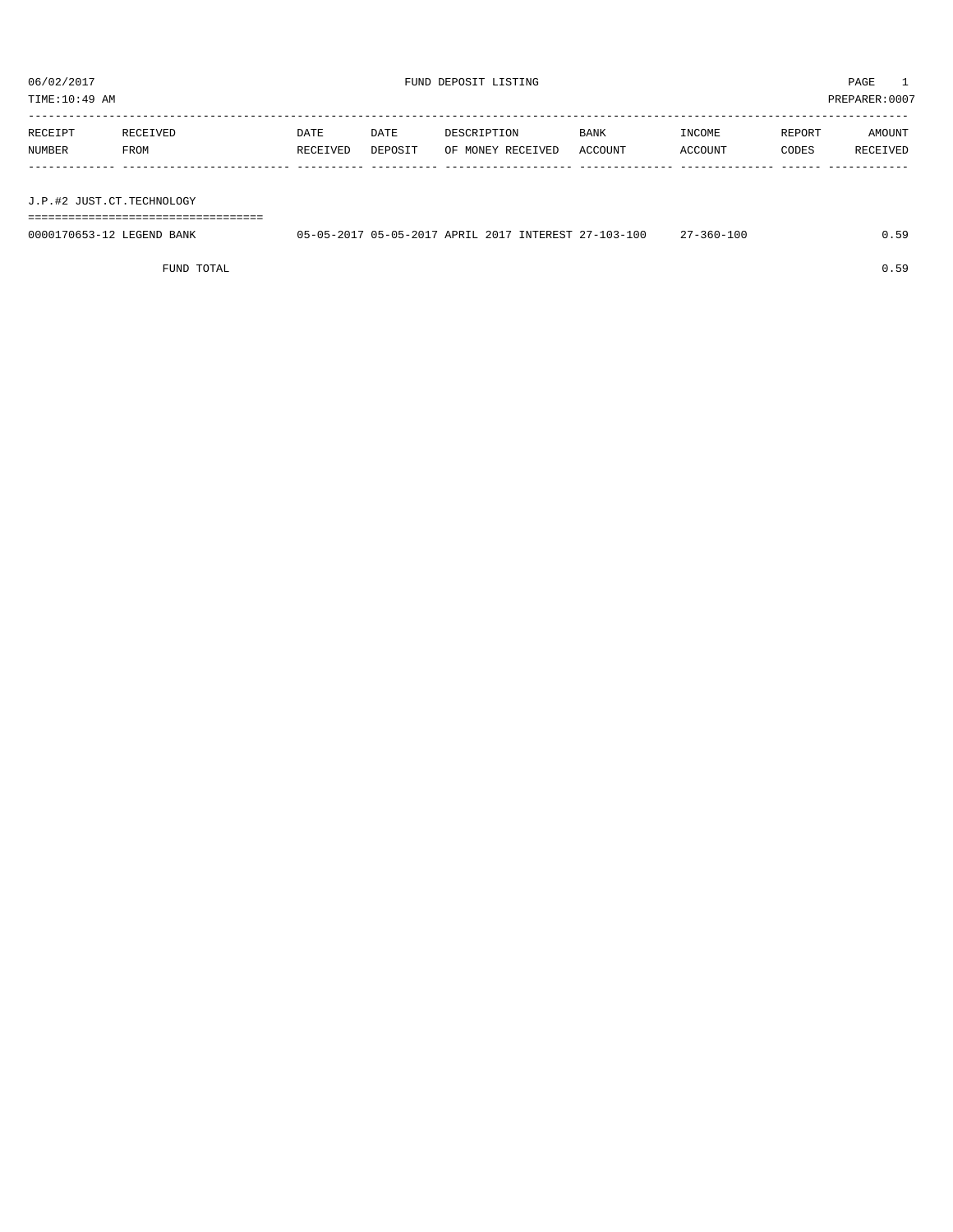TIME:10:49 AM PREPARER:0007

| RECEIPT | RECEIVED | <b>DATE</b> | DATE    | DESCRIPTION       | <b>BANK</b> | INCOME  | REPORT | AMOUNT   |
|---------|----------|-------------|---------|-------------------|-------------|---------|--------|----------|
| NUMBER  | FROM     | RECEIVED    | DEPOSIT | OF MONEY RECEIVED | ACCOUNT     | ACCOUNT | CODES  | RECEIVED |
|         |          |             |         |                   |             |         |        |          |

J.P.#3 JUST.CT.TECHNOLOGY

===================================

| 0000170653-13 LEGEND BANK | 05-05-2017 05-05-2017 APRIL 2017 INTEREST 28-103-100 |  |  | $28 - 360 - 100$ |  |
|---------------------------|------------------------------------------------------|--|--|------------------|--|
|                           |                                                      |  |  |                  |  |

FUND TOTAL 0.25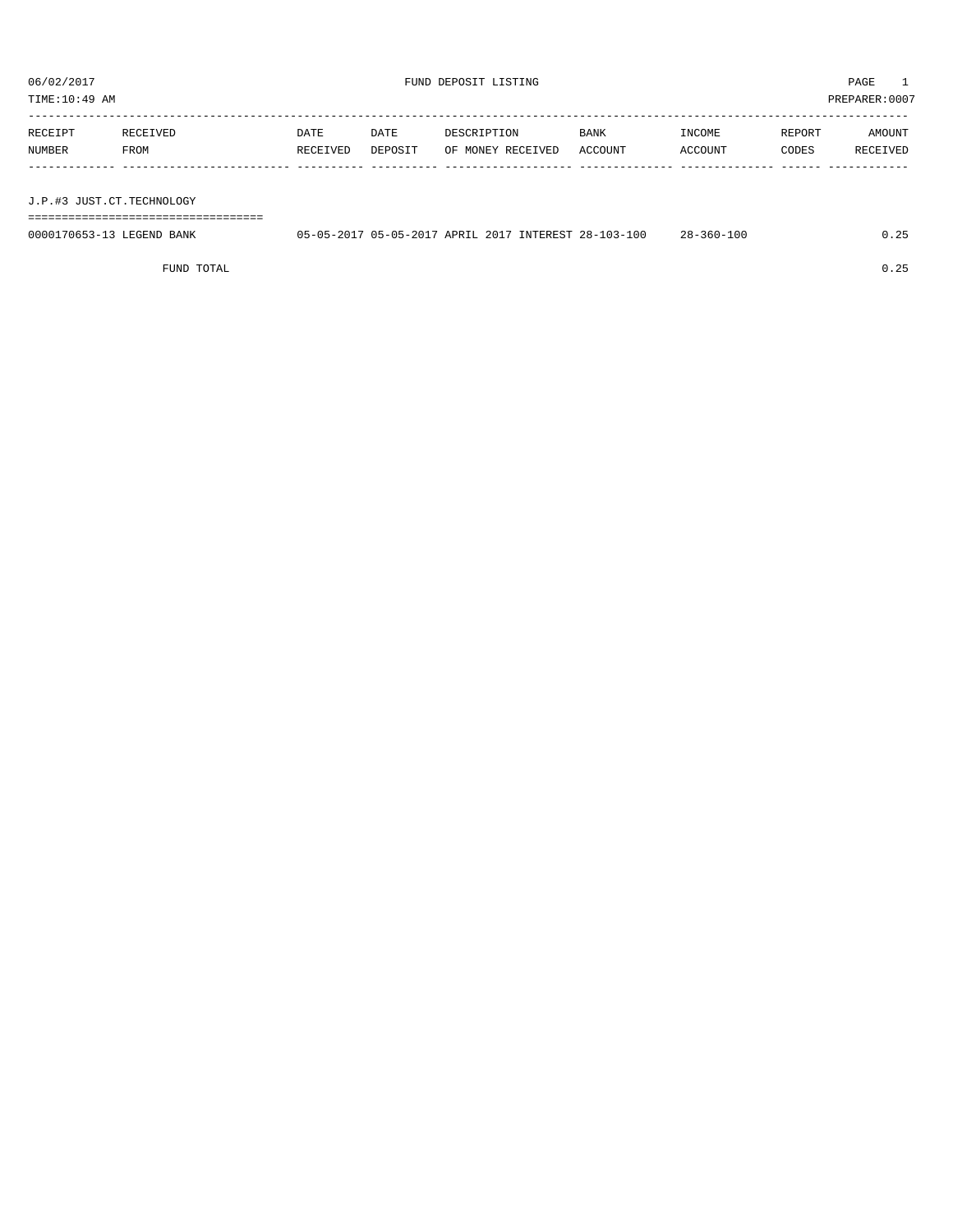06/02/2017 FUND DEPOSIT LISTING PAGE 1

| RECEIPT | RECEIVED | DATE     | DATE    | DESCRIPTION               | BANK | INCOME         | REPORT | AMOUNT   |
|---------|----------|----------|---------|---------------------------|------|----------------|--------|----------|
| NUMBER  | FROM     | RECEIVED | DEPOSIT | OF MONEY RECEIVED ACCOUNT |      | <b>ACCOUNT</b> | CODES  | RECEIVED |
|         |          |          |         |                           |      |                |        |          |

DISTRICT CT.RECORDS ARCHIVE ===================================

| 0000170652-16 DISTRICT CLERK | 05-05-2017 05-05-2017 MAR. 1-31, 2017                |  | $34 - 103 - 100$ | $34 - 370 - 450$ | 276.15 |
|------------------------------|------------------------------------------------------|--|------------------|------------------|--------|
| 0000170653-14 LEGEND BANK    | 05-05-2017 05-05-2017 APRIL 2017 INTEREST 34-103-100 |  |                  | $34 - 360 - 100$ | 1.18   |
| 0000170660-15 DISTRICT CLERK | 05-09-2017 05-09-2017 APEIL 1-30, 2017               |  | 34-103-100       | $34 - 370 - 450$ | 390.04 |

FUND TOTAL 667.37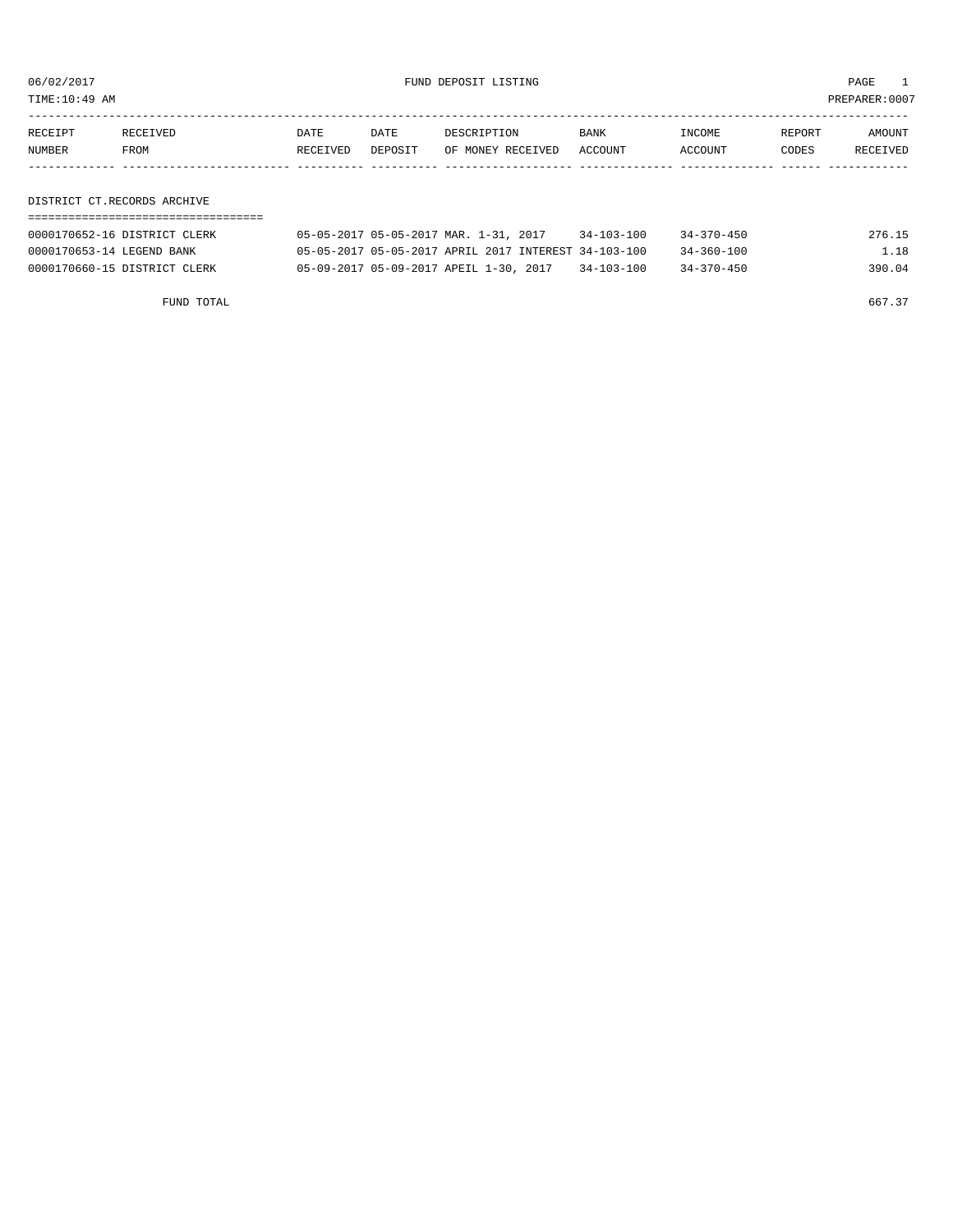TIME:10:49 AM PREPARER:0007

| RECEIPT | RECEIVED    | DATE     | DATE    | DESCRIPTION       | <b>BANK</b> | INCOME  | REPORT | AMOUNT          |
|---------|-------------|----------|---------|-------------------|-------------|---------|--------|-----------------|
| NUMBER  | <b>FROM</b> | RECEIVED | DEPOSIT | OF MONEY RECEIVED | ACCOUNT     | ACCOUNT | CODES  | <b>RECEIVED</b> |
|         |             |          |         |                   |             |         |        |                 |
|         |             |          |         |                   |             |         |        |                 |

#### LAW LIBRARY FUND

| 0000170641-21 COUNTY CLERK   | 05-03-2017 05-03-2017 JAN. 2017                      | $35 - 103 - 100$ | $35 - 340 - 403$ | 457.01 |
|------------------------------|------------------------------------------------------|------------------|------------------|--------|
| 0000170652-17 DISTRICT CLERK | 05-05-2017 05-05-2017 MAR. 1-31, 2017                | $35 - 103 - 100$ | $35 - 340 - 450$ | 700.00 |
| 0000170653-15 LEGEND BANK    | 05-05-2017 05-05-2017 APRIL 2017 INTEREST 35-103-100 |                  | $35 - 360 - 100$ | 7.78   |
| 0000170660-16 DISTRICT CLERK | 05-09-2017 05-09-2017 APRIL 1-30, 2017               | $35 - 103 - 100$ | $35 - 340 - 450$ | 917.90 |
| 0000170705-21 COUNTY CLERK   | 05-23-2017 05-23-2017 FEB. 2017                      | $35 - 103 - 100$ | $35 - 340 - 403$ | 595.00 |
|                              |                                                      |                  |                  |        |

FUND TOTAL  $2,677.69$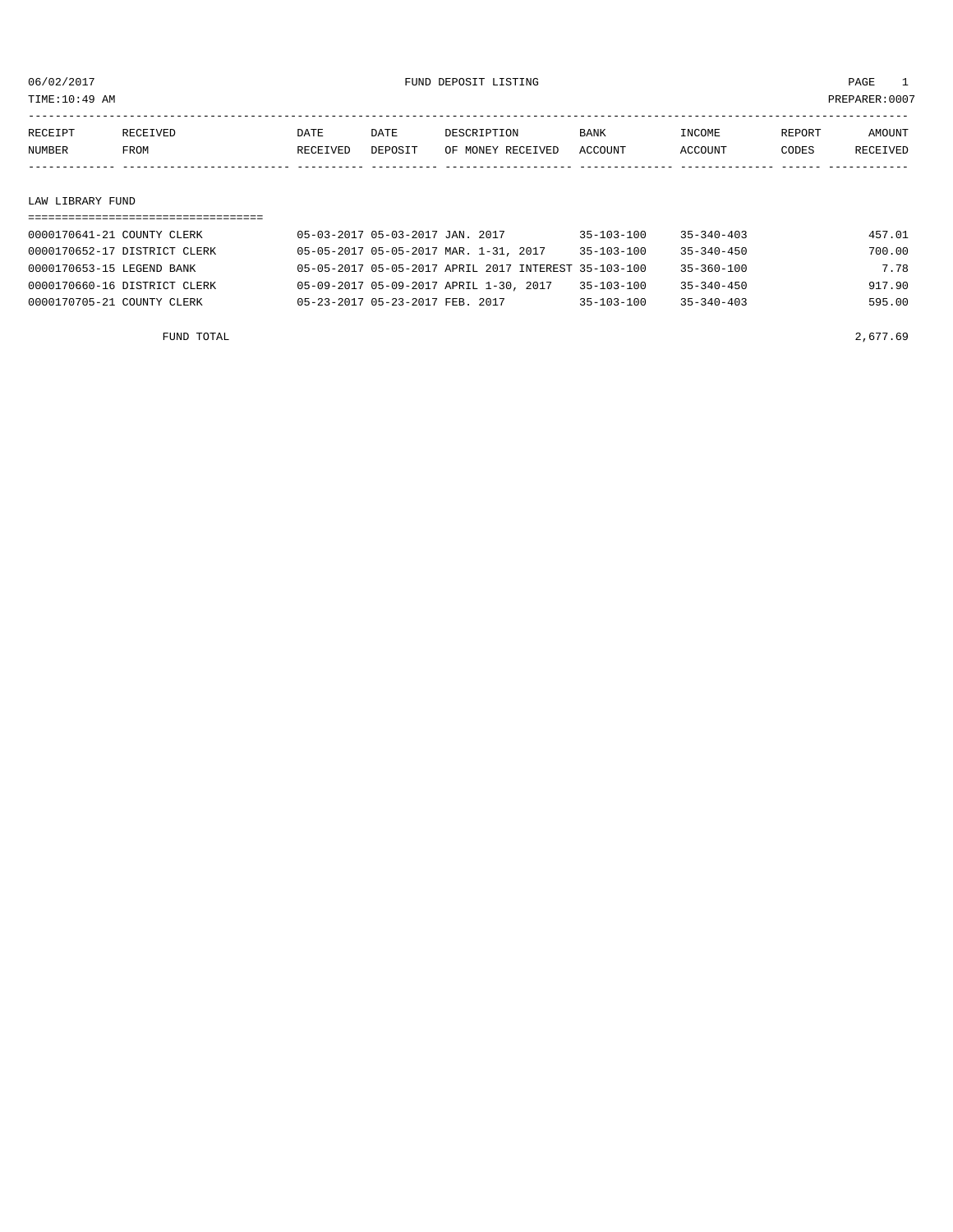TIME:10:49 AM PREPARER:0007

| RECEIPT | RECEIVED    | DATE     | DATE    | DESCRIPTION       | <b>BANK</b> | INCOME  | REPORT | AMOUNT   |
|---------|-------------|----------|---------|-------------------|-------------|---------|--------|----------|
| NUMBER  | <b>FROM</b> | RECEIVED | DEPOSIT | OF MONEY RECEIVED | ACCOUNT     | ACCOUNT | CODES  | RECEIVED |
|         |             |          |         |                   |             |         |        |          |

#### D.A. FEE ACCOUNT FUND

| 0000170635-01 DISTRICT ATTORNEY TRUST | 05-01-2017 05-01-2017 CHECK FEES                     | $36 - 103 - 136$ | $36 - 340 - 475$ | 413.67 |
|---------------------------------------|------------------------------------------------------|------------------|------------------|--------|
| 0000170653-23 LEGEND BANK             | 05-05-2017 05-05-2017 APRIL 2017 INTEREST 36-103-136 |                  | 36-360-100       | 0.05   |
| 0000170653-24 LEGEND BANK             | 05-05-2017 05-05-2017 APRIL 2017 INTEREST 36-103-236 |                  | 36-360-236       | 0.13   |
| 0000170673-01 FANNIN COUNTY CSCD      | 05-11-2017 05-11-2017 BLOOD DRAWS                    | $36 - 103 - 136$ | $36 - 370 - 130$ | 101.60 |

FUND TOTAL 515.45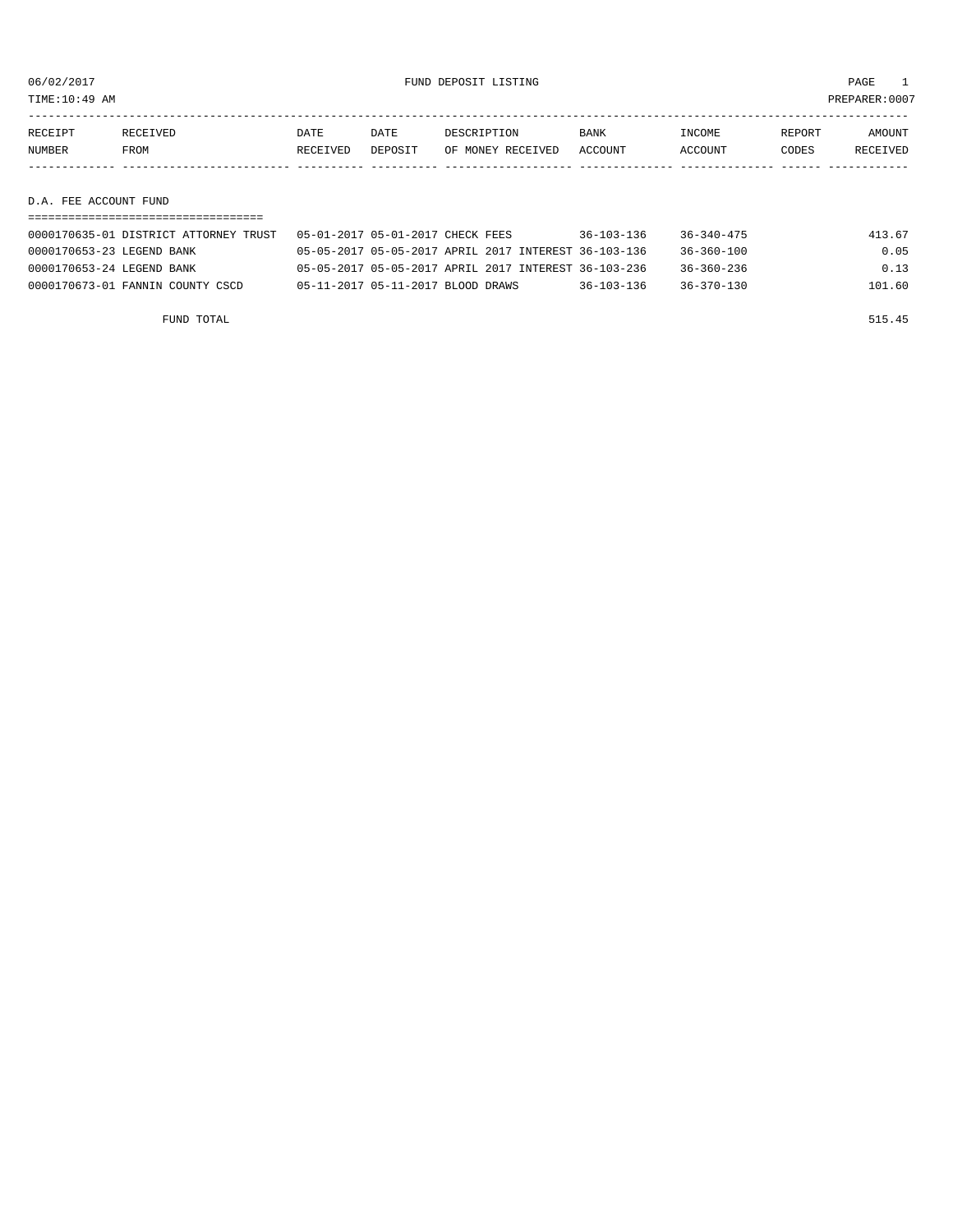TIME:10:49 AM PREPARER:0007

| RECEIPT | <b>RECEIVED</b> | DATE     | DATE    | DESCRIPTION       | <b>BANK</b> | <b>TNCOME</b> | <b>REPORT</b> | AMOUNT   |
|---------|-----------------|----------|---------|-------------------|-------------|---------------|---------------|----------|
| NUMBER  | FROM            | RECEIVED | DEPOSIT | OF MONEY RECEIVED | ACCOUNT     | ACCOUNT       | CODES         | RECEIVED |
|         |                 |          |         |                   |             |               |               |          |

#### CONTRABAND SEIZURE

===================================

| 0000170653-25<br>LEGEND.<br>BANK | $-05 - 20$ | -2017 05-05-2017 APRIL 2017 |  | INTEREST 37 | $(1.37 - 103 - 127)$ | $360 - 100$ |  |
|----------------------------------|------------|-----------------------------|--|-------------|----------------------|-------------|--|
|                                  |            |                             |  |             |                      |             |  |

FUND TOTAL  $0.04$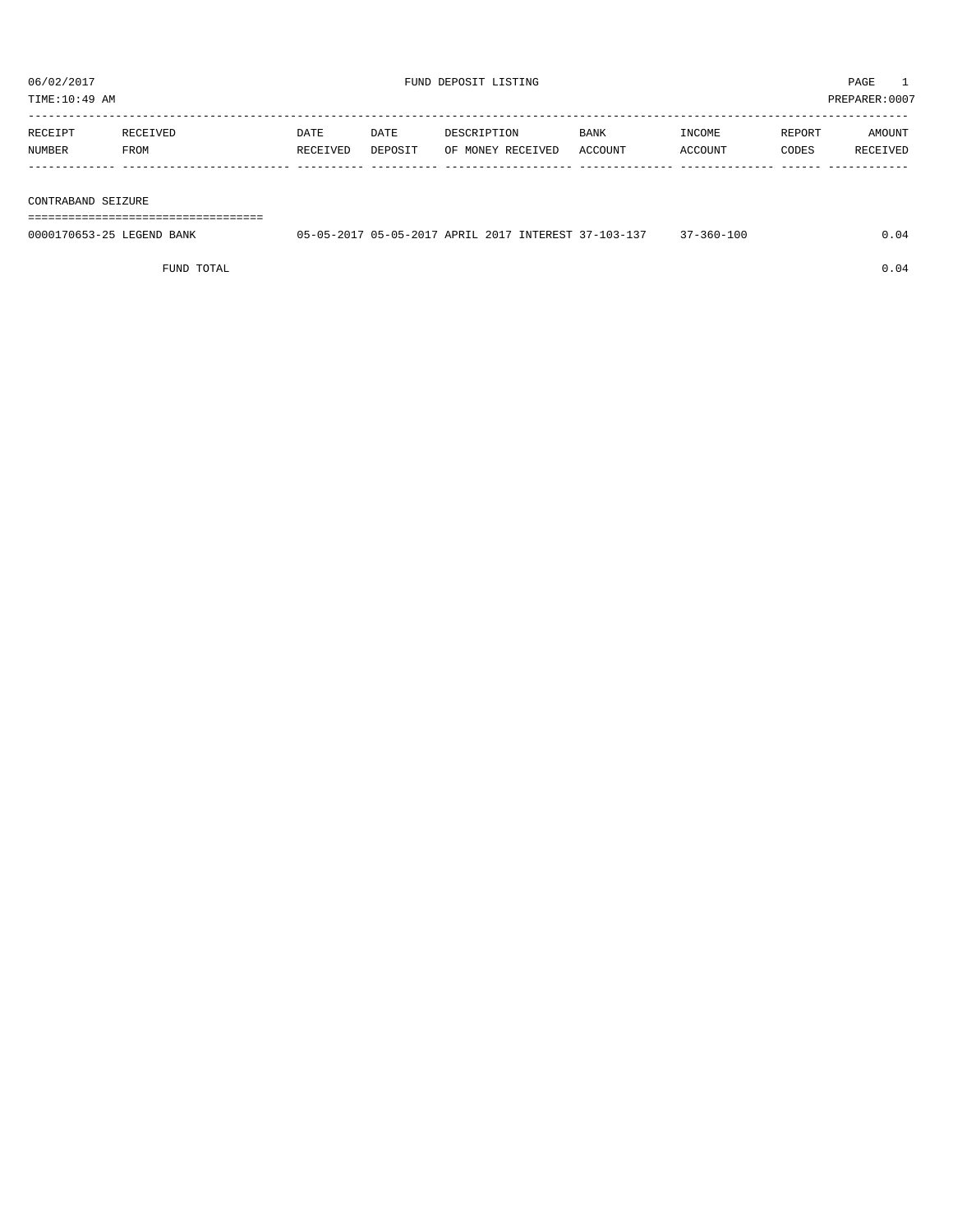TIME:10:49 AM PREPARER:0007

| RECEIPT | RECEIVED | DATE     | DATE    | DESCRIPTION       | <b>BANK</b> | INCOME  | REPORT | AMOUNT   |
|---------|----------|----------|---------|-------------------|-------------|---------|--------|----------|
| NUMBER  | FROM     | RECEIVED | DEPOSIT | OF MONEY RECEIVED | ACCOUNT     | ACCOUNT | CODES  | RECEIVED |
|         |          |          |         |                   |             |         |        |          |

IHC CO-OP GIN

===================================

| 0000170631-06 TEXPOOL     | 05-01-2017 05-01-2017 APRIL 2017 INTEREST 38-103-175 |  | $38 - 360 - 100$ | 10.67 |
|---------------------------|------------------------------------------------------|--|------------------|-------|
| 0000170653-16 LEGEND BANK | 05-05-2017 05-05-2017 APRIL 2017 INTEREST 38-103-100 |  | $38 - 360 - 100$ | 0.04  |

FUND TOTAL 10.71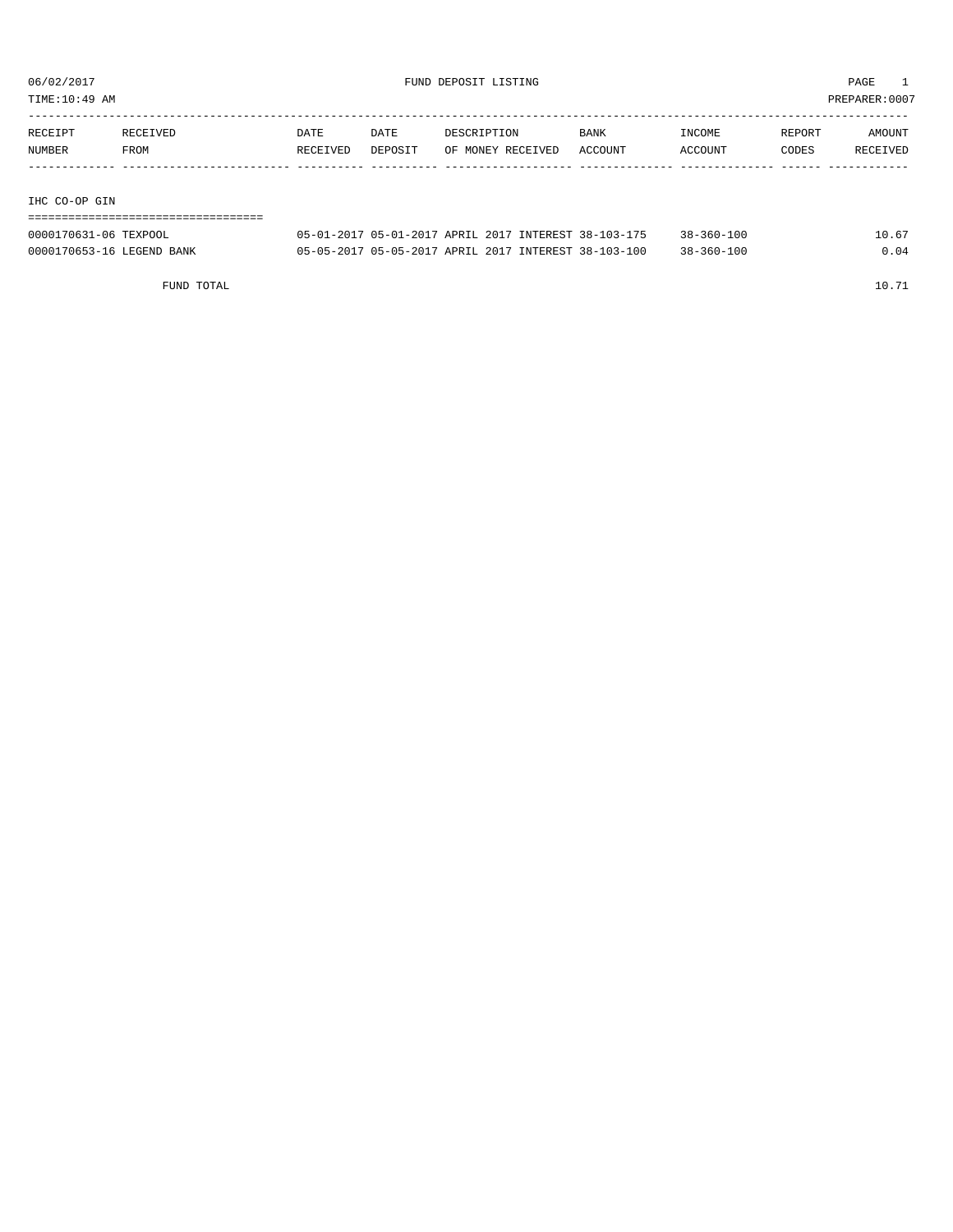TIME:10:49 AM PREPARER:0007

| RECEIPT | <b>RECEIVED</b> | DATE     | DATE    | DESCRIPTION       | <b>BANK</b> | INCOME  | REPORT | AMOUNT          |
|---------|-----------------|----------|---------|-------------------|-------------|---------|--------|-----------------|
| NUMBER  | FROM            | RECEIVED | DEPOSIT | OF MONEY RECEIVED | ACCOUNT     | ACCOUNT | CODES  | <b>RECEIVED</b> |
|         |                 |          |         |                   |             |         |        |                 |

IHC B.R. COOPER

===================================

| 0000170631-07 TEXPOOL     | 05-01-2017 05-01-2017 APRIL 2017 INTEREST 39-103-175 |  | $39 - 360 - 100$ |  |
|---------------------------|------------------------------------------------------|--|------------------|--|
| 0000170653-17 LEGEND BANK | 05-05-2017 05-05-2017 APRIL 2017 INTEREST 39-103-100 |  | $39 - 360 - 100$ |  |

FUND TOTAL 4.22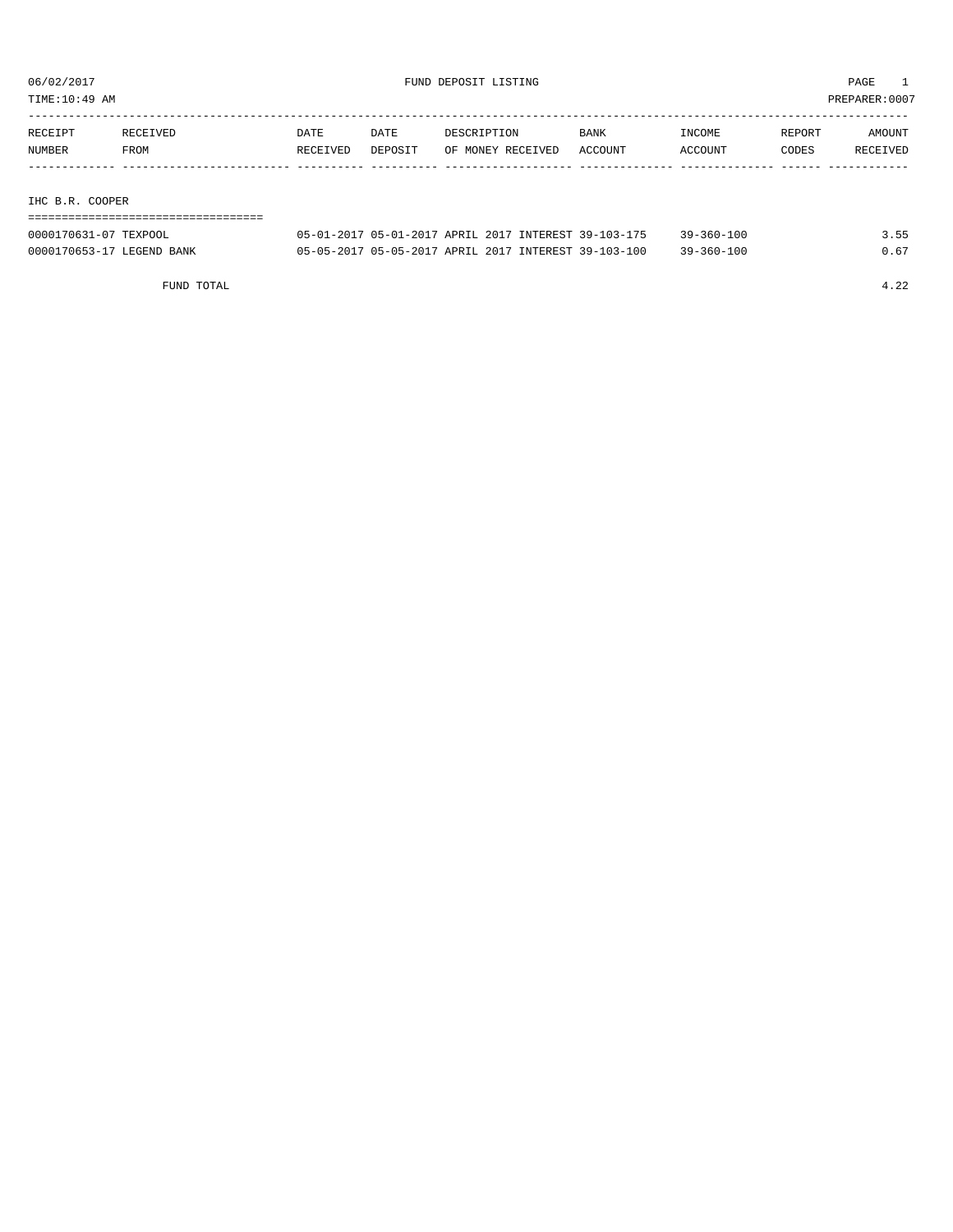| RECEIPT       | ™ TVED<br>R F.C | DATE     | DATE    | DESCRIPTION       | <b>BANK</b>    | <b>INCOME</b> | <b>REPORT</b> | AMOUNT          |
|---------------|-----------------|----------|---------|-------------------|----------------|---------------|---------------|-----------------|
| <b>NUMBER</b> | FROM            | RECEIVED | DEPOSIT | OF MONEY RECEIVED | <b>ACCOUNT</b> | ACCOUNT       | CODES         | <b>RECEIVED</b> |
|               |                 |          |         |                   |                |               |               |                 |

CHAPTER 19 FUNDS

===================================

| 0000170659-01 SECRETARY OF<br><b>STATE</b> | 05-09-2017 05-09-2017 AMG PRINTING & MAIL 45-103-100 |  | $45 - 330 - 403$ | 525.00 |
|--------------------------------------------|------------------------------------------------------|--|------------------|--------|
|                                            |                                                      |  |                  |        |

FUND TOTAL 525.00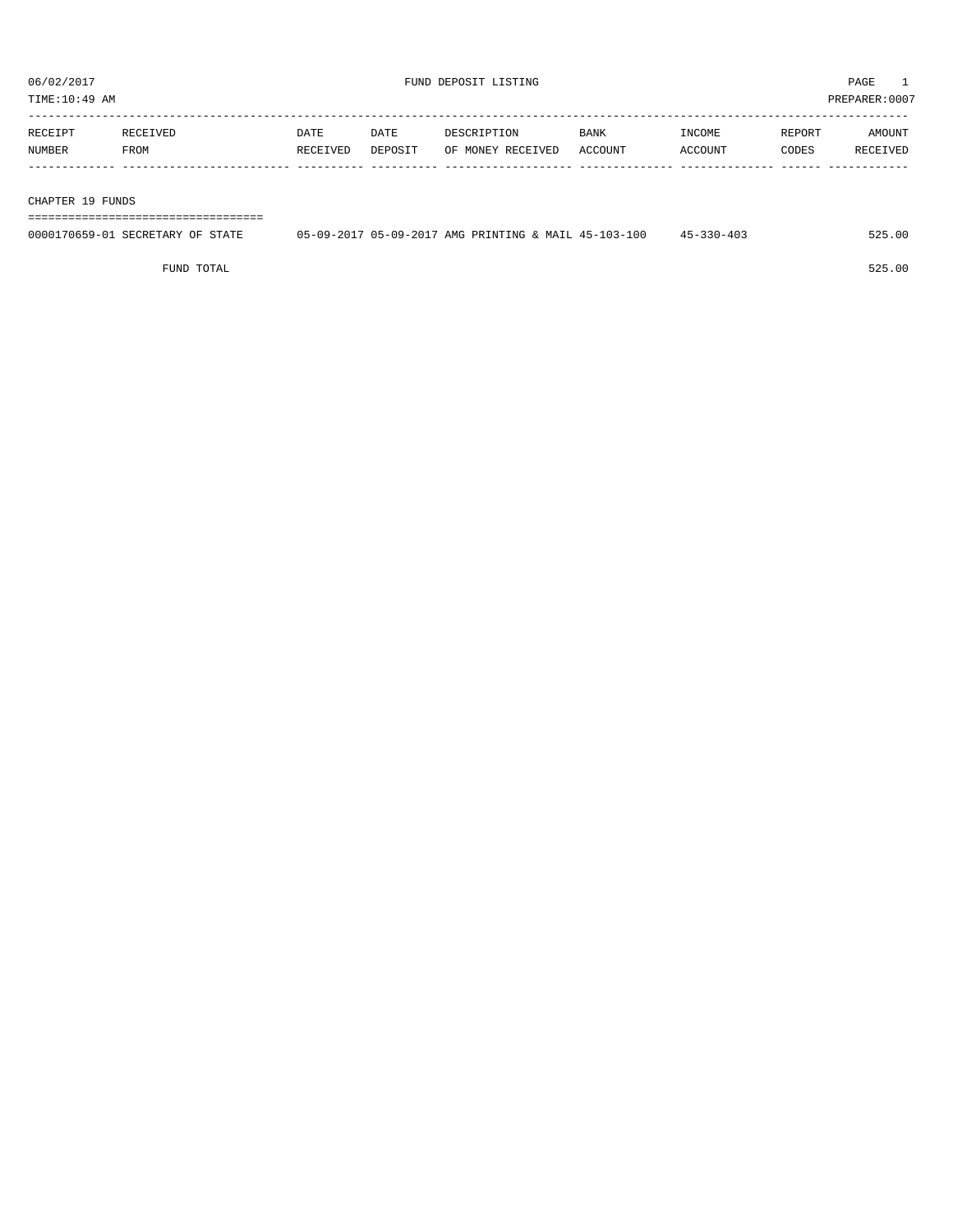| TIME:10:49 AM |                                   |          |         |                   |         |         |        | PREPARER:0007 |
|---------------|-----------------------------------|----------|---------|-------------------|---------|---------|--------|---------------|
| RECEIPT       | RECEIVED                          | DATE     | DATE    | DESCRIPTION       | BANK    | INCOME  | REPORT | AMOUNT        |
| NUMBER        | FROM                              | RECEIVED | DEPOSIT | OF MONEY RECEIVED | ACCOUNT | ACCOUNT | CODES  | RECEIVED      |
|               |                                   |          |         |                   |         |         |        |               |
|               | CO.CLERK CO.& DIST.CT. TECHNOLOGY |          |         |                   |         |         |        |               |
|               |                                   |          |         |                   |         |         |        |               |
|               |                                   |          |         |                   |         |         |        |               |

| 0000170641-26 COUNTY CLERK | 05-03-2017 05-03-2017 JAN. 2017 | $51 - 103 - 100$ | $51 - 370 - 440$ | 61.69 |
|----------------------------|---------------------------------|------------------|------------------|-------|
| 0000170705-26 COUNTY CLERK | 05-23-2017 05-23-2017 FEB. 2017 | $51 - 103 - 100$ | $51 - 370 - 440$ | 67.60 |

FUND TOTAL 129.29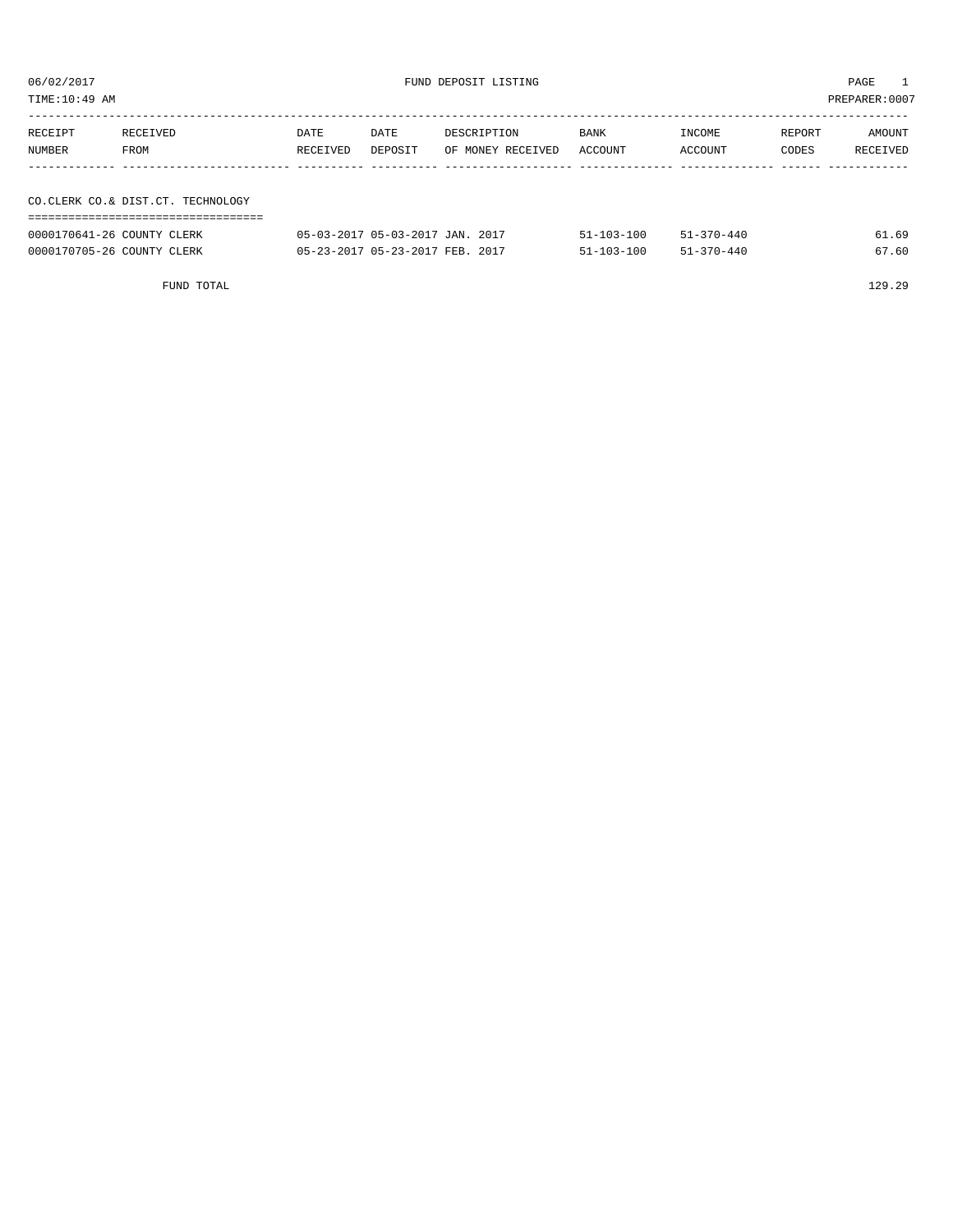06/02/2017 FUND DEPOSIT LISTING PAGE 1

| RECEIPT | RECEIVED | DATE     | DATE    | DESCRIPTION               | BANK | INCOME  | REPORT | AMOUNT   |
|---------|----------|----------|---------|---------------------------|------|---------|--------|----------|
| NUMBER  | FROM     | RECEIVED | DEPOSIT | OF MONEY RECEIVED ACCOUNT |      | ACCOUNT | CODES  | RECEIVED |
|         |          |          |         |                           |      |         |        |          |

#### CO.CLK.COURT RECORDS PRESERVATION ===================================

| 0000170641-27 COUNTY CLERK | 05-03-2017 05-03-2017 JAN. 2017<br>$52 - 103 - 100$<br>$52 - 370 - 133$  | 130.57 |
|----------------------------|--------------------------------------------------------------------------|--------|
| 0000170653-18 LEGEND BANK  | 05-05-2017 05-05-2017 APRIL 2017 INTEREST 52-103-100<br>$52 - 360 - 100$ | 0.63   |
| 0000170705-27 COUNTY CLERK | 05-23-2017 05-23-2017 FEB. 2017<br>$52 - 103 - 100$<br>52-370-133        | 170.00 |
|                            |                                                                          |        |

FUND TOTAL 301.20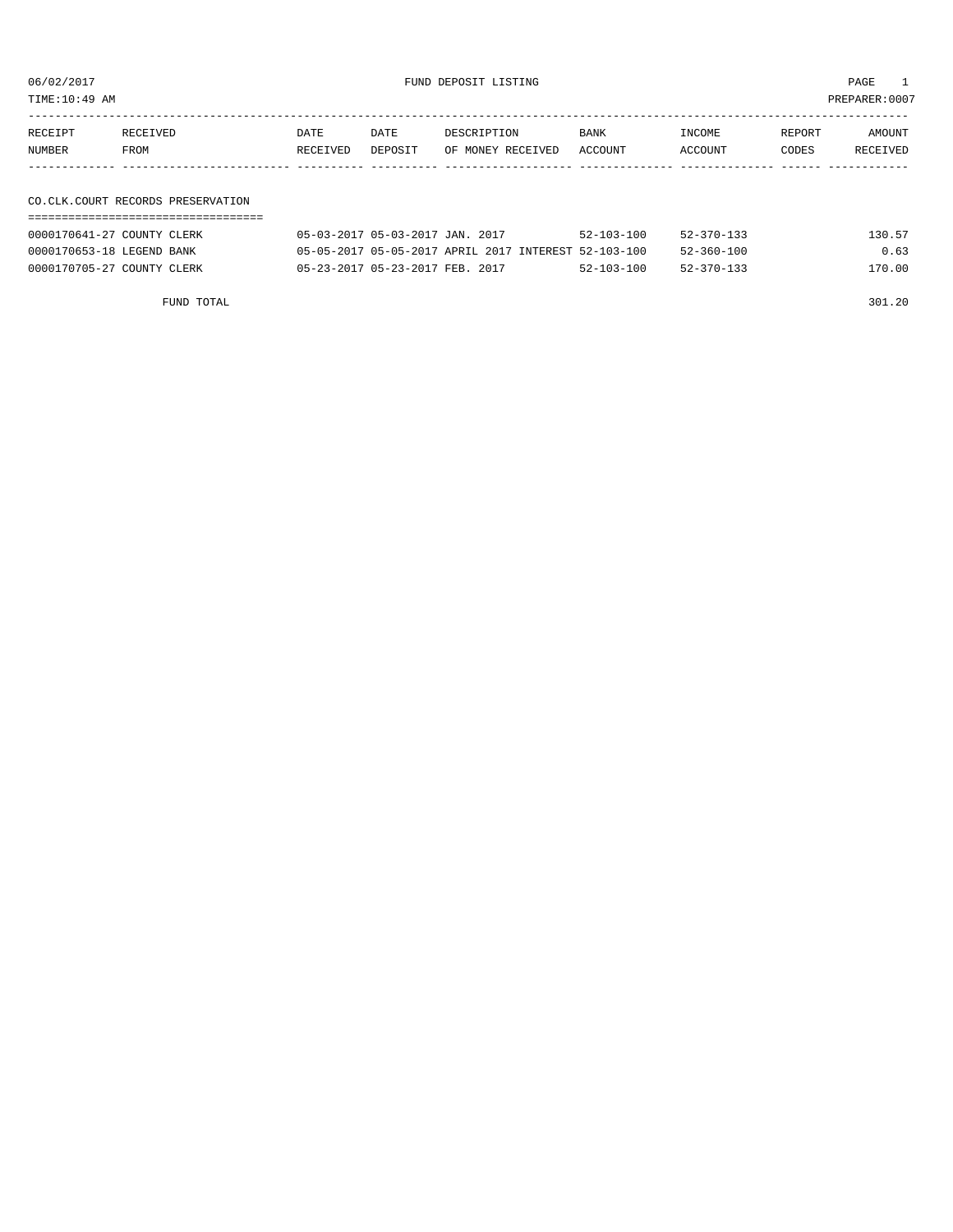| TIME:10:49 AM            |                            |          |                                 |                   |                  |                  |        | PREPARER:0007 |
|--------------------------|----------------------------|----------|---------------------------------|-------------------|------------------|------------------|--------|---------------|
|                          |                            |          |                                 |                   |                  |                  |        |               |
| RECEIPT                  | RECEIVED                   | DATE     | DATE                            | DESCRIPTION       | BANK             | INCOME           | REPORT | AMOUNT        |
| NUMBER                   | FROM                       | RECEIVED | DEPOSIT                         | OF MONEY RECEIVED | ACCOUNT          | ACCOUNT          | CODES  | RECEIVED      |
|                          |                            |          |                                 |                   |                  |                  |        |               |
|                          |                            |          |                                 |                   |                  |                  |        |               |
| CO.CLERK RECORDS ARCHIVE |                            |          |                                 |                   |                  |                  |        |               |
|                          |                            |          |                                 |                   |                  |                  |        |               |
|                          | 0000170641-28 COUNTY CLERK |          | 05-03-2017 05-03-2017 JAN. 2017 |                   | $53 - 103 - 100$ | $53 - 370 - 133$ |        | 5,440.00      |

0000170705-28 COUNTY CLERK 05-23-2017 05-23-2017 FEB. 2017 53-103-100 53-370-133 5,910.00

FUND TOTAL 11,350.00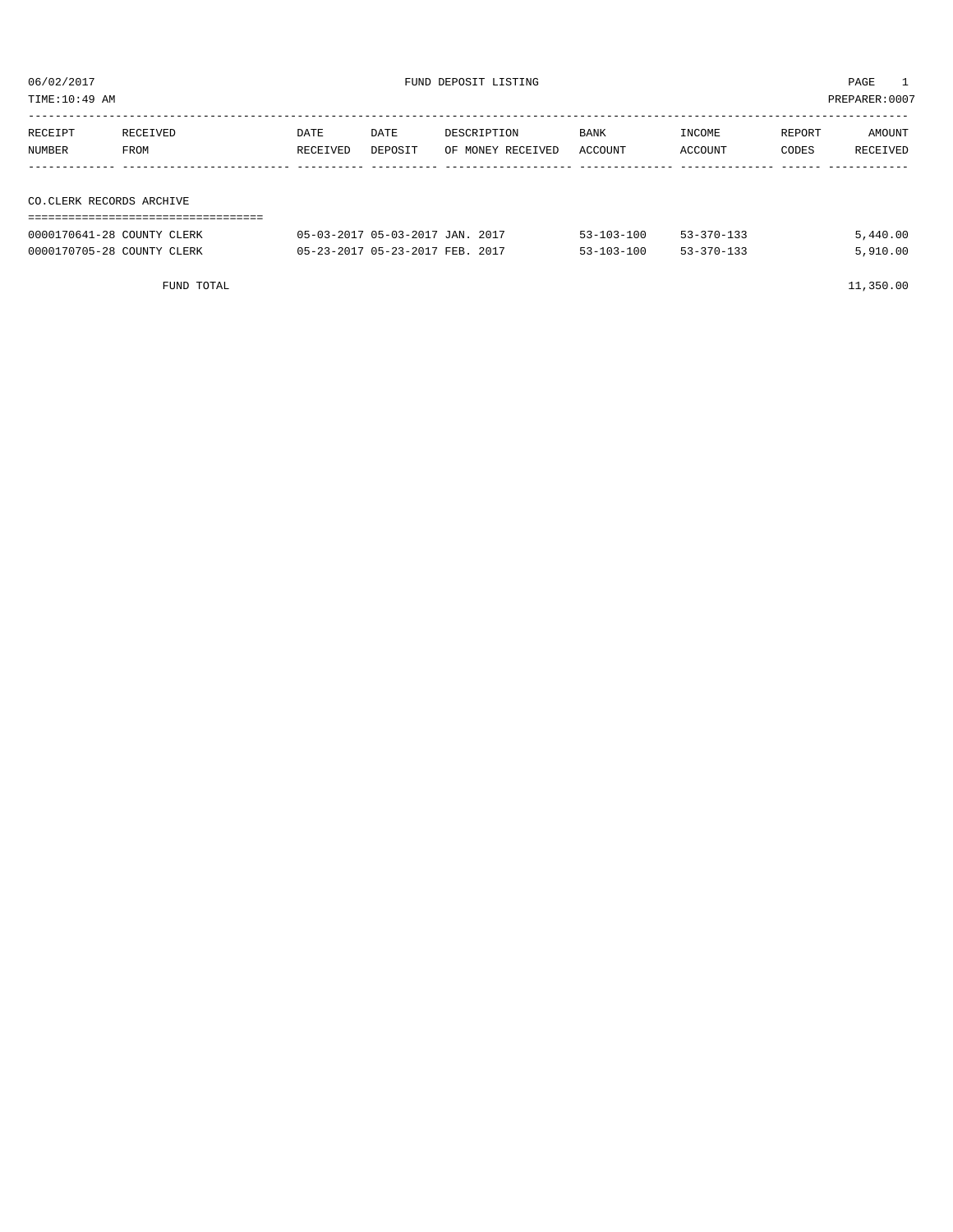TIME:10:49 AM PREPARER:0007

| RECEIPT | RECEIVED    | DATE     | DATE    | DESCRIPTION       | <b>BANK</b> | INCOME  | REPORT | AMOUNT   |
|---------|-------------|----------|---------|-------------------|-------------|---------|--------|----------|
| NUMBER  | <b>FROM</b> | RECEIVED | DEPOSIT | OF MONEY RECEIVED | ACCOUNT     | ACCOUNT | CODES  | RECEIVED |
|         |             |          |         |                   |             |         |        |          |

#### F.C. LAW ENFORCEMENT EDUCATION

===================================

| 0000170653-26 LEGEND BANK |  |  | 05-05-2017 05-05-2017 APRIL 2017 INTEREST 55-103-155 | $55 - 360 - 100$ | .02 |
|---------------------------|--|--|------------------------------------------------------|------------------|-----|
|                           |  |  |                                                      |                  |     |

FUND TOTAL 0.02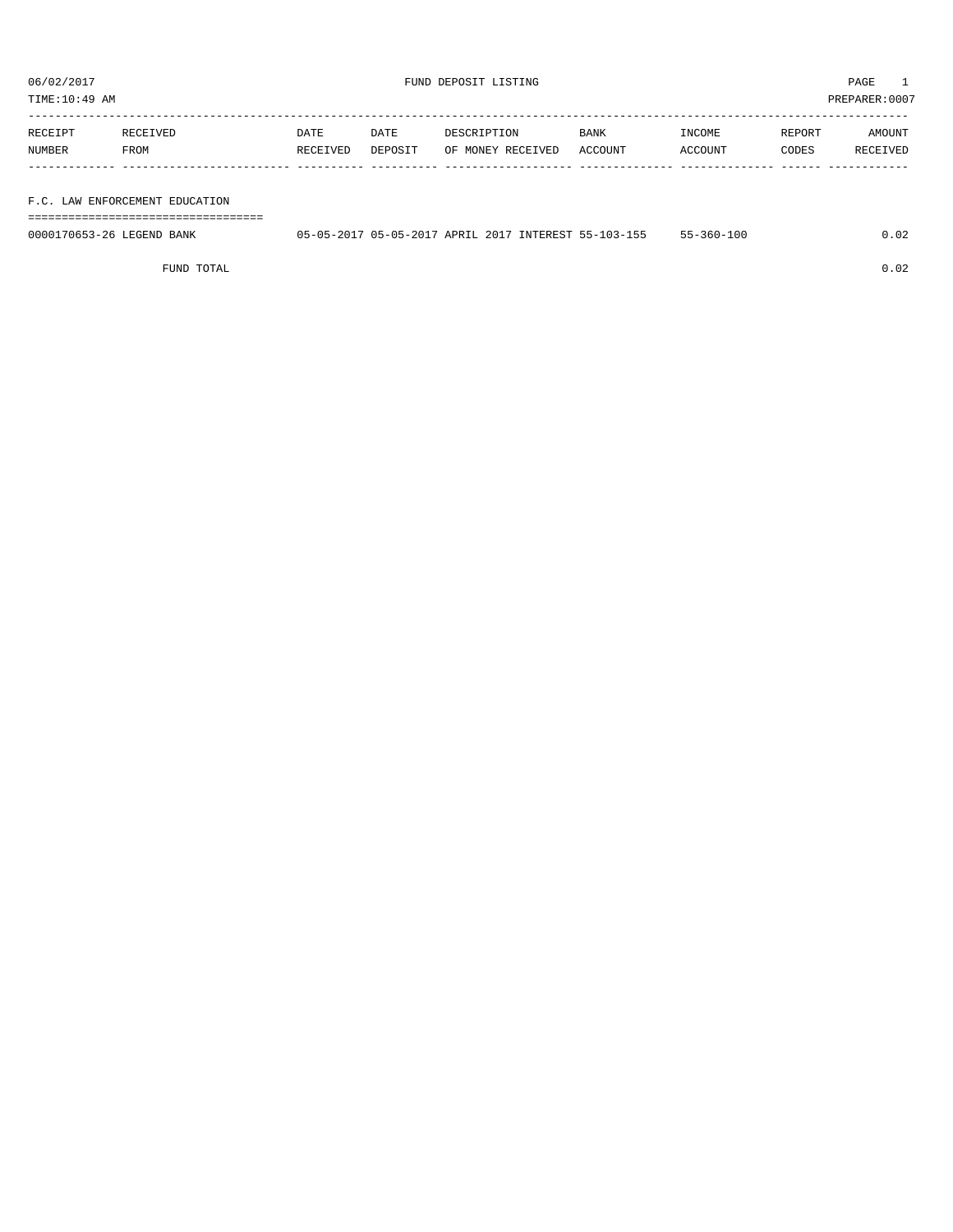| RECEIPT | <b>RECEIVED</b> | DATE     | DATE    | DESCRIPTION       | <b>BANK</b> | INCOME  | REPORT | AMOUNT          |
|---------|-----------------|----------|---------|-------------------|-------------|---------|--------|-----------------|
| NUMBER  | FROM            | RECEIVED | DEPOSIT | OF MONEY RECEIVED | ACCOUNT     | ACCOUNT | CODES  | <b>RECEIVED</b> |
|         |                 |          |         |                   |             |         |        |                 |

#### F C SHERIFF FORFEITURE

===================================

| 0000170653-27 LEGEND BANK |  | 05-05-2017 05-05-2017 APRIL 2017 INTEREST 56-103-156 | $56 - 360 - 100$ | ററ<br>.<br>. |
|---------------------------|--|------------------------------------------------------|------------------|--------------|
|                           |  |                                                      |                  |              |

FUND TOTAL 0.29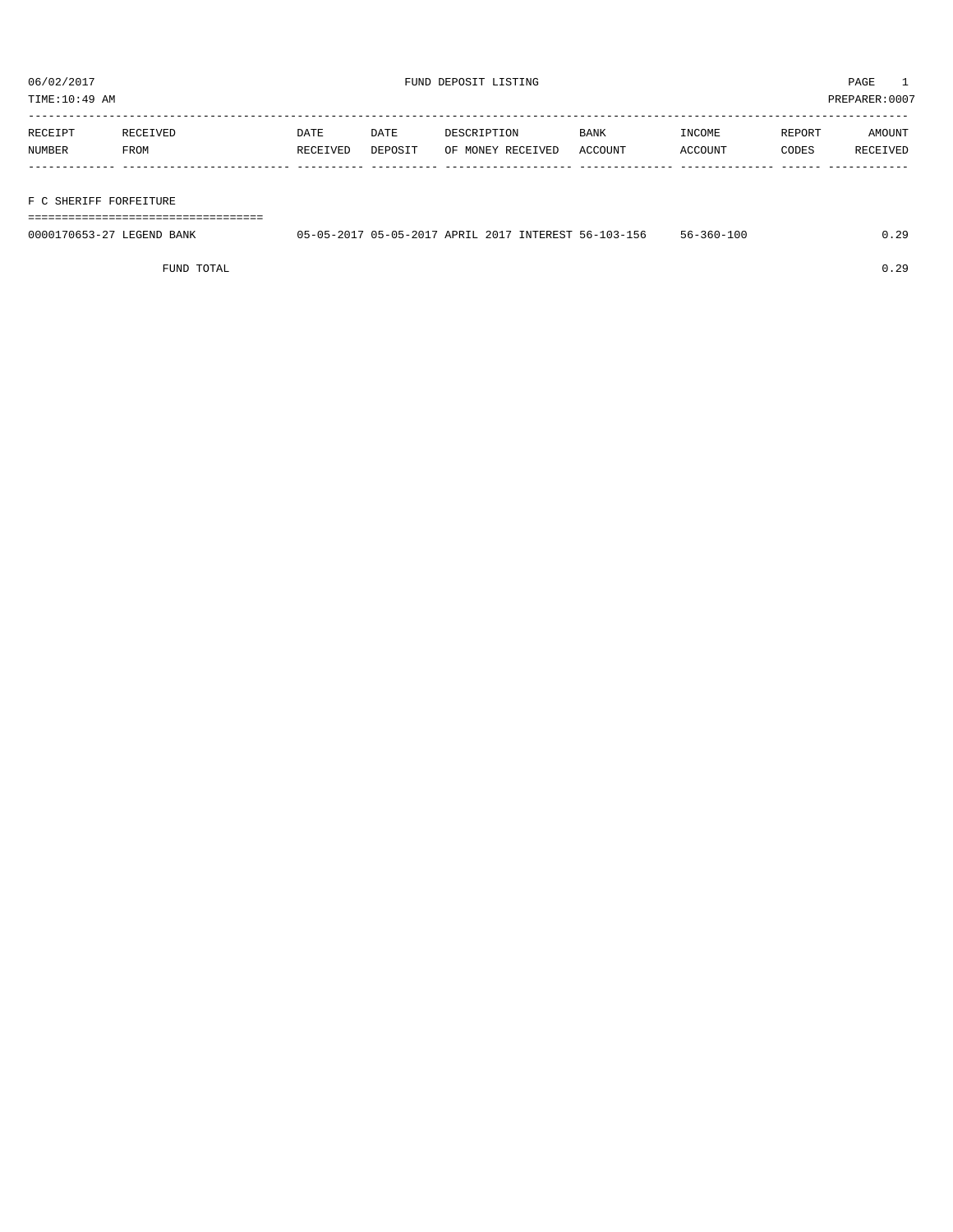06/02/2017 FUND DEPOSIT LISTING PAGE 1

| RECEIPT            | RECEIVED | DATE     | DATE    | DESCRIPTION       | BANK    | INCOME  | REPORT | AMOUNT   |
|--------------------|----------|----------|---------|-------------------|---------|---------|--------|----------|
| NUMBER             | FROM     | RECEIVED | DEPOSIT | OF MONEY RECEIVED | ACCOUNT | ACCOUNT | CODES  | RECEIVED |
|                    |          |          |         |                   |         |         |        |          |
|                    |          |          |         |                   |         |         |        |          |
| DRUG COURT PROGRAM |          |          |         |                   |         |         |        |          |

### ===================================

| 0000170641-29 COUNTY CLERK   | 05-03-2017 05-03-2017 JAN. 2017 |                                                      | 59-103-100       | 59-370-425       | 223.28 |
|------------------------------|---------------------------------|------------------------------------------------------|------------------|------------------|--------|
| 0000170652-24 DISTRICT CLERK |                                 | 05-05-2017 05-05-2017 MAR. 1-31, 2017                | 59-103-100       | 59-370-425       | 306.21 |
| 0000170653-19 LEGEND BANK    |                                 | 05-05-2017 05-05-2017 APRIL 2017 INTEREST 59-103-100 |                  | 59-360-100       | 1.86   |
| 0000170660-23 DISTRICT CLERK |                                 | 05-09-2017 05-09-2017 APRIL 1-30, 2017               | $59 - 103 - 100$ | $59 - 370 - 425$ | 327.86 |
| 0000170705-29 COUNTY CLERK   | 05-23-2017 05-23-2017 FEB. 2017 |                                                      | $59 - 103 - 100$ | $59 - 370 - 425$ | 180.36 |
|                              |                                 |                                                      |                  |                  |        |

FUND TOTAL  $1,039.57$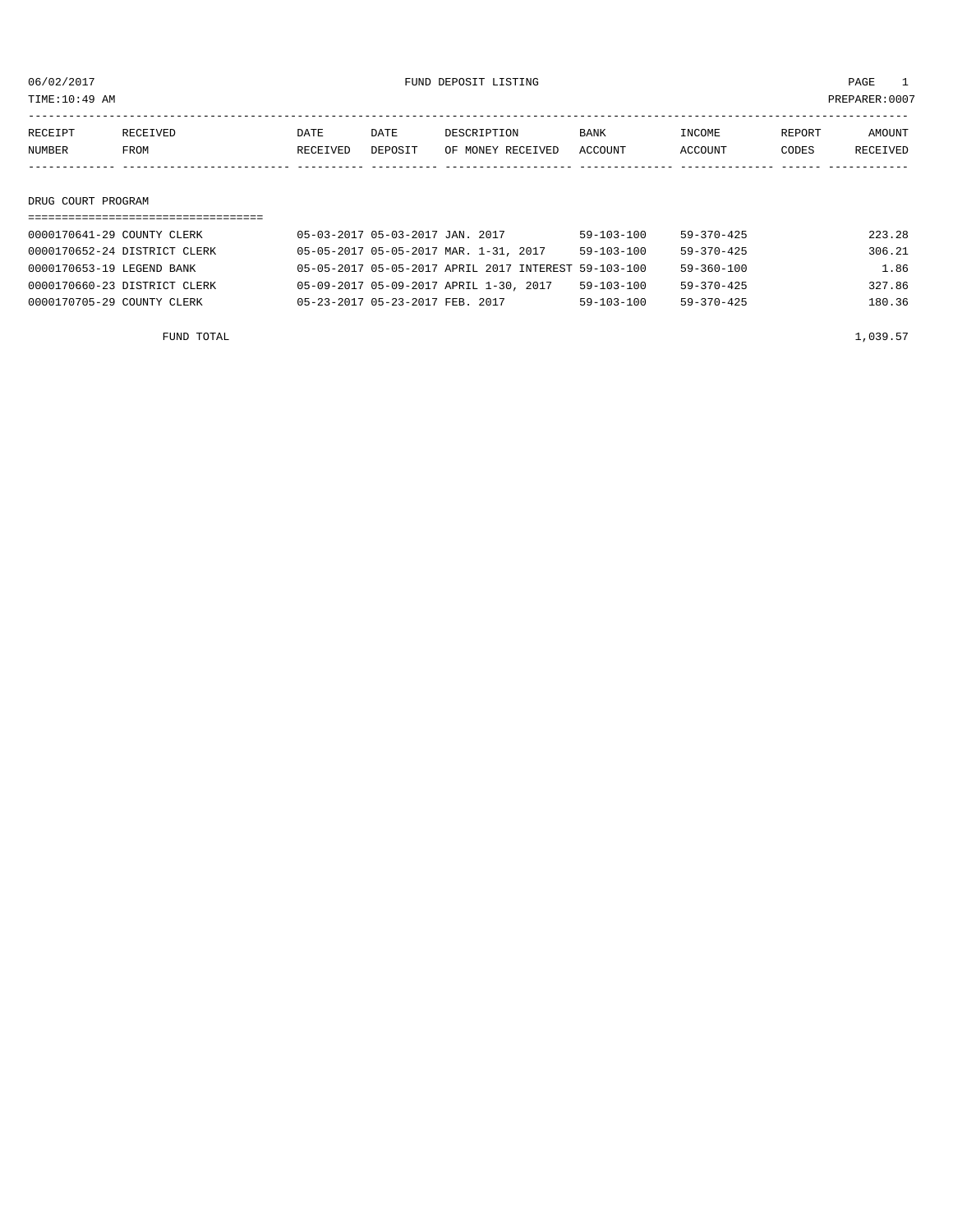TIME:10:49 AM PREPARER:0007

| RECEIPT | RECEIVED | DATE     | DATE    | DESCRIPTION       | BANK    | INCOME  | REPORT | AMOUNT   |
|---------|----------|----------|---------|-------------------|---------|---------|--------|----------|
| NUMBER  | FROM     | RECEIVED | DEPOSIT | OF MONEY RECEIVED | ACCOUNT | ACCOUNT | CODES  | RECEIVED |
|         |          |          |         |                   |         |         |        |          |
|         |          |          |         |                   |         |         |        |          |

SINKING FUND

===================================

| $\sim$<br>$\sim$ $\sim$ $\sim$<br>SINKING<br>$05-$<br>$\sqrt{10}$<br>18.<br>sh.<br>115. |                          |               |                         |                     |     |
|-----------------------------------------------------------------------------------------|--------------------------|---------------|-------------------------|---------------------|-----|
|                                                                                         | 0000170696-02<br>BOKF NA | 201<br>.<br>. | 13-100<br>$60 - 7$<br>. | $-360 - 200$<br>60- | 909 |

FUND TOTAL 26,909.38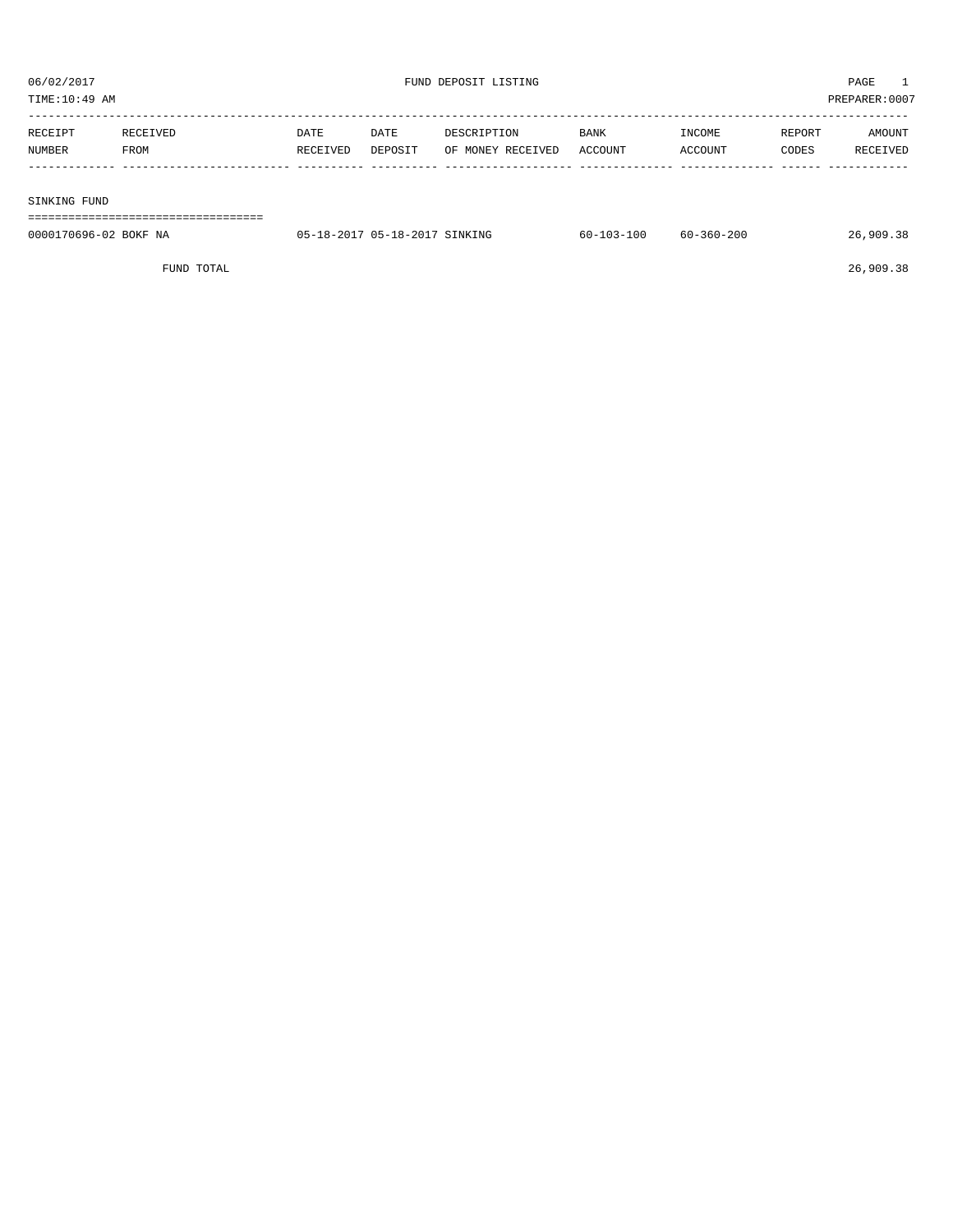| TIME:10:49 AM                       |                               |                  |                                                                                                                                                                                                                                                                                                                                                                                                              |                                  |                 |                                           |                 | PREPARER: 0007           |
|-------------------------------------|-------------------------------|------------------|--------------------------------------------------------------------------------------------------------------------------------------------------------------------------------------------------------------------------------------------------------------------------------------------------------------------------------------------------------------------------------------------------------------|----------------------------------|-----------------|-------------------------------------------|-----------------|--------------------------|
| RECEIPT<br>NUMBER                   | RECEIVED<br>FROM              | DATE<br>RECEIVED | DATE<br>DEPOSIT                                                                                                                                                                                                                                                                                                                                                                                              | DESCRIPTION<br>OF MONEY RECEIVED | BANK<br>ACCOUNT | INCOME<br>ACCOUNT                         | REPORT<br>CODES | AMOUNT<br>RECEIVED       |
|                                     |                               |                  |                                                                                                                                                                                                                                                                                                                                                                                                              |                                  |                 |                                           |                 |                          |
| DIST.CLK.CO.&DIST.CT.TECH.-COMB.FUN |                               |                  |                                                                                                                                                                                                                                                                                                                                                                                                              |                                  |                 |                                           |                 |                          |
|                                     | AAAA170650 00 brombrom at ppt |                  | $\overline{AB}$ $\overline{AB}$ $\overline{BC}$ $\overline{BC}$ $\overline{BC}$ $\overline{BC}$ $\overline{BC}$ $\overline{BC}$ $\overline{BC}$ $\overline{BC}$ $\overline{BC}$ $\overline{BC}$ $\overline{BC}$ $\overline{BC}$ $\overline{BC}$ $\overline{BC}$ $\overline{BC}$ $\overline{BC}$ $\overline{BC}$ $\overline{BC}$ $\overline{BC}$ $\overline{BC}$ $\overline{BC}$ $\overline{BC}$ $\overline{$ | 0017                             | 61.102.100      | $\sim$ $\sim$ $\sim$ $\sim$ $\sim$ $\sim$ |                 | $\Gamma$ $\cap$ $\Gamma$ |

| 0000170652-22 DISTRICT CLERK | 05-05-2017 05-05-2017 MAR. 1-31, 2017             | $61 - 103 - 100$ | $61 - 370 - 440$ | 59.36 |
|------------------------------|---------------------------------------------------|------------------|------------------|-------|
| 0000170660-21 DISTRICT CLERK | 05-09-2017 05-09-2017 APRIL 1-30, 2017 61-103-100 |                  | $61 - 370 - 440$ |       |

FUND TOTAL 124.46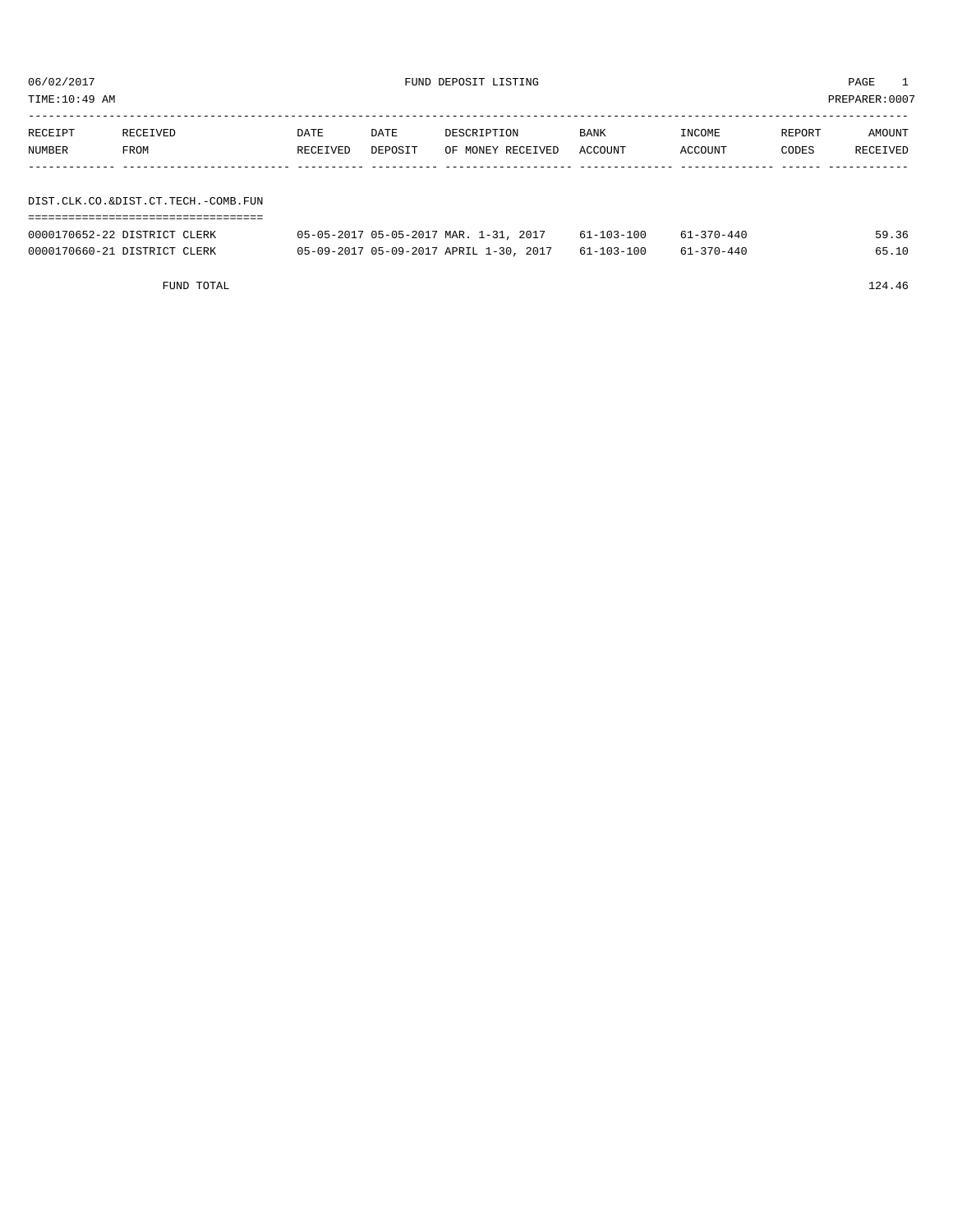06/02/2017 FUND DEPOSIT LISTING PAGE 1

| RECEIPT | RECEIVED | DATE     | DATE    | DESCRIPTION               | <b>BANK</b> | INCOME  | REPORT | <b>AMOUNT</b> |
|---------|----------|----------|---------|---------------------------|-------------|---------|--------|---------------|
| NUMBER  | FROM     | RECEIVED | DEPOSIT | OF MONEY RECEIVED ACCOUNT |             | ACCOUNT | CODES  | RECEIVED      |
|         |          |          |         |                           |             |         |        |               |

#### DIST.CLK.COURT RECORDS PRESERVATION ===================================

| 0000170652-23 DISTRICT CLERK | 05-05-2017 05-05-2017 MAR. 1-31, 2017                |  |  | 62-103-100 | 62-370-133 | 202.05 |
|------------------------------|------------------------------------------------------|--|--|------------|------------|--------|
| 0000170653-20 LEGEND BANK    | 05-05-2017 05-05-2017 APRIL 2017 INTEREST 62-103-100 |  |  |            | 62-360-100 | 1.43   |
| 0000170660-22 DISTRICT CLERK | 05-09-2017 05-09-2017 APRIL 1-30, 2017               |  |  | 62-103-100 | 62-370-133 | 284.74 |

FUND TOTAL 488.22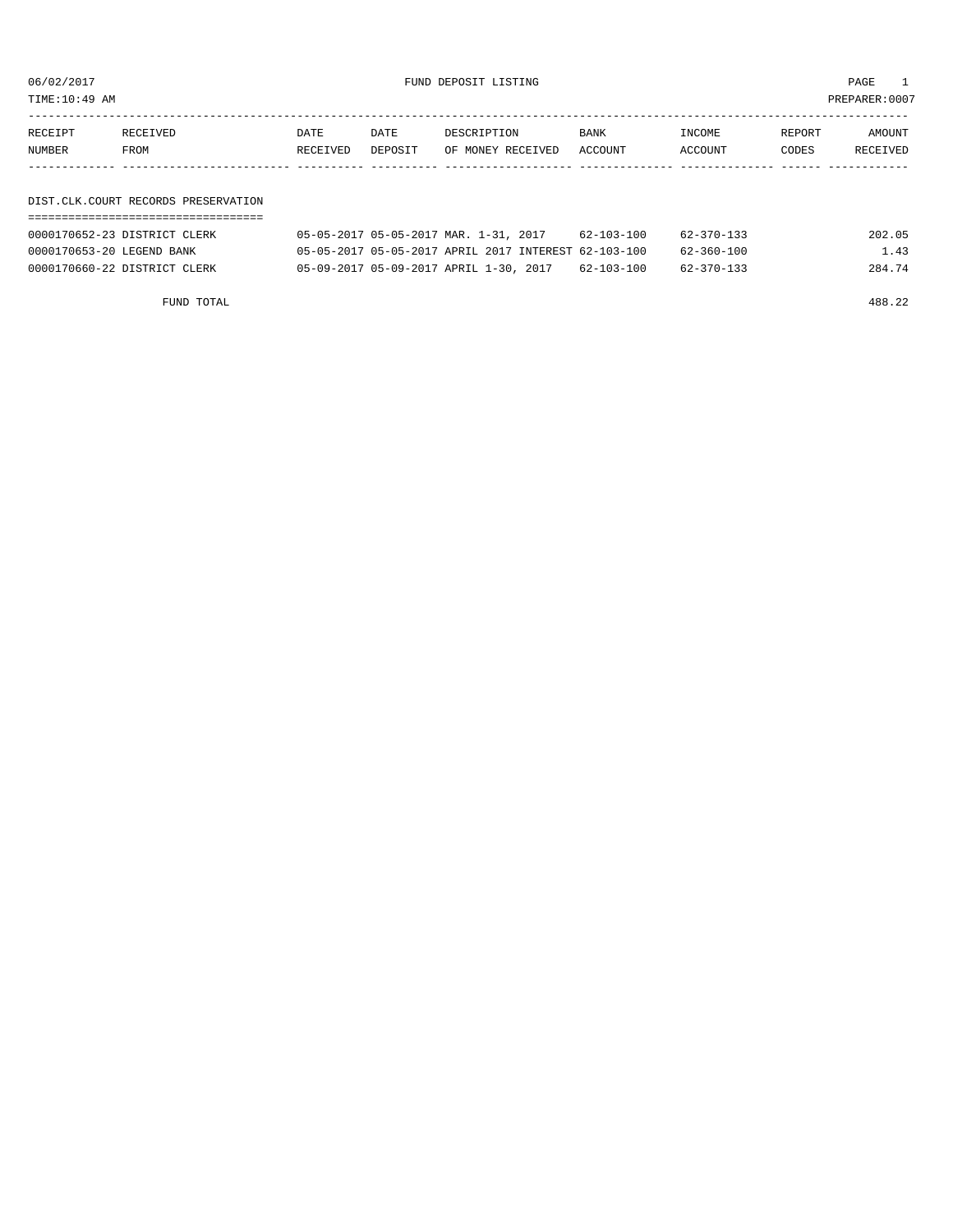| TIME:10:49 AM |          |          |         |                   |             |         |        | PREPARER: 0007  |
|---------------|----------|----------|---------|-------------------|-------------|---------|--------|-----------------|
|               |          |          |         |                   |             |         |        |                 |
| RECEIPT       | RECEIVED | DATE     | DATE    | DESCRIPTION       | <b>BANK</b> | INCOME  | REPORT | AMOUNT          |
| NUMBER        | FROM     | RECEIVED | DEPOSIT | OF MONEY RECEIVED | ACCOUNT     | ACCOUNT | CODES  | <b>RECEIVED</b> |
|               |          |          |         |                   |             |         |        |                 |

| 2017 GO BONDS-CONSTRUCTION FUND |  |
|---------------------------------|--|
|---------------------------------|--|

===================================

0000170696-01 BOKF NA  $05-18-2017$  05-18-2017 CONSTRUCTION 66-103-100 66-231-200 6,250,000.00

FUND TOTAL 6,250,000.00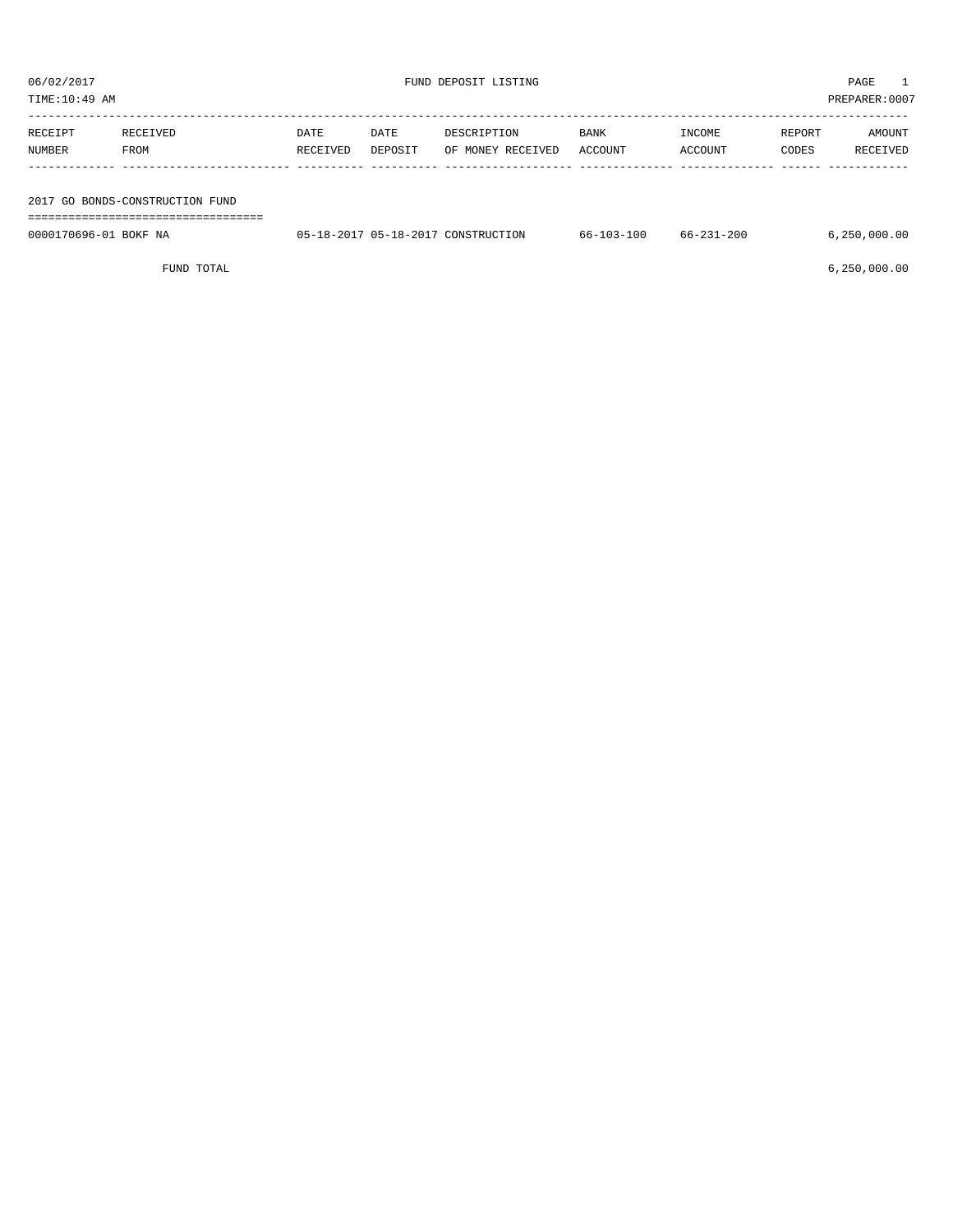TIME:10:49 AM PREPARER:0007

| RECEIPT | RECEIVED | DATE     | DATE    | DESCRIPTION       | <b>BANK</b> | INCOME  | REPORT | AMOUNT   |
|---------|----------|----------|---------|-------------------|-------------|---------|--------|----------|
| NUMBER  | FROM     | RECEIVED | DEPOSIT | OF MONEY RECEIVED | ACCOUNT     | ACCOUNT | CODES  | RECEIVED |
|         |          |          |         |                   |             |         |        |          |
|         |          |          |         |                   |             |         |        |          |

RIGHT OF WAY FUND

| -------------------------------------<br>------------------------------------ |  |
|-------------------------------------------------------------------------------|--|
|                                                                               |  |

| 0000170631-08 TEXPOOL     | 05-01-2017 05-01-2017 APRIL 2017 INTEREST 70-103-175 | $70 - 360 - 100$ |      |
|---------------------------|------------------------------------------------------|------------------|------|
| 0000170653-21 LEGEND BANK | 05-05-2017 05-05-2017 APRIL 2017 INTEREST 70-103-100 | $70 - 360 - 100$ | 0.93 |

FUND TOTAL 48.07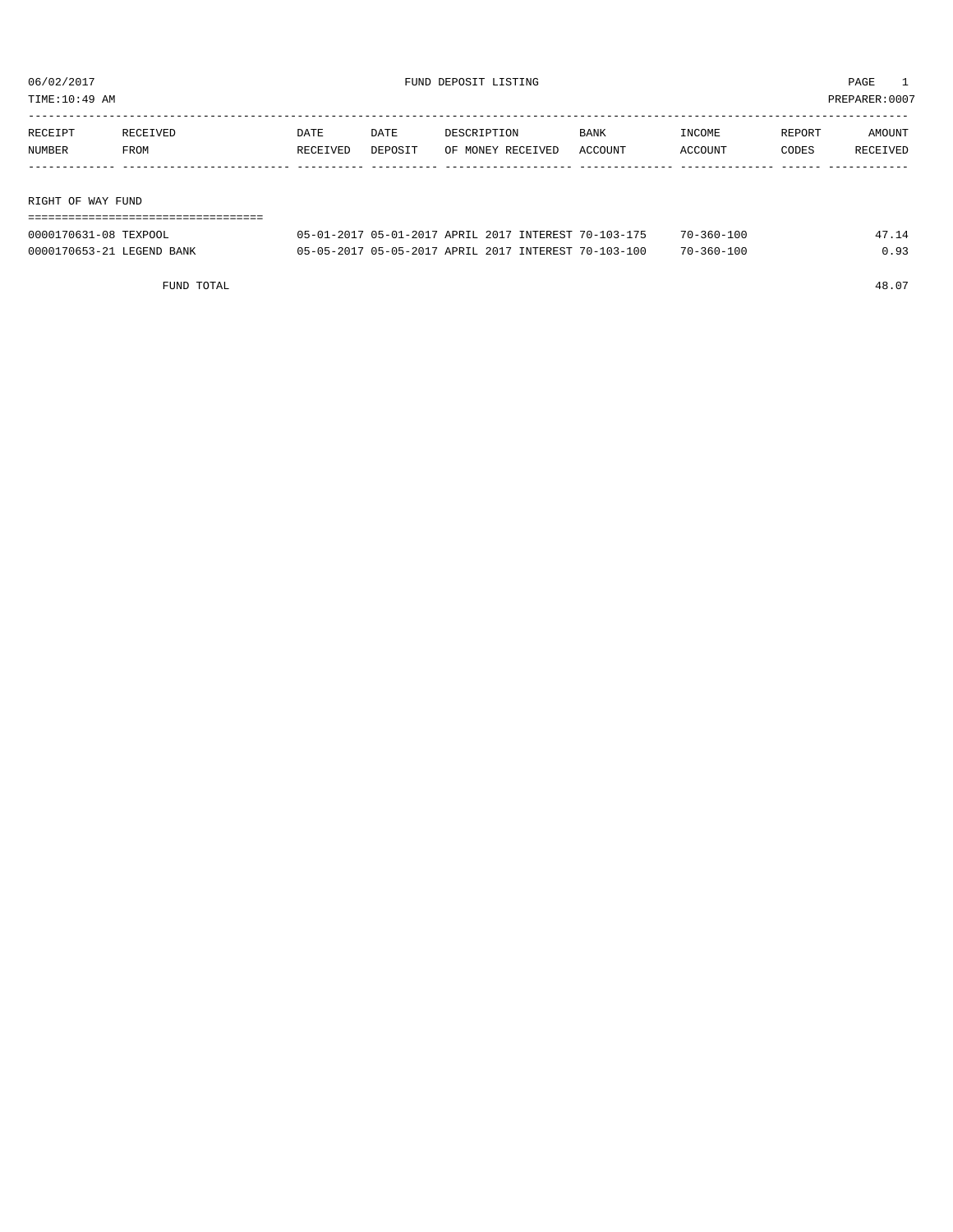TIME:10:49 AM PREPARER:0007

| RECEIPT | <b>RECEIVED</b> | DATE            | DATE    | DESCRIPTION       | <b>BANK</b> | <b>INCOME</b> | REPORT | AMOUNT          |
|---------|-----------------|-----------------|---------|-------------------|-------------|---------------|--------|-----------------|
| NUMBER  | FROM            | <b>RECEIVED</b> | DEPOSIT | OF MONEY RECEIVED | ACCOUNT     | ACCOUNT       | CODES  | <b>RECEIVED</b> |
|         |                 |                 |         |                   |             |               |        |                 |

#### JUVENILE PROBATION

| 0000170654-01 JUVENILE PROBATION | 05-05-2017 05-05-2017 PID-2168 - COURT CO 87-103-187 |  |            | $87 - 340 - 577$ | 10.00 |
|----------------------------------|------------------------------------------------------|--|------------|------------------|-------|
| 0000170655-01 JUVENILE PROBATION | 05-05-2017 05-05-2017 PID-2000 COURT COST 87-103-187 |  |            | $87 - 340 - 577$ | 20.00 |
| 0000170655-02 JUVENILE PROBATION | 05-05-2017 05-05-2017 PID-2000 PROBATION 87-103-187  |  |            | $87 - 340 - 575$ | 20.00 |
| 0000170666-01 JUVENILE PROBATION | 05-11-2017 05-11-2017 PID-2178 DEFERRED              |  | 87-103-187 | $87 - 340 - 575$ | 50.00 |
| 0000170676-01 JUVENILE PROBATION | 05-12-2017 05-12-2017 PID-2134 RESTITUTIO 87-103-187 |  |            | $87 - 340 - 576$ | 50.00 |
|                                  |                                                      |  |            |                  |       |

FUND TOTAL 150.00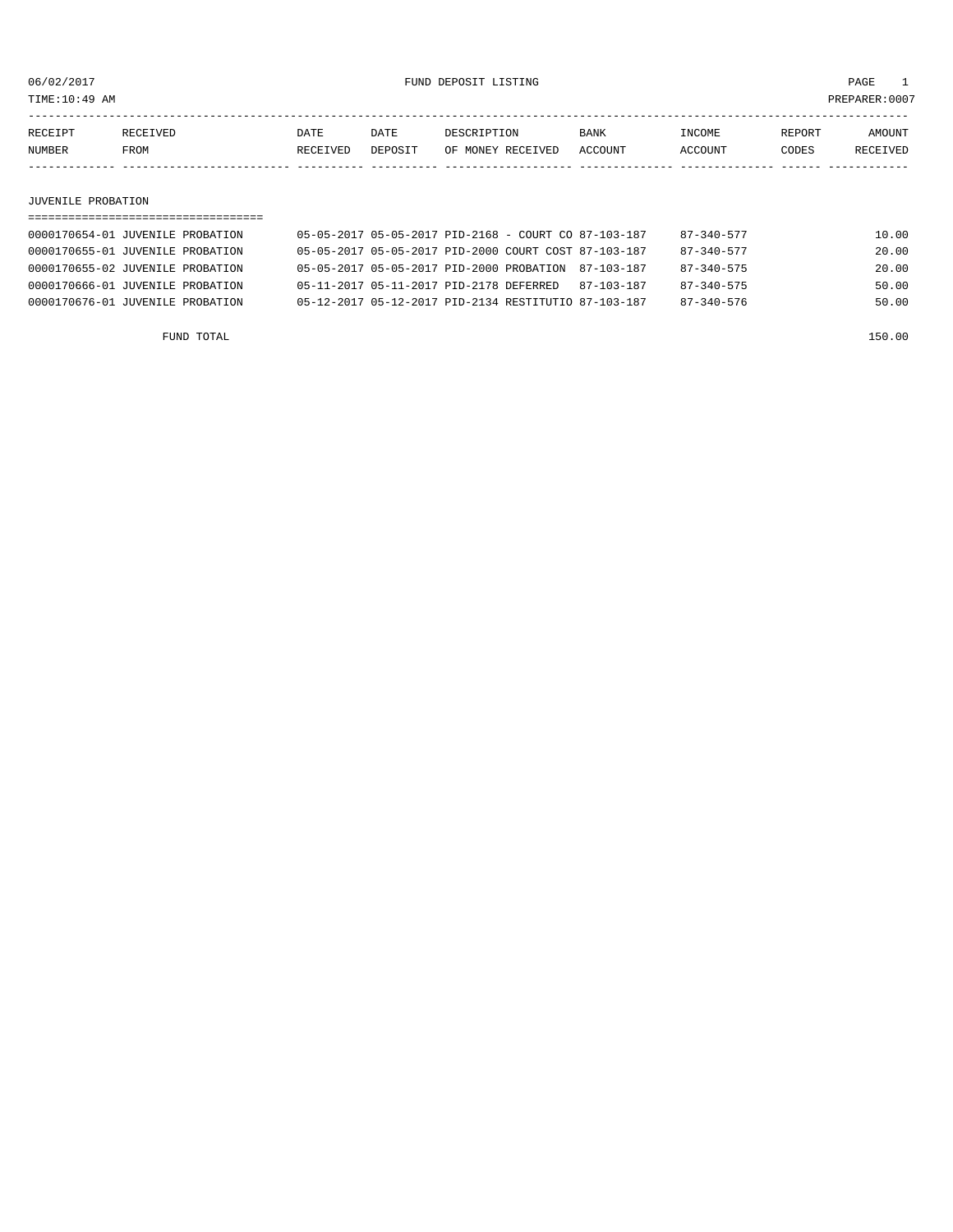06/02/2017 FUND DEPOSIT LISTING PAGE 1

| RECEIPT | RECEIVED | DATE            | DATE    | DESCRIPTION       | <b>BANK</b> | INCOME  | REPORT | AMOUNT          |
|---------|----------|-----------------|---------|-------------------|-------------|---------|--------|-----------------|
| NUMBER  | FROM     | <b>RECEIVED</b> | DEPOSIT | OF MONEY RECEIVED | ACCOUNT     | ACCOUNT | CODES  | <b>RECEIVED</b> |
|         |          |                 |         |                   |             |         |        |                 |

#### TEXAS JUVENILE JUSTICE DEPT.

| =================================== |                                  |                                                      |                  |                  |           |
|-------------------------------------|----------------------------------|------------------------------------------------------|------------------|------------------|-----------|
| 0000170653-28 LEGEND BANK           |                                  | 05-05-2017 05-05-2017 APRIL 2017 INTEREST 89-103-992 |                  | $89 - 360 - 189$ | 0.92      |
| 0000170706-01 T.J.J.D.              |                                  | 05-23-2017 05-23-2017 MENTAL HEALTH                  | $89 - 103 - 998$ | $89 - 330 - 919$ | 1,404.00  |
| 0000170706-02 T.J.J.D.              | 05-23-2017 05-23-2017 COMM. DIV. |                                                      | $89 - 103 - 997$ | $89 - 330 - 918$ | 1,260.00  |
| 0000170706-03 T.J.J.D.              | 05-23-2017 05-23-2017 PRE/POST   |                                                      | $89 - 103 - 996$ | $89 - 330 - 917$ | 1,196.00  |
| 0000170706-04 T.J.J.D.              |                                  | 05-23-2017 05-23-2017 COMM. PROG.                    | $89 - 103 - 994$ | $89 - 330 - 916$ | 6,341.00  |
| 0000170706-05 T.J.J.D.              | 05-23-2017 05-23-2017 BASIC      |                                                      | $89 - 103 - 993$ | 89-330-915       | 10,042.00 |
|                                     |                                  |                                                      |                  |                  |           |

FUND TOTAL 20,243.92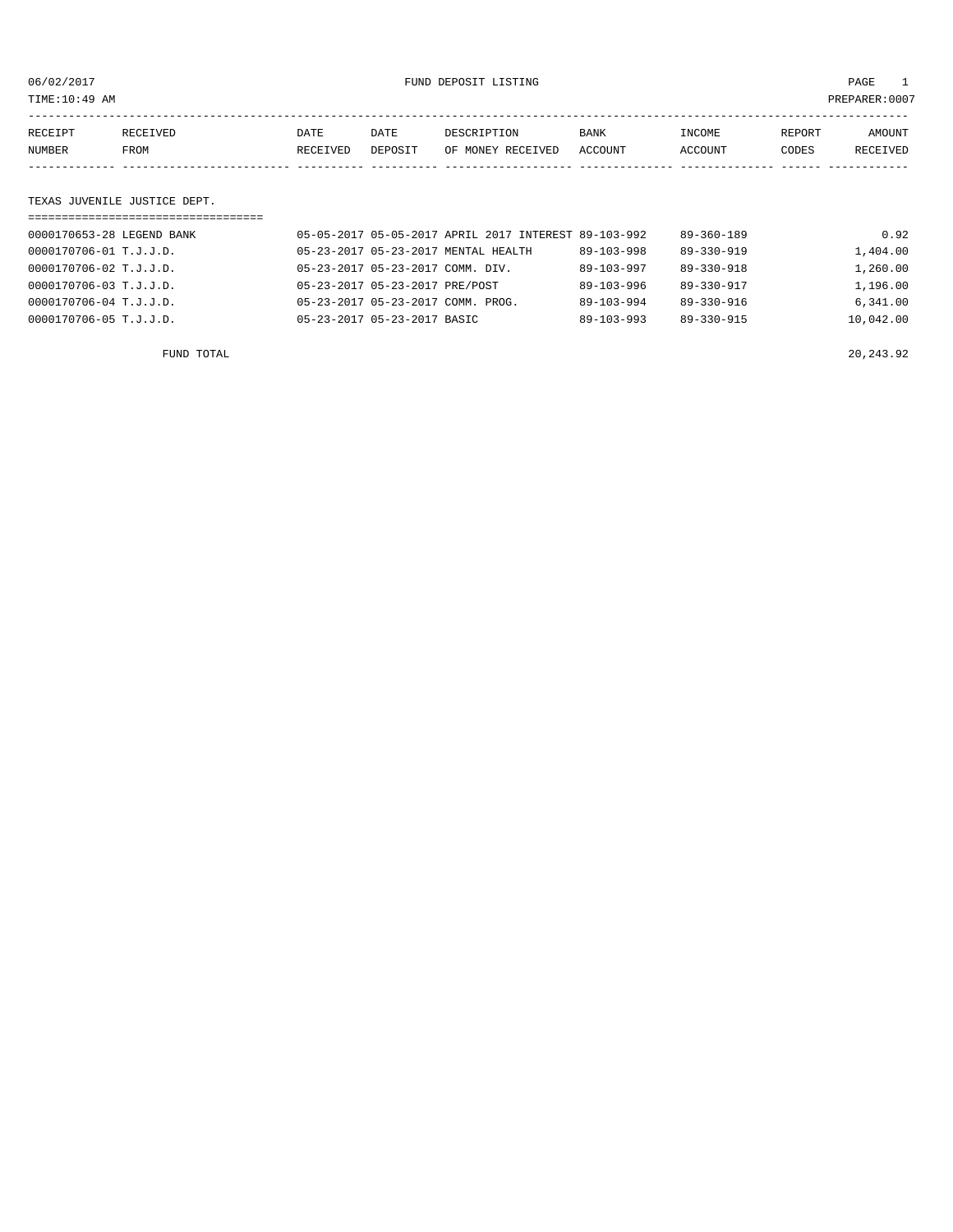TIME:10:49 AM PREPARER:0007

| RECEIPT | <b>RECEIVED</b> | DATE     | DATE    | DESCRIPTION       | <b>BANK</b> | <b>TNCOME</b> | REPORT | AMOUNT          |
|---------|-----------------|----------|---------|-------------------|-------------|---------------|--------|-----------------|
| NUMBER  | FROM            | RECEIVED | DEPOSIT | OF MONEY RECEIVED | ACCOUNT     | ACCOUNT       | CODES  | <b>RECEIVED</b> |
|         |                 |          |         |                   |             |               |        |                 |

0000170653-22 LEGEND BANK 05-05-2017 05-05-2017 APRIL 2017 INTEREST 92-103-100 92-360-100 0.21

#### STATZER FUND

=================================== 0000170631-09 TEXPOOL 05-01-2017 05-01-2017 APRIL 2017 INTEREST 92-103-175 92-360-100 23.00

FUND TOTAL 23.21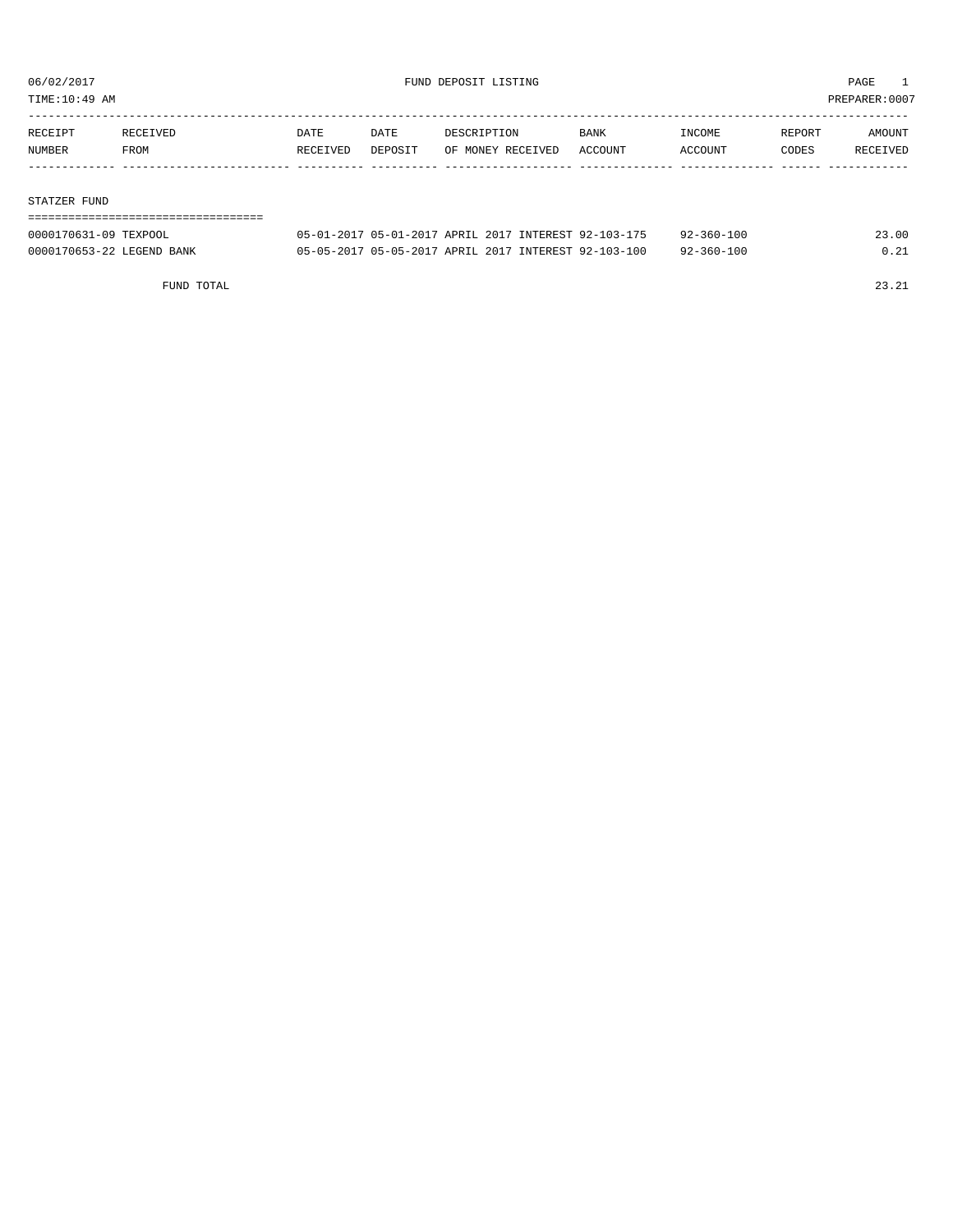TIME:10:49 AM PREPARER:0007

| RECEIPT                   | RECEIVED | DATE     | DATE    | DESCRIPTION       | <b>BANK</b> | INCOME  | REPORT | AMOUNT   |
|---------------------------|----------|----------|---------|-------------------|-------------|---------|--------|----------|
| NUMBER                    | FROM     | RECEIVED | DEPOSIT | OF MONEY RECEIVED | ACCOUNT     | ACCOUNT | CODES  | RECEIVED |
|                           |          |          |         |                   |             |         |        |          |
|                           |          |          |         |                   |             |         |        |          |
| TX. COMM. DEVELOPMENT PGM |          |          |         |                   |             |         |        |          |
|                           |          |          |         |                   |             |         |        |          |

| 0000170677-01 DEPT. OF AGRICULTURE | 05-12-2017 05-12-2017 TEXAS COMM. & DIV. 93-103-909 | 115,727.58<br>$93 - 330 - 909$ |
|------------------------------------|-----------------------------------------------------|--------------------------------|
| 0000170678-01 DEPT. OF AGRICULTURE | 05-12-2017 05-12-2017 TEXAS COMM, & DIV, 93-103-909 | 10,120.68<br>$93 - 330 - 909$  |

FUND TOTAL 125,848.26